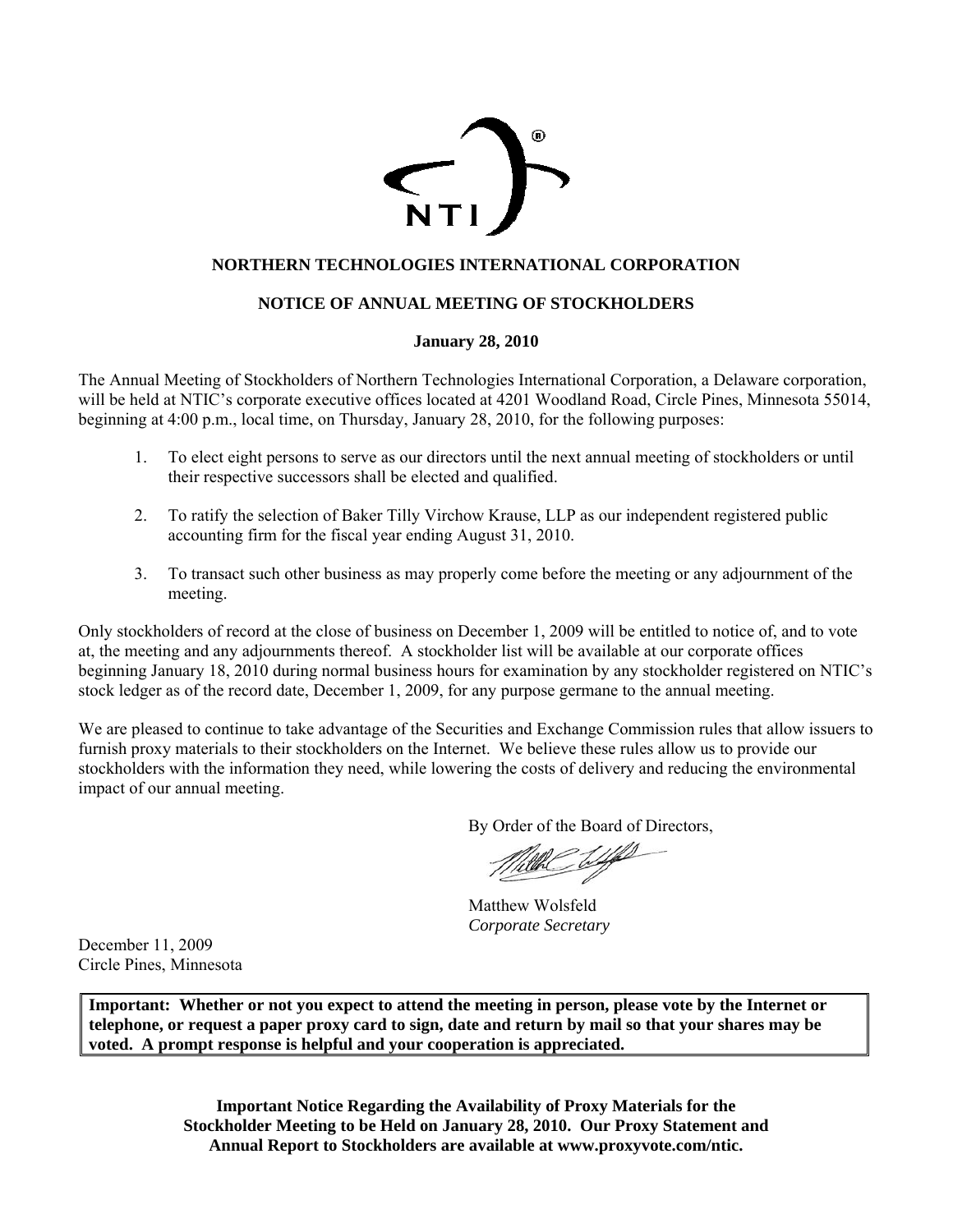# **TABLE OF CONTENTS**

| IMPORTANT NOTICE REGARDING THE AVAILABILITY OF PROXY MATERIALS1                        |  |
|----------------------------------------------------------------------------------------|--|
|                                                                                        |  |
|                                                                                        |  |
|                                                                                        |  |
|                                                                                        |  |
|                                                                                        |  |
|                                                                                        |  |
|                                                                                        |  |
|                                                                                        |  |
|                                                                                        |  |
|                                                                                        |  |
|                                                                                        |  |
|                                                                                        |  |
|                                                                                        |  |
|                                                                                        |  |
|                                                                                        |  |
|                                                                                        |  |
|                                                                                        |  |
|                                                                                        |  |
|                                                                                        |  |
|                                                                                        |  |
|                                                                                        |  |
|                                                                                        |  |
|                                                                                        |  |
|                                                                                        |  |
|                                                                                        |  |
|                                                                                        |  |
|                                                                                        |  |
|                                                                                        |  |
|                                                                                        |  |
|                                                                                        |  |
|                                                                                        |  |
|                                                                                        |  |
|                                                                                        |  |
|                                                                                        |  |
|                                                                                        |  |
|                                                                                        |  |
|                                                                                        |  |
|                                                                                        |  |
|                                                                                        |  |
|                                                                                        |  |
|                                                                                        |  |
|                                                                                        |  |
|                                                                                        |  |
|                                                                                        |  |
| Agreement with Entity Affiliated with Former Chairman of the Board and Chief Executive |  |
|                                                                                        |  |
|                                                                                        |  |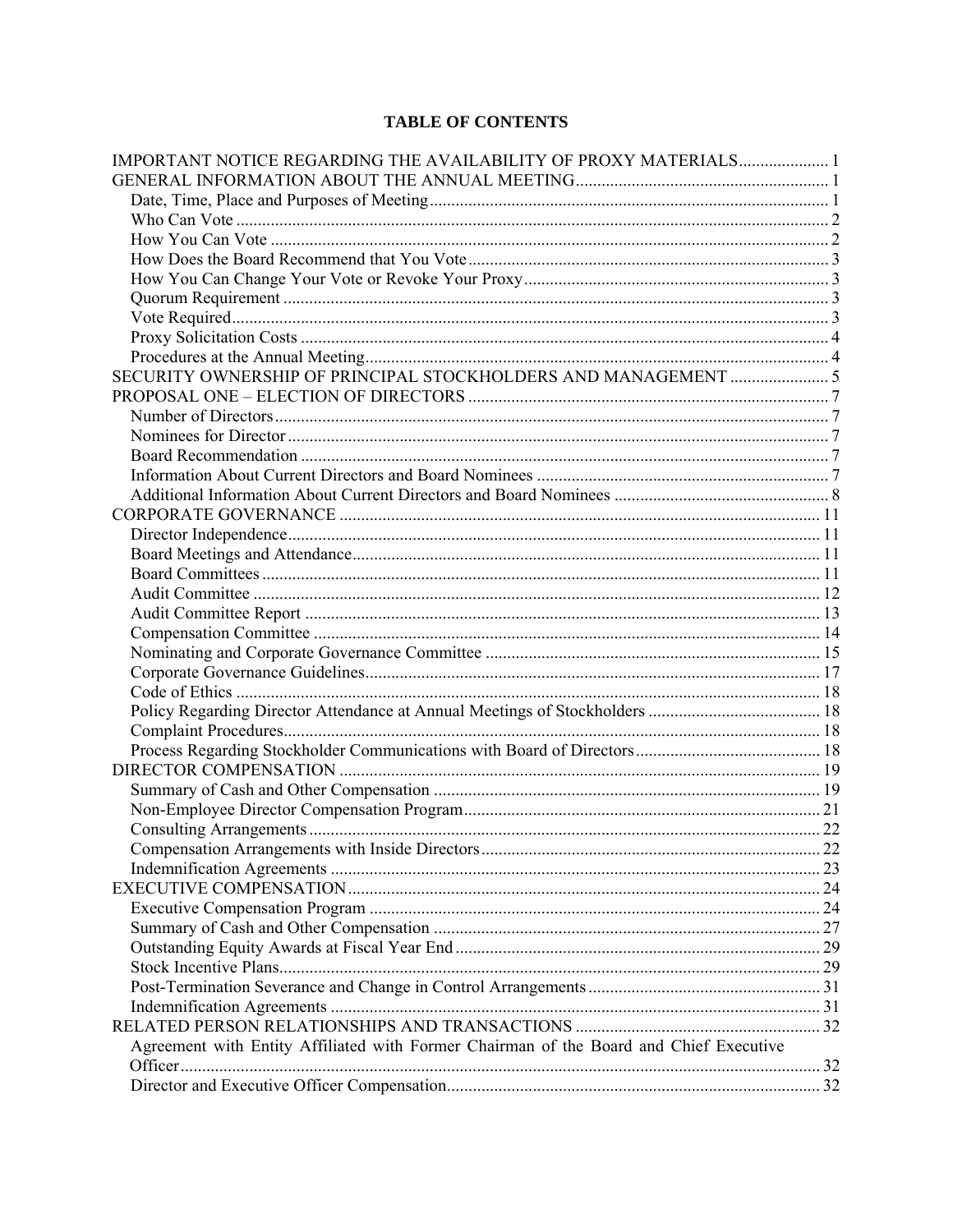| PROPOSAL TWO - RATIFICATION OF SELECTION OF INDEPENDENT REGISTERED |  |
|--------------------------------------------------------------------|--|
|                                                                    |  |
|                                                                    |  |
|                                                                    |  |
|                                                                    |  |
|                                                                    |  |
|                                                                    |  |
|                                                                    |  |
|                                                                    |  |
|                                                                    |  |
|                                                                    |  |
|                                                                    |  |
|                                                                    |  |
|                                                                    |  |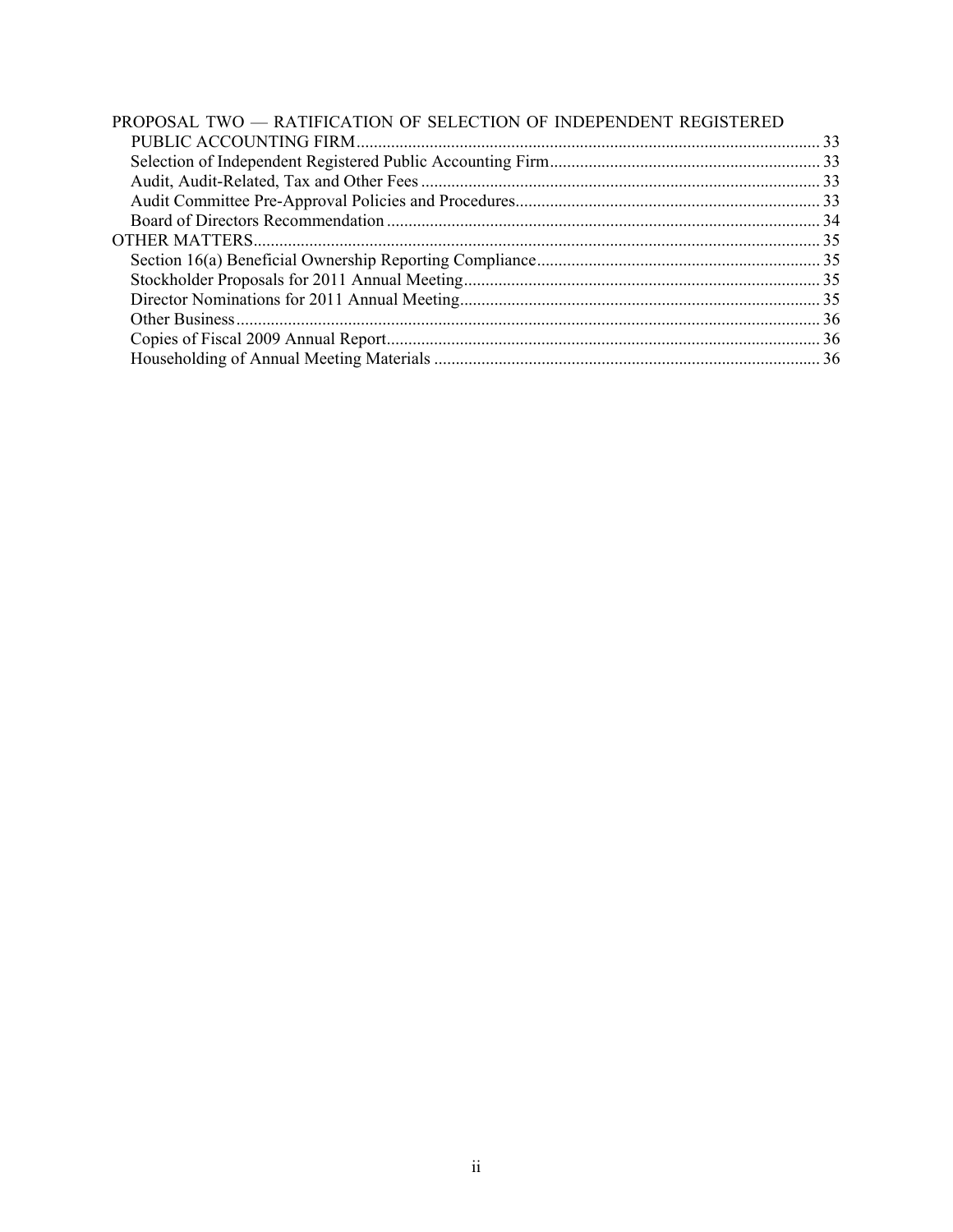

**4201 Woodland Road, Circle Pines, Minnesota 55014** 

 $\overline{a}$ 

 $\overline{a}$ 

## **PROXY STATEMENT FOR ANNUAL MEETING OF STOCKHOLDERS**

**January 28, 2010** 

The Board of Directors of Northern Technologies International Corporation is soliciting your proxy for use at the 2010 Annual Meeting of Stockholders to be held on Thursday, January 28, 2010. The Board of Directors expects to make available to our stockholders beginning on or about December 11, 2009 the Notice of Annual Meeting, this proxy statement and a form of proxy on the Internet or has sent these materials to stockholders of NTIC upon their request.

## **IMPORTANT NOTICE REGARDING THE AVAILABILITY OF PROXY MATERIALS \_\_\_\_\_\_\_\_\_\_\_\_\_\_\_\_**

Our proxy statement and annual report to stockholders, which includes our annual report on Form 10-K, are available at www.proxyvote.com. Pursuant to rules adopted by the Securities and Exchange Commission, or SEC, we have elected to provide access to our proxy materials over the Internet. Accordingly, we are sending a Notice Regarding the Availability of Proxy Materials to certain of our stockholders of record and beneficial owners (excluding those stockholders of record and beneficial owners who previously have requested that they receive electronic or paper copies of our proxy materials). All stockholders have the ability to access our proxy materials on the website referred to in the Notice Regarding the Availability of Proxy Materials or request to receive a printed set of our proxy materials. Instructions on how to access our proxy materials over the Internet or to request a printed copy may be found in the Notice Regarding the Availability of Proxy Materials. In addition, stockholders may request to receive proxy materials in printed form by mail or electronically by e-mail on an ongoing basis. We believe that this process expedites your receipt of our proxy materials, lowers the costs of our Annual Meeting and reduces the environmental impact of our meeting.

## **GENERAL INFORMATION ABOUT THE ANNUAL MEETING**

**\_\_\_\_\_\_\_\_\_\_\_\_\_\_\_\_** 

## **Date, Time, Place and Purposes of Meeting**

The Annual Meeting of Stockholders of Northern Technologies International Corporation (sometimes referred to as "NTIC," "we," "our" or "us" in this proxy statement) will be held on Thursday, January 28, 2010, at 4:00 p.m., local time, at the principal executive offices of Northern Technologies International Corporation located at 4201 Woodland Road, Circle Pines, Minnesota 55014, for the purposes set forth in the Notice of Annual Meeting.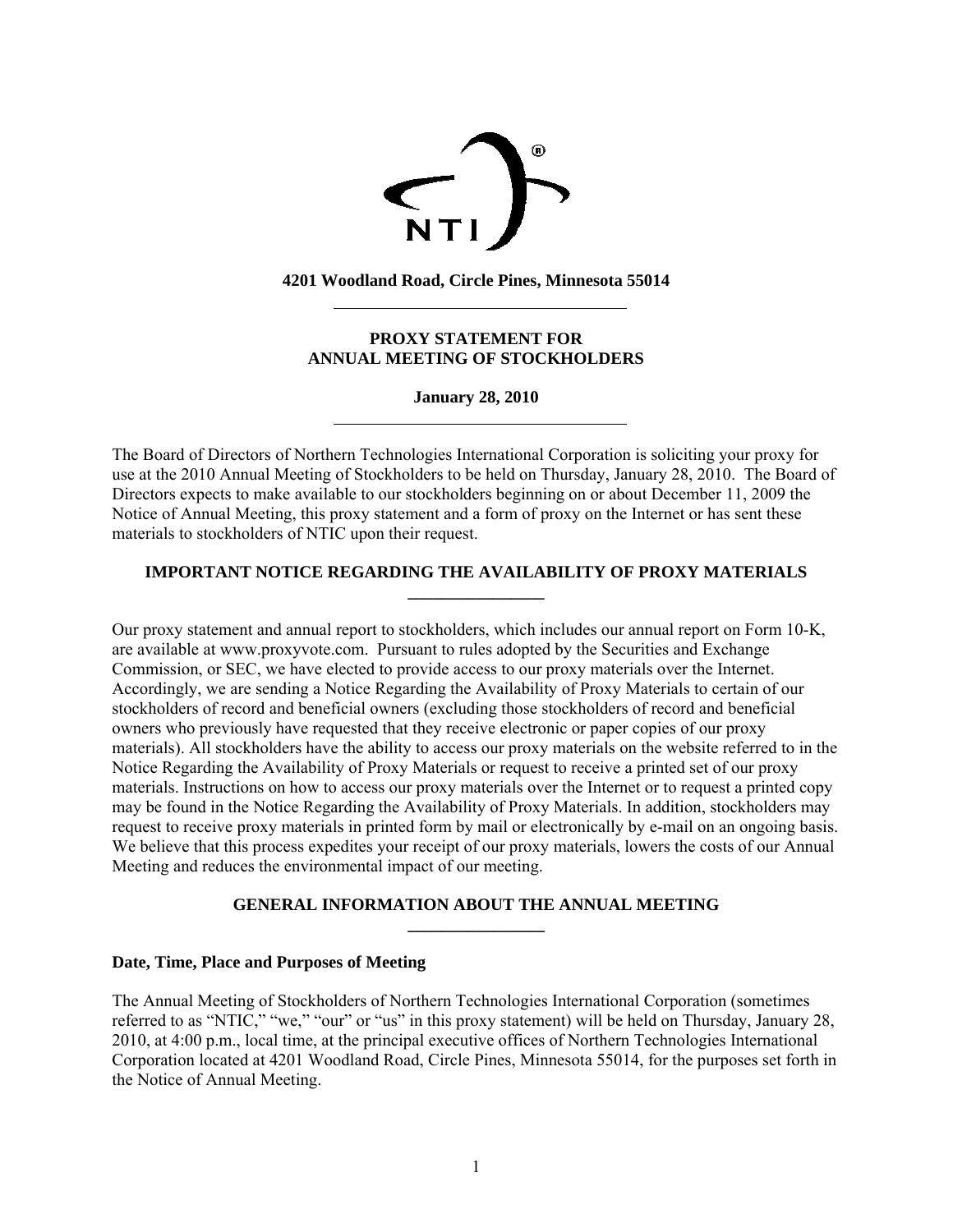## **Who Can Vote**

Stockholders of record at the close of business on December 1, 2009 will be entitled to notice of and to vote at the meeting or any adjournment of the meeting. As of that date, there were 4,240,679 shares of our common stock outstanding. Each share of our common stock is entitled to one vote on each matter to be voted on at the Annual Meeting. Stockholders are not entitled to cumulate voting rights.

## **How You Can Vote**

Your vote is important. Whether you hold shares directly as a stockholder of record or beneficially in "street name" (through a broker, bank or other nominee), you may vote your shares without attending the Annual Meeting. You may vote by granting a proxy or, for shares held in street name, by submitting voting instructions to your stockbroker or nominee.

If you are a stockholder whose shares are registered in your name, you may vote your shares in person at the meeting or by one of the three following methods:

- **Vote by Internet**, by going to the website address http://www.proxyvote.com and following the instructions for Internet voting shown on the Notice of Internet Availability of Proxy Materials or on your proxy card.
- **Vote by Telephone**, by dialing 1-800-690-6903 and following the instructions for telephone voting shown on the Notice of Internet Availability of Proxy Materials or on your proxy card.
- **Vote by Proxy Card**, by completing, signing, dating and mailing the enclosed proxy card in the envelope provided if you received a paper copy of these proxy materials.

If you vote by Internet or telephone, please do not mail your proxy card.

If your shares are held in "street name" (through a broker, bank or other nominee), you may receive a separate voting instruction form with this proxy statement or you may need to contact your broker, bank or other nominee to determine whether you will be able to vote electronically using the Internet or telephone.

The deadline for voting by telephone or by using the Internet is 11:59 p.m., Eastern Daylight Savings Time, on the day before the date of the Annual Meeting or any adjournments thereof. Please see the Notice of Internet Availability of Proxy Materials, your proxy card or the information your bank, broker, or other holder of record provided to you for more information on your options for voting.

If you return your signed proxy card or use Internet or telephone voting before the Annual Meeting, the named proxies will vote your shares as you direct. You have three choices on each matter to be voted on.

For the election of directors, you may:

- Vote **FOR** the eight nominees for director,
- **WITHHOLD** your vote from the eight nominees for director or
- **WITHHOLD** your vote from one or more of the eight nominees for director.

For each of the other proposals, you may: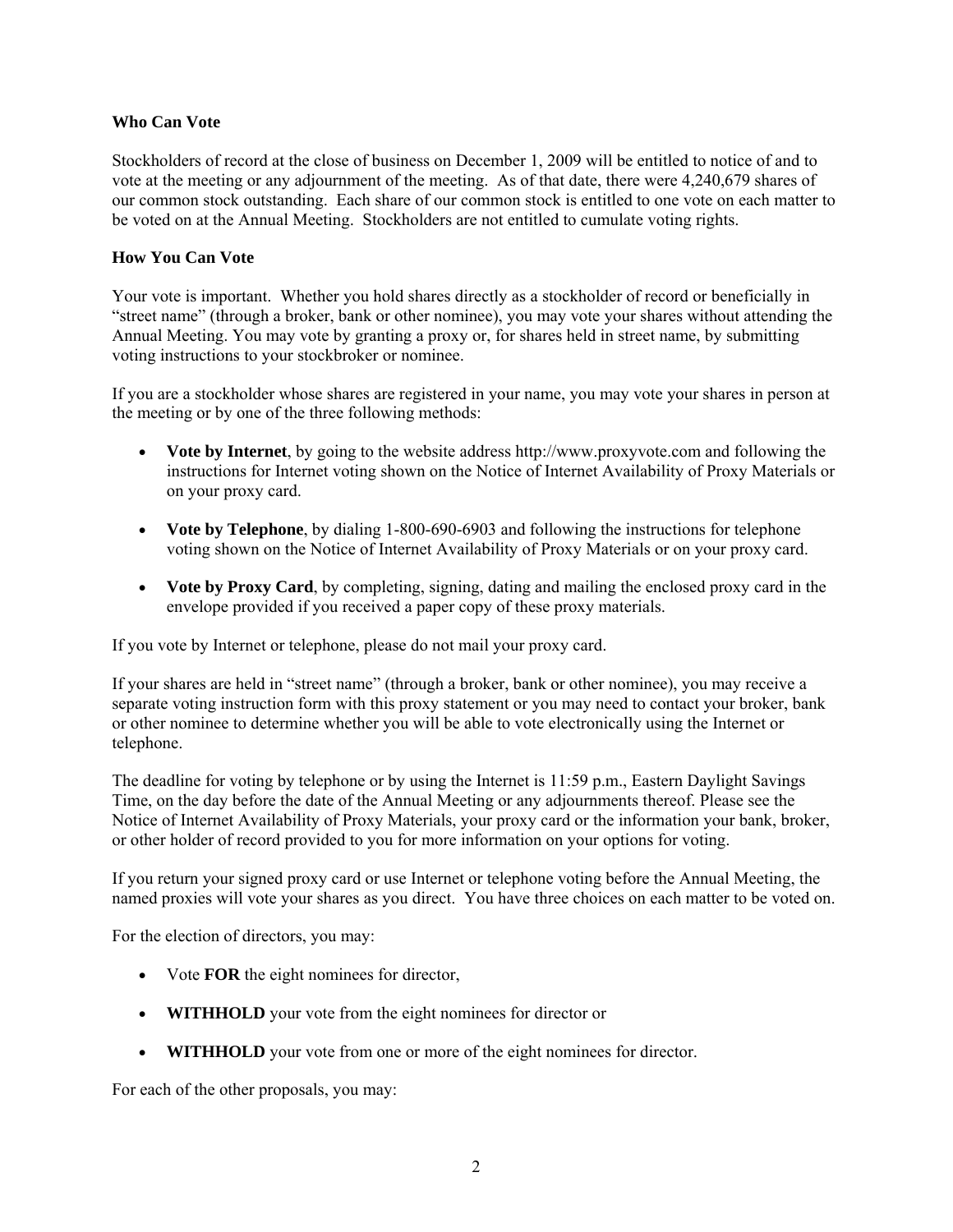- Vote **FOR** the proposal,
- Vote **AGAINST** the proposal or
- **ABSTAIN** from voting on the proposal.

If you send in your proxy card or use Internet or telephone voting, but do not specify how you want to vote your shares, the proxies will vote your shares **FOR** all eight of the nominees for director and **FOR** all of the other proposals set forth in the Notice of Annual Meeting.

## **How Does the Board Recommend that You Vote**

**The Board of Directors unanimously recommends that you vote FOR all eight of the nominees for director and FOR the approval of all of the other proposals set forth in the Notice of Annual Meeting.** 

## **How You Can Change Your Vote or Revoke Your Proxy**

If you are a stockholder whose shares are registered in your name, you may revoke your proxy at any time before it is voted by one of the following methods:

- Submitting another proper proxy with a more recent date than that of the proxy first given by following the Internet or telephone voting instructions or completing, signing, dating and returning a proxy card to us.
- Sending written notice of your revocation to our Corporate Secretary.
- Attending the Annual Meeting and voting by ballot.

## **Quorum Requirement**

The presence at the Annual Meeting, in person or by proxy, of the holders of a majority (2,120,340 shares) of the outstanding shares of our common stock as of the record date will constitute a quorum for the transaction of business at the Annual Meeting. In general, shares of our common stock represented by proxies marked "For," "Against," "Abstain" or "Withheld" are counted in determining whether a quorum is present. In addition, a "broker non-vote" is considered in determining whether a quorum is present. A "broker non-vote" is a card returned by a broker on behalf of its beneficial owner customer that is not voted on a particular matter because voting instructions have not been received by the broker from the customer, and the broker has no discretionary authority to vote on behalf of such customer on such matter

## **Vote Required**

Assuming a quorum is represented at the Annual Meeting, either in person or by proxy, the election of the eight nominees for director requires the affirmative vote of a plurality of the shares of common stock present in person or by proxy and entitled to vote. This means that a director nominee with the most votes for a particular slot is elected for that slot. Only votes "For" and "Withheld" affect the outcome. The other proposals will be decided by the affirmative vote of the holders of a majority of the shares of common stock present in person or by proxy and entitled to vote at the Annual Meeting.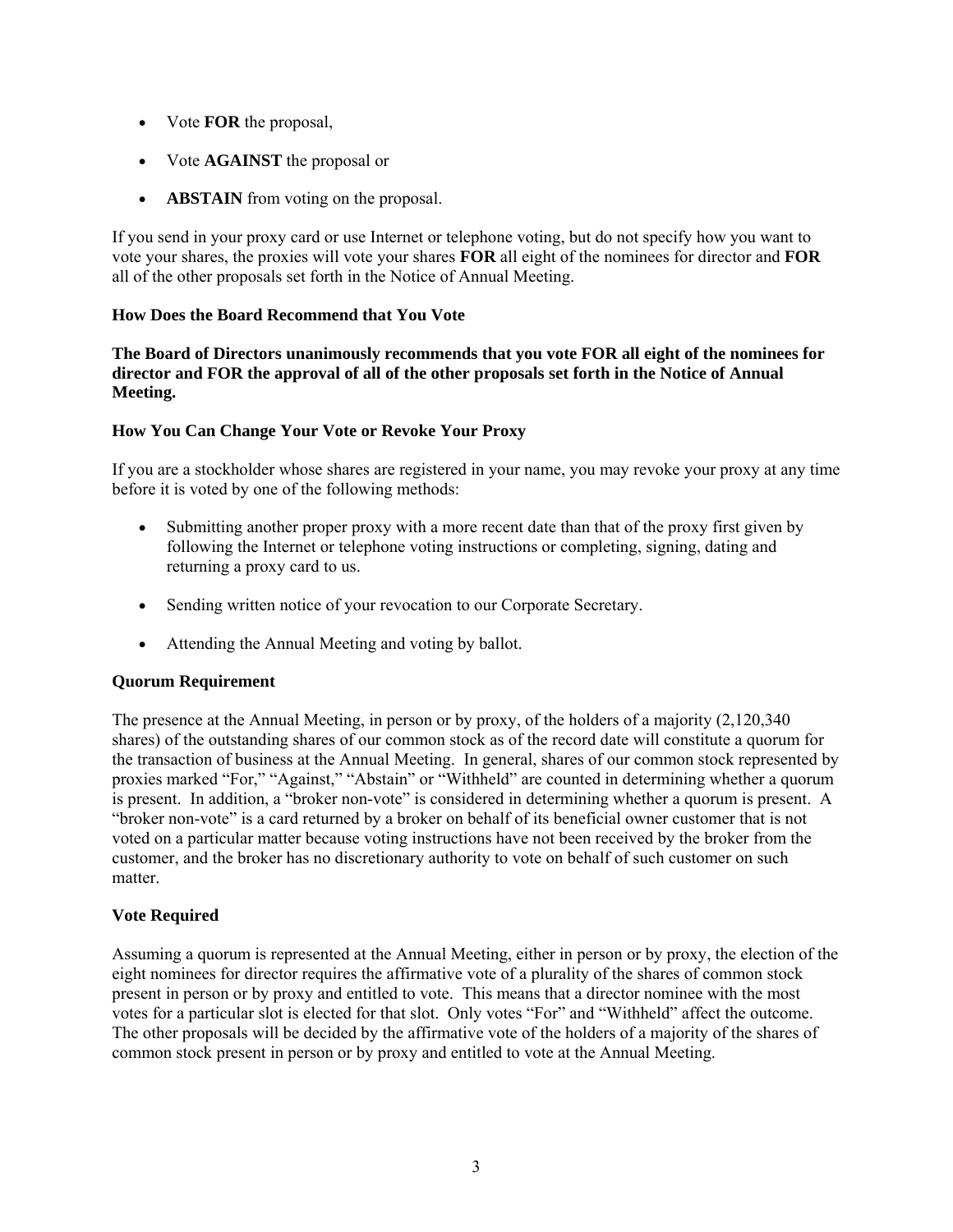If your shares are held in "street name" and you do not indicate how you wish to vote, your broker is permitted to exercise its discretion to vote your shares on certain "routine" matters that include the ratification of the selection of our independent registered public accounting firm (Proposal Two). The election of directors is not considered a "routine" matter; and, therefore, if you do not direct your broker how to vote on the election of directors (Proposal One), your broker may not exercise discretion and may not vote your shares. This is called a "broker non-vote." Broker non-votes are not considered to be "entitled to vote" on Proposal One and therefore, will not be counted as a vote "FOR" or "WITHELD" any of the director nominees. Abstentions and withheld votes will be counted, and will have the effect of an "Against" vote.

## **Proxy Solicitation Costs**

The cost of soliciting proxies, including the preparation, assembly, electronic availability and mailing of proxies and soliciting material, as well as the cost of making available or forwarding this material to the beneficial owners of our common stock will be borne by NTIC. Our directors, officers and regular employees may, without compensation other than their regular compensation, solicit proxies by telephone, e-mail, facsimile, telegraph or personal conversation. We may reimburse brokerage firms and others for expenses in making available or forwarding solicitation materials to the beneficial owners of our common stock.

## **Procedures at the Annual Meeting**

The presiding officer at the Annual Meeting will determine how business at the meeting will be conducted. Only matters brought before the Annual Meeting in accordance with our Bylaws will be considered.

Only a natural person present at the Annual Meeting who is either one of our stockholders, or is acting on behalf of one of our stockholders, may make a motion or second a motion. A person acting on behalf of a stockholder must present a written statement executed by the stockholder or the duly authorized representative of the stockholder on whose behalf the person purports to act.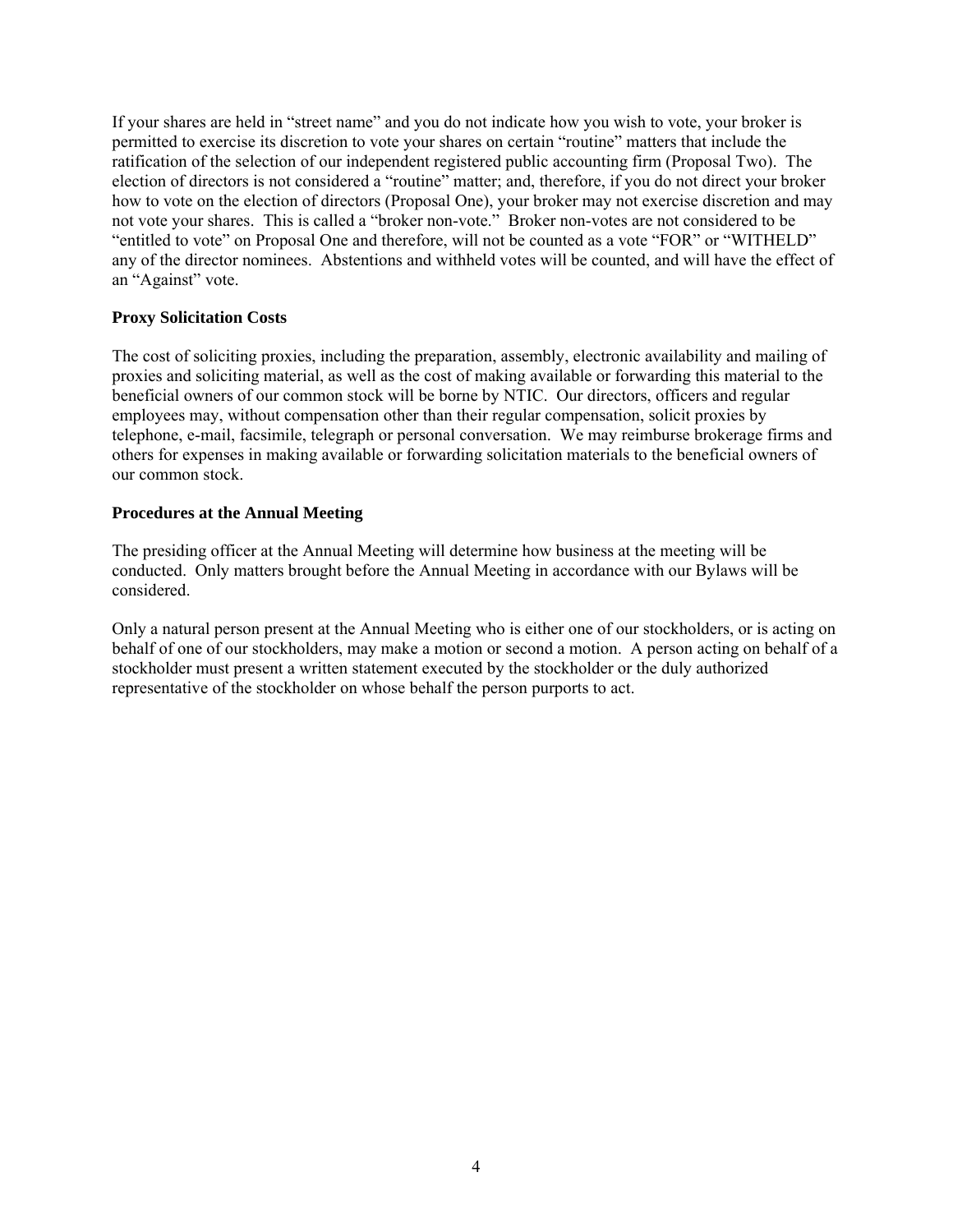## **SECURITY OWNERSHIP OF PRINCIPAL STOCKHOLDERS AND MANAGEMENT \_\_\_\_\_\_\_\_\_\_\_\_\_\_\_\_**

The following table sets forth information known to us with respect to the beneficial ownership of our common stock as of December 1, 2009 for:

- each person known by us to beneficially own more than five percent of the outstanding shares of our common stock,
- each of our directors,
- each of the executive officers named in the Summary Compensation Table on page 27 under the heading "Executive Compensation" and
- all of our current directors and executive officers as a group.

Shares are deemed to be "beneficially owned" by a person if such person, directly or indirectly, has sole or shared power to vote or to direct the voting of such shares or sole or shared power to dispose or direct the disposition of such shares. Except as otherwise indicated, we believe that each of the beneficial owners of our common stock listed below, based on information provided by these owners, has sole dispositive and voting power with respect to its shares, subject to community property laws where applicable. Shares not outstanding but deemed beneficially owned by virtue of the right of a person or member of a group to acquire them within 60 days are treated as outstanding only when determining the amount and percent owned by such person or group.

| <b>Name</b>                                                           | <b>Shares Subject to Options</b><br><b>Immediately Exercisable or</b><br><b>Exercisable Within 60 Days</b> | <b>Total Number of Shares</b><br>of Common Stock<br><b>Beneficially Owned</b> | Percent of<br><b>Total Voting</b><br><b>Power</b> |
|-----------------------------------------------------------------------|------------------------------------------------------------------------------------------------------------|-------------------------------------------------------------------------------|---------------------------------------------------|
| <b>Stockholders Owning 5% or More:</b>                                |                                                                                                            |                                                                               |                                                   |
| Inter Alia Holding Company <sup>(1)</sup>                             | 0                                                                                                          | 852,068                                                                       | 20.1%                                             |
| <b>Directors and Named Executive</b>                                  |                                                                                                            |                                                                               |                                                   |
| <b>Officers:</b>                                                      |                                                                                                            |                                                                               |                                                   |
|                                                                       | 7,333                                                                                                      | 11,333                                                                        | *                                                 |
|                                                                       | 1,555                                                                                                      | 1,555                                                                         | $\ast$                                            |
|                                                                       | 1,555                                                                                                      | 1,555                                                                         | $\ast$                                            |
|                                                                       | 8,000                                                                                                      | 140,286                                                                       | 3.3%                                              |
|                                                                       | 6,666                                                                                                      | 6,666                                                                         | $\ast$                                            |
|                                                                       | 10,360                                                                                                     | 877,896                                                                       | 20.7%                                             |
|                                                                       | 6,666                                                                                                      | 8,166                                                                         | *                                                 |
|                                                                       | 6,666                                                                                                      | 16,666                                                                        | $\ast$                                            |
|                                                                       | 16,633                                                                                                     | 47,652                                                                        | 1.1%                                              |
| Directors and executive officers as a                                 |                                                                                                            |                                                                               |                                                   |
|                                                                       | 72,100                                                                                                     | 1,118,941                                                                     | 26.0%                                             |
| $\star$ n $\star$ 1 $\sim$ 1 $\star$ 01 $\star$ 1 $\star$ 0 $\star$ 1 |                                                                                                            |                                                                               |                                                   |

\* Represents beneficial ownership of less than one percent of our common stock.

- (1) Inter Alia Holding Company is an entity of which G. Patrick Lynch, our President and Chief Executive Officer, is a stockholder. G. Patrick Lynch shares voting and dispositive power over such shares. Of the NTIC shares indicated as held by Inter Alia Holding Company, 378,167 of such shares were pledged as of such date by Inter Alia Holding Company to various banks as collateral for loans. Inter Alia Holding Company's address is 23205 Mercantile Road, Beachwood, Ohio.
- (2) Includes 852,068 shares held by Inter Alia Holding Company. See note (1) above. Mr. Lynch's address is 4201 Woodland Road, Circle Pines, Minnesota 55014.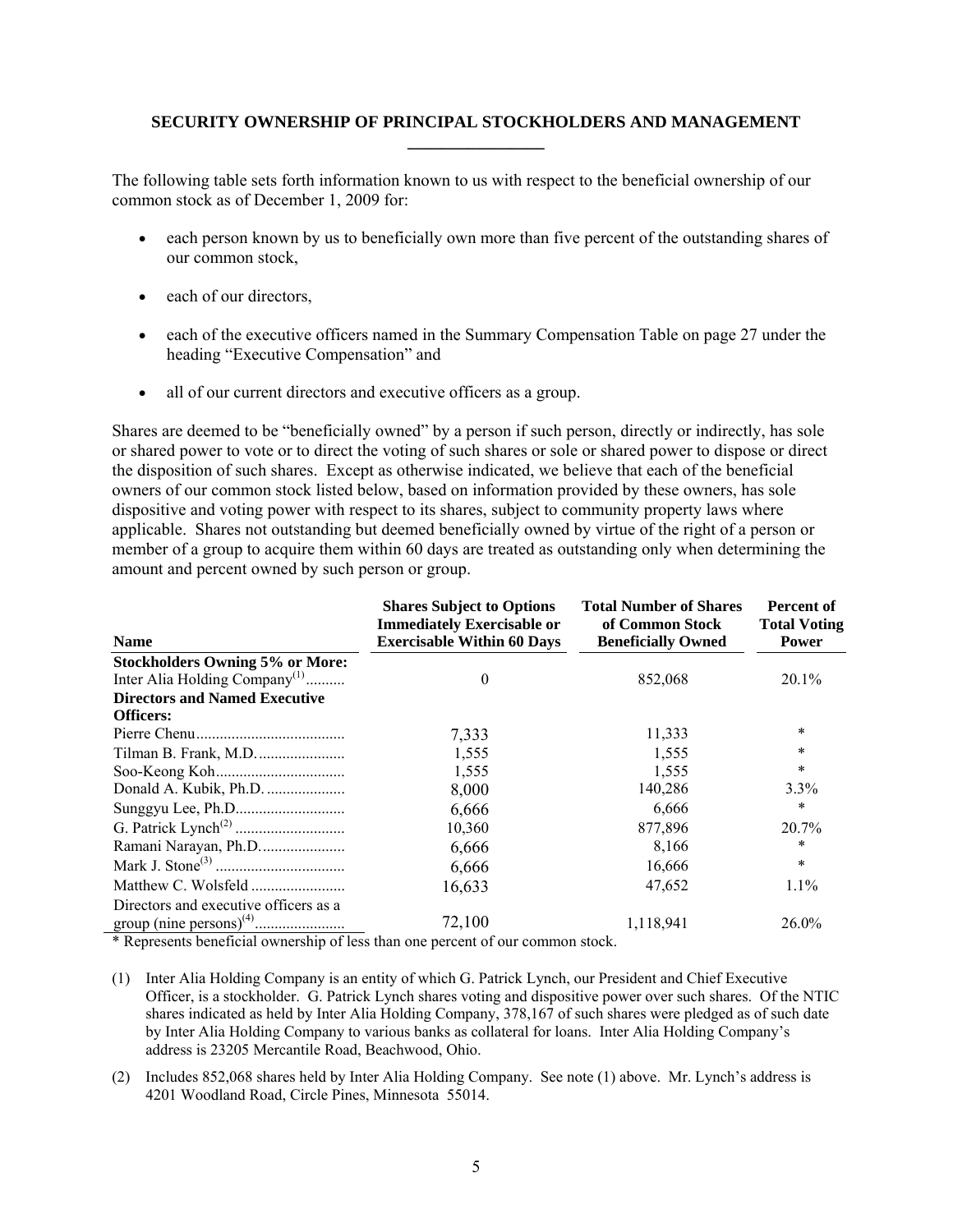- (3) Includes 10,000 shares held jointly with Mr. Stone's spouse.
- (4) The amount beneficially owned by all current directors and executive officers as a group includes 852,068 shares held of record by Inter Alia Holding Company and shares held jointly with spouses. See notes (1) and (3) above.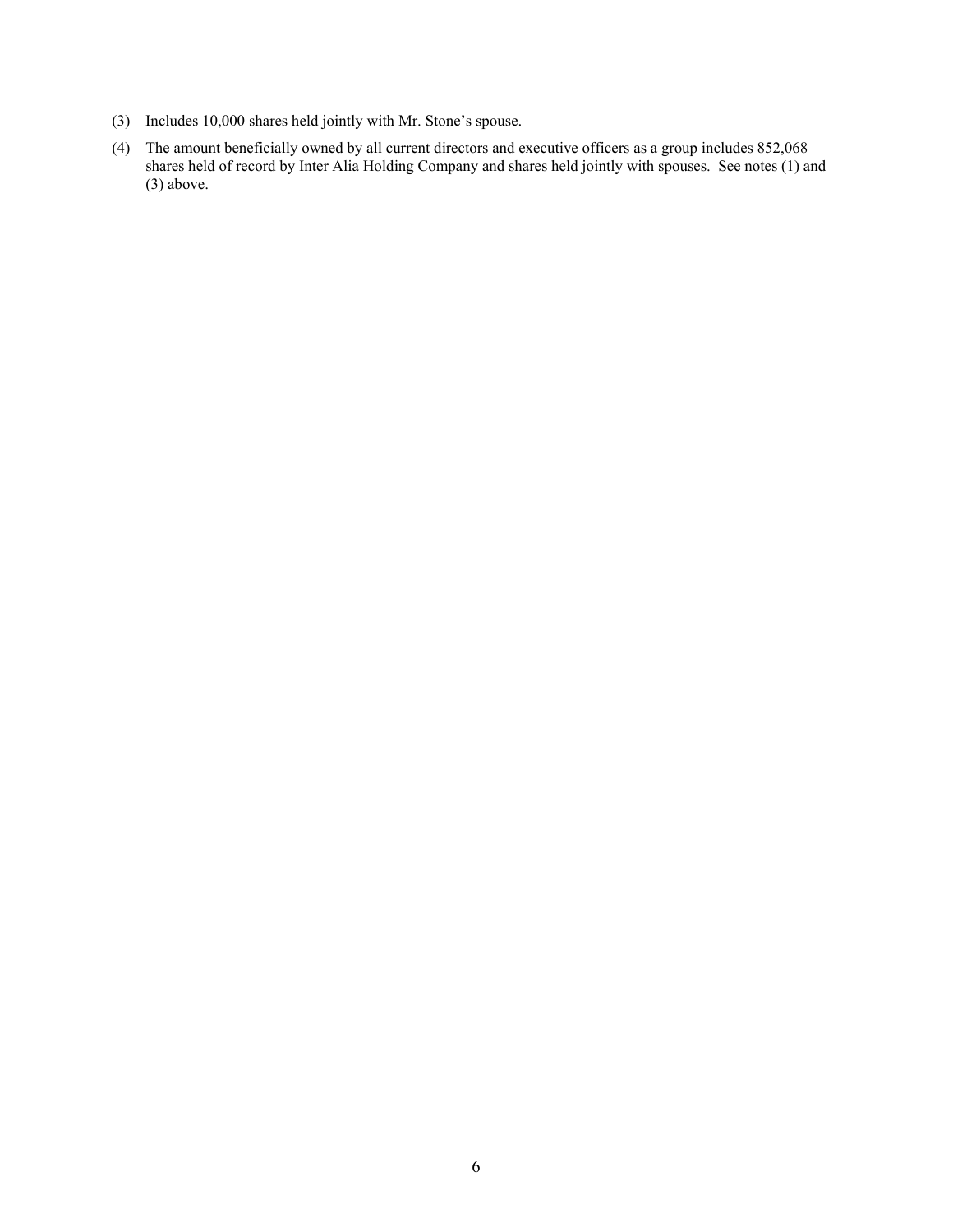## **PROPOSAL ONE – ELECTION OF DIRECTORS \_\_\_\_\_\_\_\_\_\_\_\_\_\_\_\_**

## **Number of Directors**

Our Bylaws provide that the Board of Directors will consist of at least one member or such other number as may be determined by the Board of Directors from time to time or by the stockholders at an annual meeting. The Board of Directors has fixed the number of directors at eight commencing on the date of our 2010 Annual Meeting of Stockholders.

#### **Nominees for Director**

The Board of Directors has nominated the following eight individuals to serve as our directors until the next annual meeting of stockholders or until their successors are elected and qualified. All of the nominees named below are current members of the Board of Directors.

- 
- Pierre Chenu Donald A. Kubik, Ph.D. Ramani Narayan, Ph.D.
	-
- 
- Soo-Keong Koh G. Patrick Lynch
- Tilman B. Frank, M.D. Sunggyu Lee, Ph.D. Mark J. Stone

Proxies can only be voted for the number of persons named as nominees in this proxy statement, which is eight.

On November 30, 2009, Mark M. Mayers passed away. Mr. Mayers had served as a director of NTIC since November 2004. The Board thanks Mr. Mayers for his dedication and service to NTIC.

#### **Board Recommendation**

The Board of Directors recommends a vote **FOR** the election of all of the nominees named above.

If prior to the Annual Meeting, the Board of Directors should learn that any nominee will be unable to serve for any reason, the proxies that otherwise would have been voted for this nominee will be voted for a substitute nominee as selected by the Board. Alternatively, the proxies, at the Board's discretion, may be voted for that fewer number of nominees as results from the inability of any nominee to serve. The Board of Directors has no reason to believe that any of the nominees will be unable to serve.

## **Information About Current Directors and Board Nominees**

The following table sets forth as of December 1, 2009 the name, age and principal occupation of each current director and each individual who has been nominated by the Board of Directors to serve as a director of our company, as well as how long each individual has served as a director of NTIC.

| <b>Name</b>                                          | Age | <b>Principal Occupation</b>                            | <b>Director</b><br><b>Since</b> |
|------------------------------------------------------|-----|--------------------------------------------------------|---------------------------------|
| Pierre Chenu <sup>(1)(2)</sup>                       | 71  | Chairman of the Board of NTIC                          | 2003                            |
| Tilman B. Frank, M.D. <sup><math>(2)(3)</math></sup> | 43  | Partner and Chief Executive Officer of Capitalent GmbH | 2008                            |
| Soo-Keong $Koh(1)$                                   | 58  | Managing Director of EcoSave Pte Ltd.                  | 2008                            |
| Donald A. Kubik, Ph.D.                               | 69  | President of DAK Engineering, LLC                      | 1995                            |
| Sunggyu Lee, Ph.D.                                   | 57  | Professor of Chemical and Biological Engineering,      | 2004                            |
|                                                      |     | Missouri University of Science and Technology          |                                 |
| G. Patrick Lynch                                     | 42  | President and Chief Executive Officer of NTIC          | 2004                            |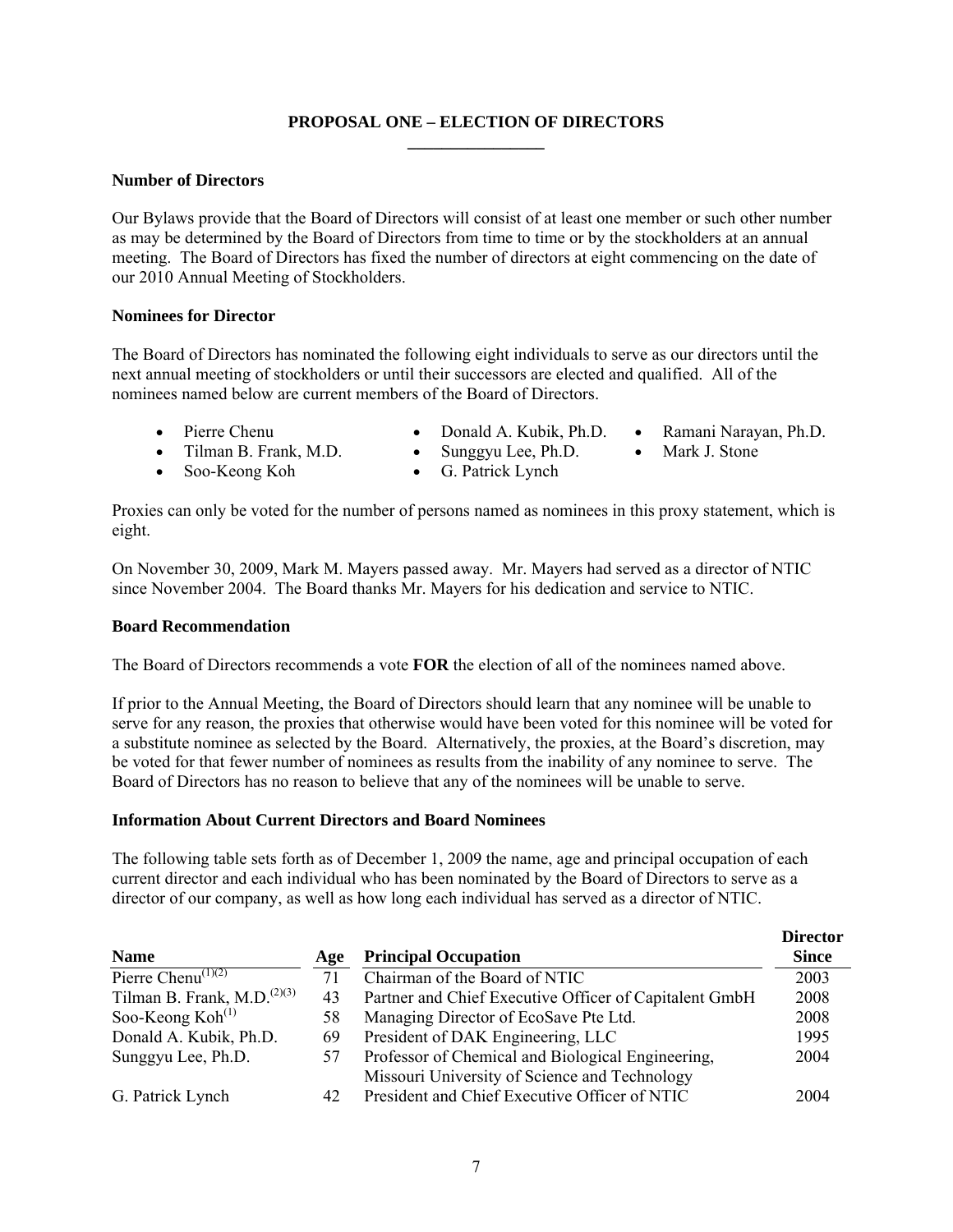| <b>Name</b>                                  | Age | <b>Principal Occupation</b>                                                                                              | <b>Director</b><br><b>Since</b> |
|----------------------------------------------|-----|--------------------------------------------------------------------------------------------------------------------------|---------------------------------|
| Ramani Narayan, Ph.D.                        | 60  | Distinguished Professor in the Department of Chemical<br>Engineering & Materials Science at Michigan State<br>University | 2004                            |
| Mark J. Stone <sup><math>(1)(3)</math></sup> | 50  | President of Petrus International, Inc.                                                                                  | 2001                            |

(1) Member of the Audit Committee

(2) Member of the Compensation Committee

(3) Member of the Nominating and Corporate Governance Committee

There are no family relationships among any of our directors.

## **Additional Information About Current Directors and Board Nominees**

*Pierre Chenu* has been a director of NTIC since 2003 and Chairman of the Board since July 2005. Mr. Chenu is currently retired. Prior to his retirement, Mr. Chenu served as Vice President, Worldwide Operations, Flat Glass Activities within the Asahi-Glaverbel Glass Group, a position he had served for five years. Prior to that, Mr. Chenu was a member of the Executive Committee of Glaverbel S.A., with various operating responsibilities in France, Spain, Italy, Russia, Germany, China and the United States. Before joining Glaverbel, Mr. Chenu worked for U.S. Steel in steel production in Pittsburgh, Pennsylvania and for Corning Inc. where he held various staff, line and executive positions in the United States, France and the United Kingdom. Mr. Chenu holds a Master's Degree in Engineering, with a specialty in metallurgy, from the University of Liege (Belgium) and a M.B.A. from Harvard University. Mr. Chenu is a citizen of Belgium.

*Tilman B. Frank, M.D.* has been a director of NTIC since May 2008. Dr. Frank is Partner and Chief Executive Officer of Capitalent GmbH, a personnel consulting firm, a position he has held since January 2009. Dr. Frank served as Chief Executive Officer of Societät für Unternehmensplanung (S·U·P) GmbH, a personnel consulting company, where he served in such position from July 2007 to December 2008. From June 2001 to July 2007, Dr. Frank served as Managing Director of S·U·P. Prior to joining S·U·P, Dr. Frank served as Senior Vice President of Marketing and Sales of vamedis\* AG, a German-based eprocurement solutions provider, from October 2001 to May 2001. Dr. Frank holds a Medical Doctor degree from the University of Frankfurt.

*Soo-Keong Koh* has been a director of NTIC since May 2008. Mr. Koh is the Managing Director of Ecosave Pte Ltd., a company whose business is focused on environmental biotech and energy conservation technologies, a position he has held since April 2007. From January 1986 to April 2007, Mr. Koh served as Chief Executive Officer and President of Toll Asia Pte Ltd formerly SembCorp Logistics Ltd (SembLog), a Singapore public listed company, which was acquired by Toll in May 2006. Mr. Koh has over 20 years of experience in the logistics industry. Mr. Koh holds a Bachelor of Engineering, a Master of Business Administration and a Postgraduate Diploma in Business Law from the University of Singapore (now known as the National University of Singapore).

*Donald A. Kubik, Ph.D.* has been a director and the Vice Chairman of the Board of NTIC since September 1999. Dr. Kubik currently serves as President of DAK Engineering, LLC, a consulting firm. In May 2009, Dr. Kubik retired as Chief Technology Officer of NTIC. Dr. Kubik served as Vice President of NTIC from 1979 to September 1999, as Co-Chief Executive Officer of NTIC from September 1999 to May 2000 and as Chief Technology Officer from May 2000 until his retirement in June 2009. Dr. Kubik is responsible for developing the patent that led to NTIC's introduction of protective plastic film and paper products incorporating volatile corrosion inhibitors. Prior to joining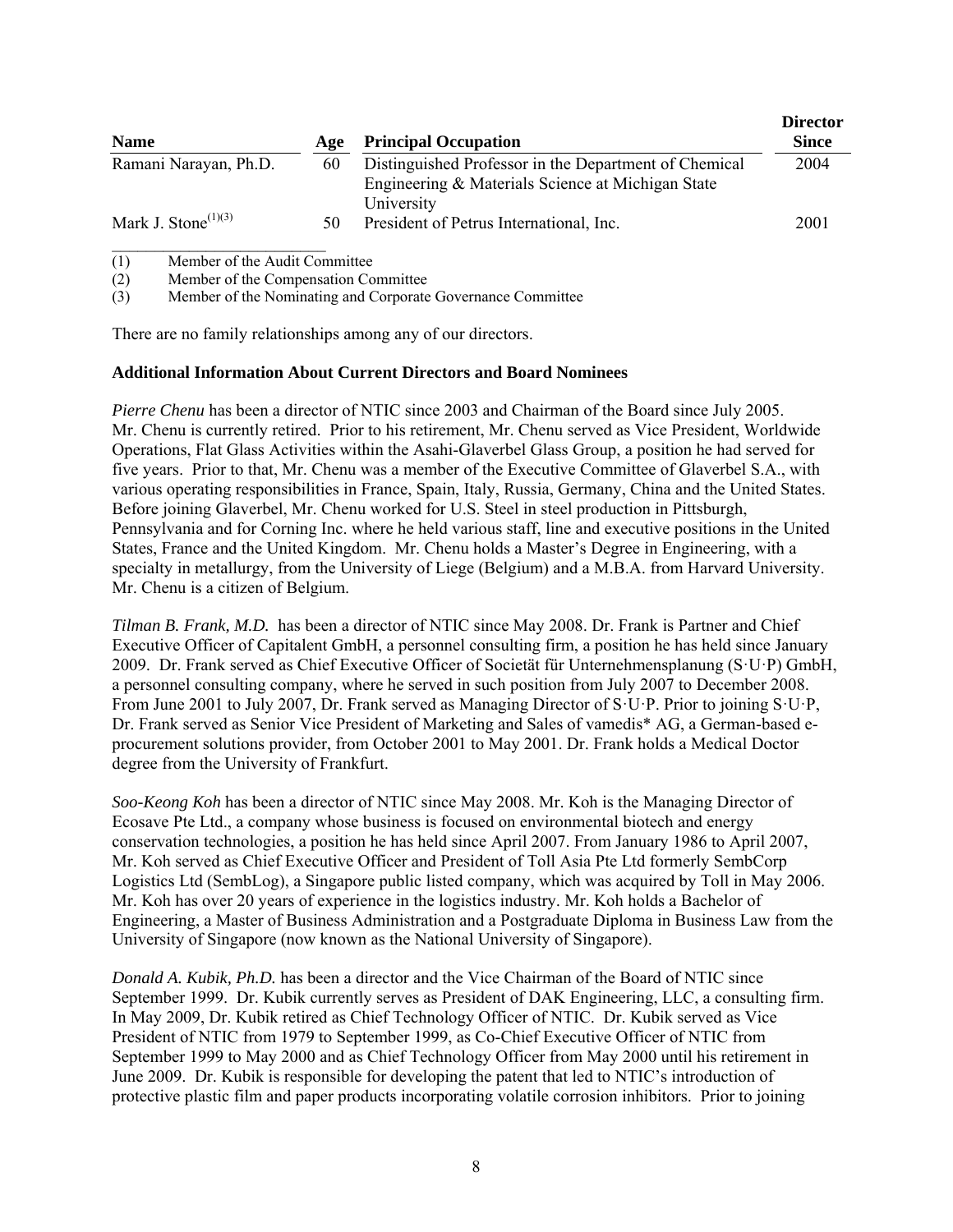NTIC, Dr. Kubik held a research and development position with Minnesota Mining & Manufacturing Company (3M).

*Sunggyu Lee, Ph.D.* was elected a director of NTIC in January 2004. Dr. Lee is Professor of Chemical and Biological Engineering, Missouri University of Science and Technology, Rolla, Missouri. Previously, he held positions of Robert Iredell Professor and Head of Chemical Engineering Department at the University of Akron, Akron, Ohio for 1988-1996 and C.W. LaPierre Professor and Chairman of Chemical Engineering at University of Missouri-Columbia for 1997-2005. He has authored six books and over 400 archival publications and received 27 U.S. patents in a variety of chemical and polymer processes and products. He is currently serving as Editor of Encyclopedia of Chemical Processing, Taylor & Francis, New York, NY and also as Book Series Editor of Green Chemistry and Chemical Engineering, CRC Press, Boca Raton, FL. Throughout his career, he has served as consultant and technical advisor to a number of national and international companies. He received his Ph.D. from Case Western Reserve University, Cleveland, Ohio in 1980.

*G. Patrick Lynch*, an employee of NTIC since 1995, has been President since July 2005 and Chief Executive Officer since January 2006 and was appointed a director of NTIC in February 2004. Mr. Lynch served as President of North American Operations of NTIC from May 2004 to July 2005. Prior to May 2004, Mr. Lynch held various positions with NTIC, including Vice President of Strategic Planning, Corporate Secretary and Project Manager. Mr. Lynch is also an officer and director of Inter Alia Holding Company, a financial and management consulting firm that is a significant stockholder of NTIC. Prior to joining NTIC, Mr. Lynch held positions in sales management for Fuji Electric Co., Ltd. in Tokyo, Japan, and programming project management for BMW AG in Munich, Germany. Mr. Lynch received an M.B.A. degree from the University of Michigan Business School in Ann Arbor, Michigan.

*Ramani Narayan, Ph.D.* has been a director of NTIC since November 2004. He is a Distinguished Professor at Michigan State University in the Department of Chemical Engineering & Materials Science, where he has 105 refereed publications in leading journals to his credit, 18 patents, edited three books and one expert dossier in the area of bio-based polymeric materials. His research encompasses design & engineering of sustainable, biobased products, biodegradable plastics and polymers, biofiber reinforced composites, reactive extrusion polymerization and processing, studies in plastic end-of-life options like biodegradation and composting. He conducts carbon footprint calculations for plastics and products. He also performs LCA (Life Cycle Assessment) for reporting a product's environmental footprint. He serves as Scientific Chair and board member of the Biodegradable Products Institute (BPI), North America. He serves on the Technical Advisory Board of Tate & Lyle. He served on the Board of Directors of ASTM International, an international standards setting organization and currently chairs the committee on Environmentally Degradable Plastics and Biobased Products (D20.96) and the Plastics Terminology Committee D20.92. He is also the technical expert for the USA on ISO (International Standards Organization) TC 61 on Plastics – specifically for Terminology, and Biodegradable Plastics. He has won numerous awards, including the Named MSU University Distinguished Professor in 2007; the Governors University Award for commercialization excellence; Michigan State University Distinguished Faculty Award, 2006, 2005 Withrow Distinguished Scholar award, Fulbright Distinguished Lectureship Chair in Science & Technology Management & Commercialization (University of Lisbon; Portugal); First recipient of the William N. Findley Award, The James Hammer Memorial Lifetime Achievement Award, and Research and Commercialization Award sponsored by ICI Americas, Inc. & the National Corn Growers Association.

*Mark J. Stone* has been a director of NTIC since 2001. Mr. Stone has been President of Petrus International, Inc., an international consulting firm, since 1992. Mr. Stone has advised a variety of Japanese and other multi-national corporations in areas including project finance and international investment strategy. Mr. Stone is also President of MM Management, LLC, an entity that manages Chief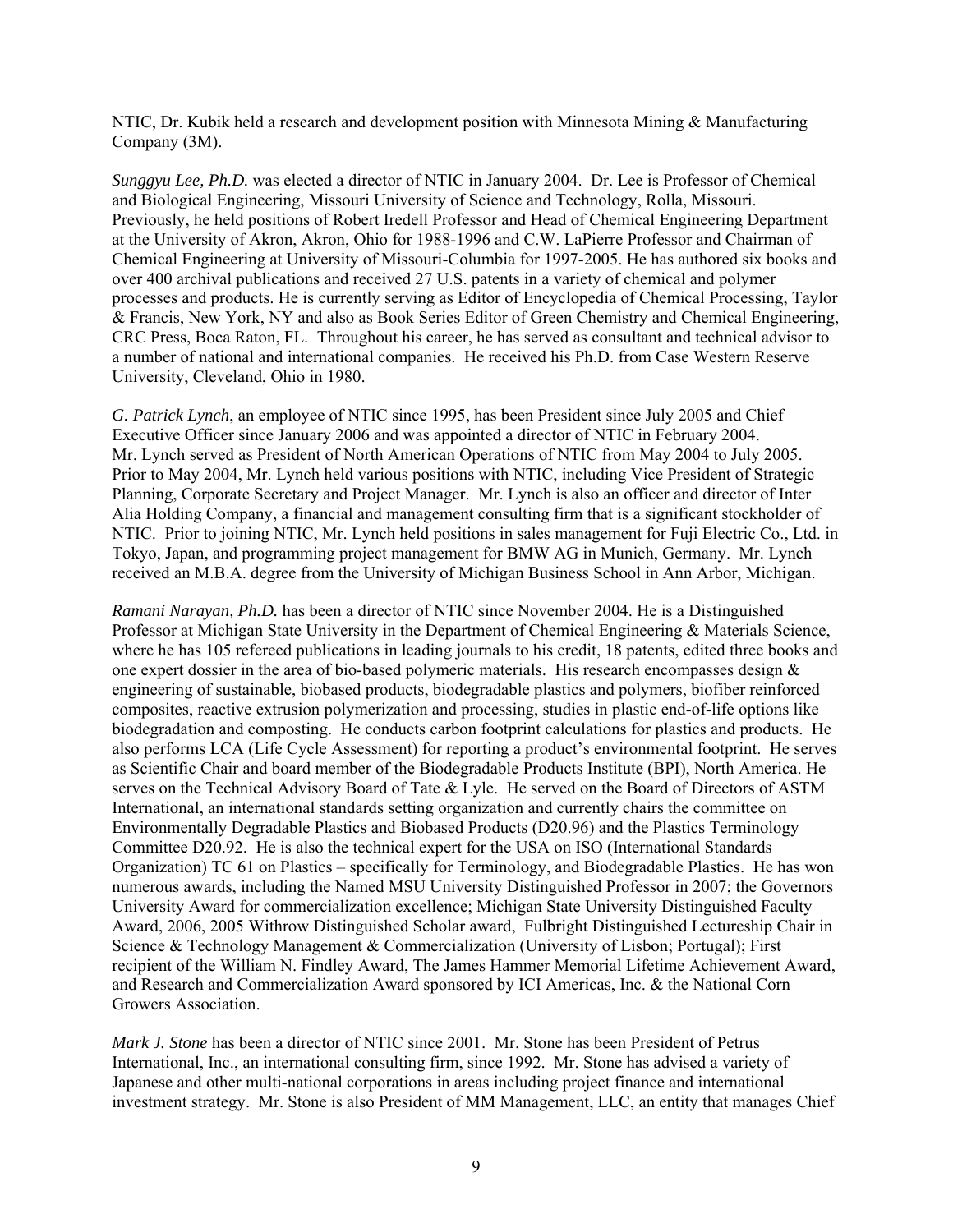Masaharu Morimoto's business interests. Mr. Stone was a director of Aqua Design, Inc., an international water desalination company, from 1988 to 1996. Mr. Stone was Director, Marketing & Business Development of Toray Marketing & Sales (America) Inc. from 1986 to 1992. From 1980 to 1986, Mr. Stone was employed by Mitsui  $\&$  Co. (U.S.A.), Inc. where he founded and was Treasurer of Hydro Management Resources, a Mitsui subsidiary, which finances, owns and operates water treatment projects. Mr. Stone holds an A.B. from Harvard University.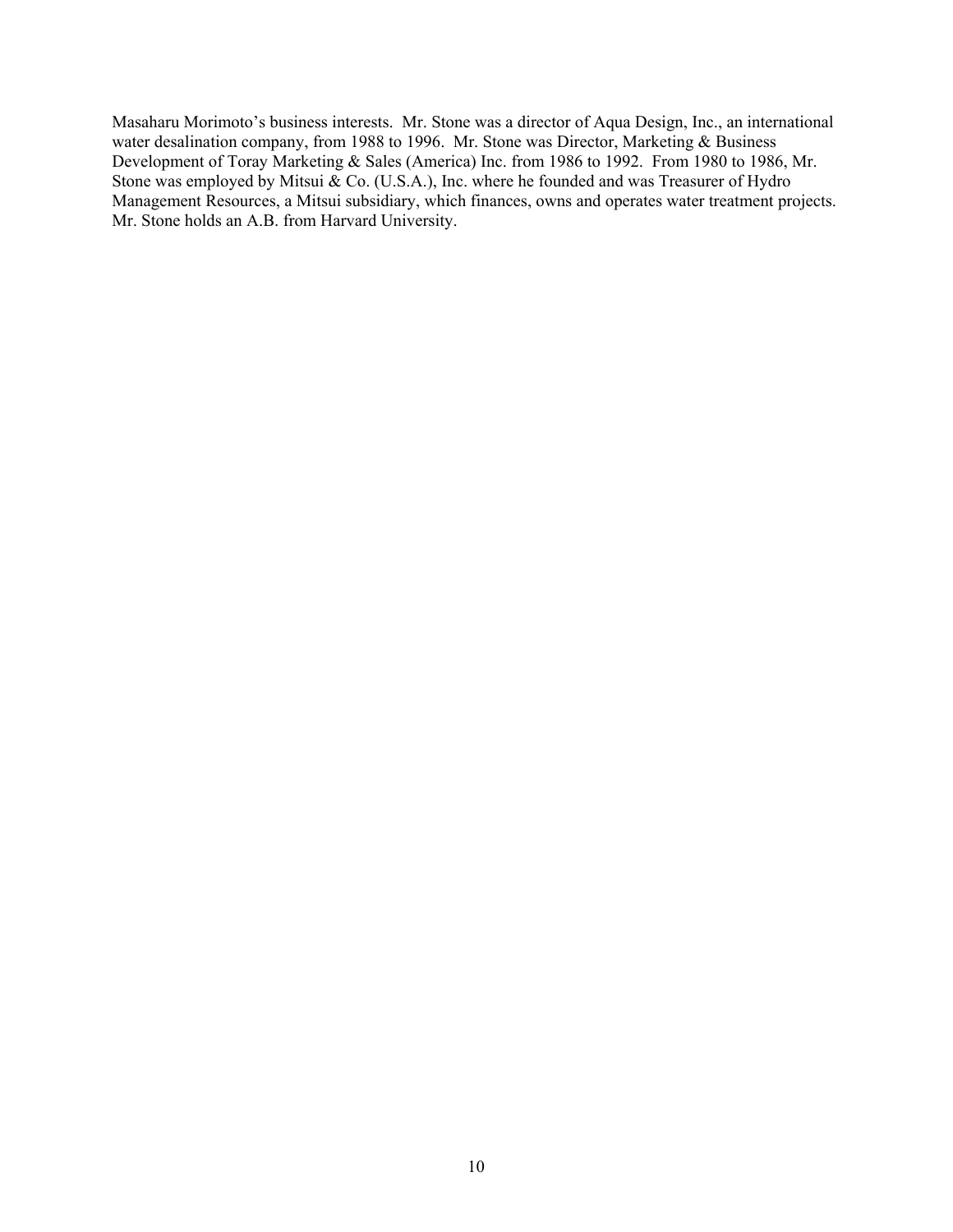## **CORPORATE GOVERNANCE \_\_\_\_\_\_\_\_\_\_\_\_\_\_\_\_**

## **Director Independence**

The Board of Directors has affirmatively determined that four of NTIC's current eight directors are "independent directors" under the Listing Rules of the NASDAQ Stock Market: Pierre Chenu, Mark J. Stone, Dr. Tilman B. Frank and Soo-Keong Koh.

In making these affirmative determinations that such individuals are "independent directors," the Board of Directors reviewed and discussed information provided by the directors and by NTIC with regard to each director's business and personal activities as they may relate to NTIC and NTIC's management.

As a result of the passing away of Mr. Mayers on November 30, 2009, NTIC no longer complies with NASDAQ Listing Rule 5605(b)(1), which requires NASDAQ-listed companies, such as NTIC, to have a majority of independent directors on the Board of Directors. NTIC has a "cure period" of until the earlier of its next annual meeting of stockholders or November 30, 2010 to regain compliance with rule; provided, however, that if the annual stockholders meeting occurs no later than 180 days following the event that caused the failure to comply with the requirement, NTIC instead has 180 days from such event, or until June 1, 2010, to regain compliance. Since NTIC's next Annual Meeting of Stockholders is scheduled to be held on January 28, 2010, NTIC has until June 1, 2010 to regain compliance with NASDAQ Listing Rule 5605(b)(1). NTIC is in the process of searching for an individual who would be considered an "independent director" under the Listing Rules of the NASDAQ Stock Market and could be added to the Board of Directors as soon as reasonably practicable after the Annual Meeting of Stockholders.

## **Board Meetings and Attendance**

The Board of Directors met four times during the fiscal year ended August 31, 2009. Each of the directors attended at least 75 percent of the aggregate of the total number of meetings of the Board and the total number of meetings held by all Board committees on which he served.

## **Board Committees**

The Board of Directors has a standing Audit Committee, Compensation Committee and Nominating and Corporate Governance Committee, each of which has the composition and responsibilities described below. The Board of Directors may from time to time establish other committees to facilitate the management of our company and may change the composition and responsibilities of our existing committees. Each of the Audit Committee, Compensation Committee and Nominating and Corporate Governance Committee operates under a written charter adopted by the Board of Directors, which can be found on the "Investor Relations-Corporate Governance" section of our corporate website *www.ntic.com*. A printed copy of each charter is also available to any stockholder upon request to our Corporate Secretary at Northern Technologies International Corporation, 4201 Woodland Road, Circle Pines, Minnesota 55014 or by telephone at (763) 225-6637.

The following table summarizes the current membership of each of our three Board committees. Each of the members of the Audit Committee, Compensation Committee and Nominating and Corporate Governance Committee is an "independent director" under the Listing Rules of the NASDAQ Stock Market.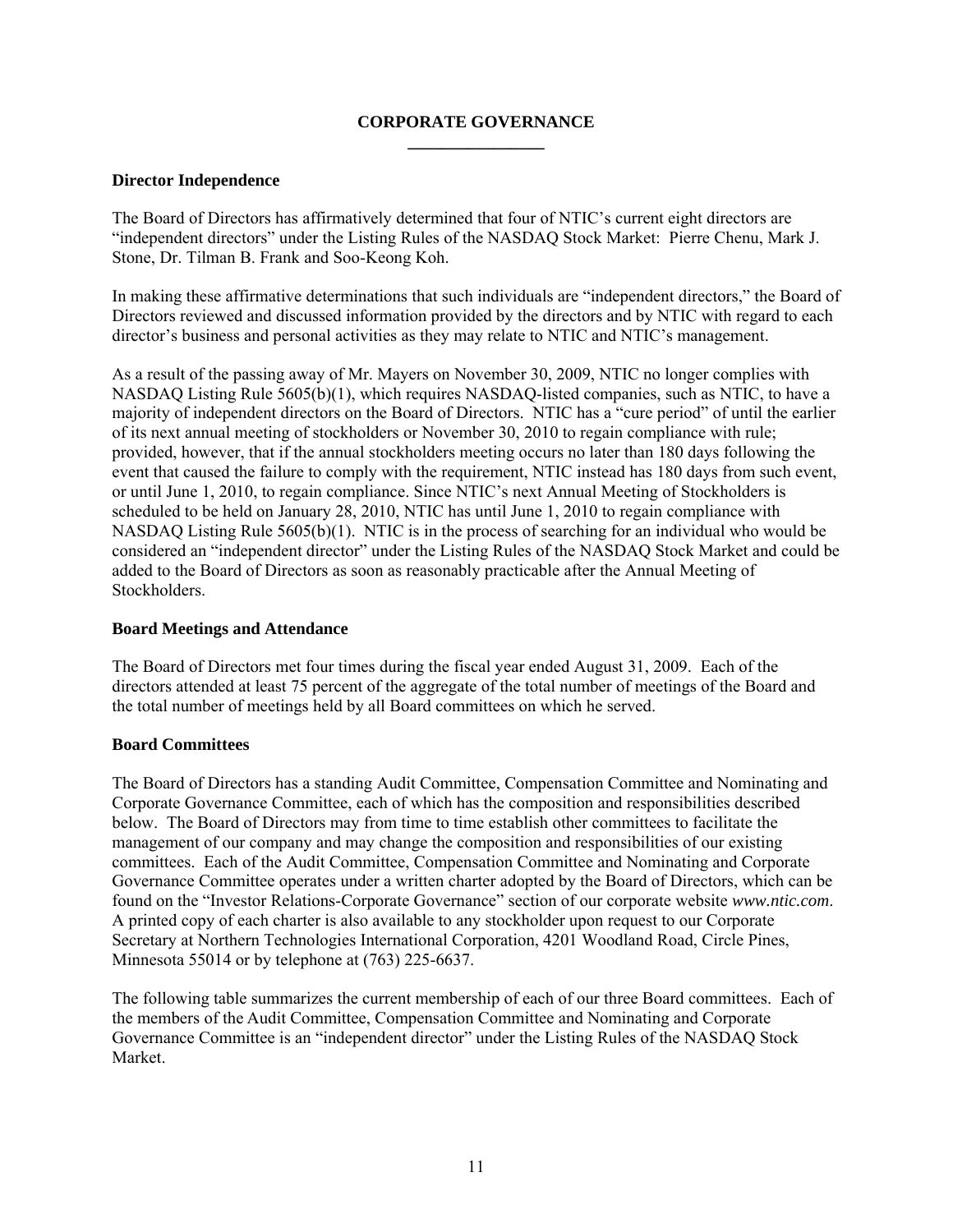| <b>Director</b>        | Audit | <b>Compensation</b> | Nominating and<br><b>Corporate Governance</b> |
|------------------------|-------|---------------------|-----------------------------------------------|
| Pierre Chenu           |       |                     |                                               |
| Tilman B. Frank, Ph.D. |       | Chair               |                                               |
| Soo-Keong Koh          |       |                     | Chair                                         |
| Donald A. Kubik, Ph.D. |       |                     |                                               |
| Sunggyu Lee, Ph.D.     |       |                     |                                               |
| G. Patrick Lynch       |       |                     |                                               |
| Ramani Narayan, Ph.D.  |       |                     |                                               |
| Mark J. Stone          | Chair |                     | $\mathcal{N}$                                 |

## **Audit Committee**

*Responsibilities*. The Audit Committee provides assistance to the Board of Directors in fulfilling its responsibilities for oversight, for quality and integrity of the accounting, auditing, reporting practices, systems of internal accounting and financial controls, the annual independent audit of our financial statements, and the legal compliance and ethics programs of NTIC as established by management. The Audit Committee's primary responsibilities include:

- Overseeing NTIC's financial reporting process, internal control over financial reporting and disclosure controls and procedures on behalf of the Board of Directors;
- Having sole authority to appoint, retain and oversee the work of NTIC's independent registered public accounting firm and establish the compensation to be paid to the firm;
- Reviewing and pre-approving all audit services and permissible non-audit services to be provided to NTIC by our independent registered public accounting firm;
- Establishing procedures for the receipt, retention and treatment of complaints regarding accounting, internal accounting controls or auditing matters and for the confidential, anonymous submission by NTIC's employees of concerns regarding questionable accounting or auditing matters; and
- Overseeing the establishment and administration (including the grant of any waiver from) a written code of ethics applicable to NTIC's principal executive officer, principal financial officer, principal accounting officer or controller, or persons performing similar functions.

*Composition*. The current members of the Audit Committee are Mr. Chenu, Mr. Koh and Mr. Stone. Mr. Stone is the current chair of the Audit Committee. Mr. Mayers served as a member of the Audit Committee during fiscal 2009.

Each current member of the Audit Committee qualifies as "independent" for purposes of membership on audit committees pursuant to the Listing Rules of the NASDAQ Stock Market and the rules and regulations of the SEC and is "financially literate" as required by the Listing Rules of the NASDAQ Stock Market. In addition, the Board of Directors has determined that Mr. Stone qualifies as an "audit committee financial expert" as defined by the rules and regulations of the SEC and meets the qualifications of "financial sophistication" under the Listing Rules of the NASDAQ Stock Market as a result of his extensive financial background and various financial positions he has held throughout his career. Stockholders should understand that these designations related to our Audit Committee members' experience and understanding with respect to certain accounting and auditing matters do not impose upon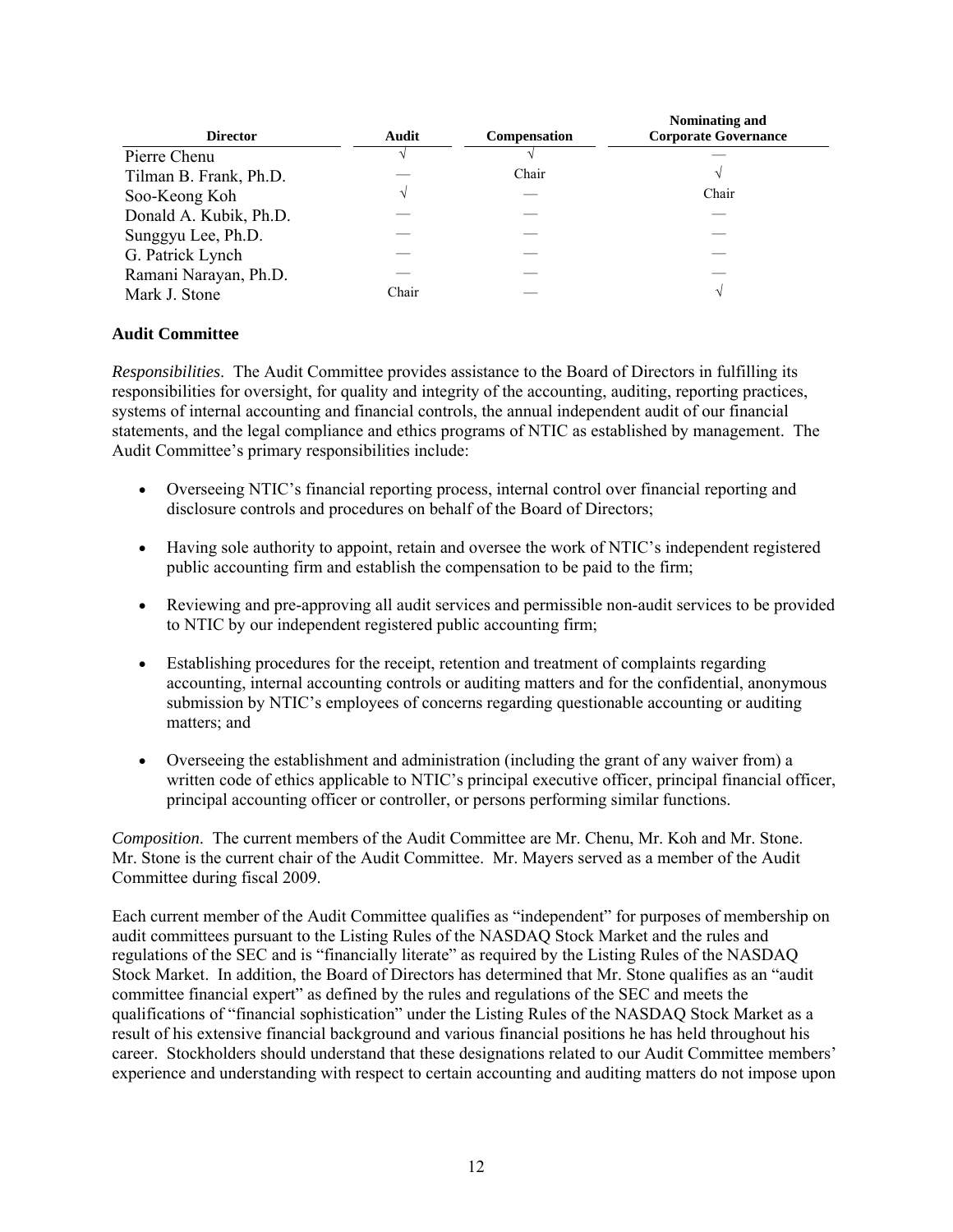any of them any duties, obligations or liabilities that are greater than those generally imposed on a member of the Audit Committee or of the Board of Directors.

*Meetings and Other Information*. The Audit Committee met four times during fiscal 2009, one time outside the presence of management and one time face to face with Baker Tilly Virchow Krause, LLP, NTIC's independent registered public accounting firm. Additional information regarding NTIC's Audit Committee and its independent registered public accounting firm is disclosed under the "—Audit Committee Report" and "Proposal Two—Ratification of Selection of Independent Registered Public Accounting Firm" sections of this proxy statement.

#### **Audit Committee Report**

This report is furnished by the Audit Committee of the Board of Directors with respect to NTIC's financial statements for the fiscal year ended August 31, 2009.

One of the purposes of the Audit Committee is to oversee NTIC's accounting and financial reporting processes and the audit of NTIC's annual financial statements. NTIC's management is responsible for the preparation and presentation of complete and accurate financial statements. NTIC's independent registered public accounting firm, Baker Tilly Virchow Krause, LLP, is responsible for performing an independent audit of NTIC's financial statements in accordance with the standards of the Public Company Accounting Oversight Board (United States) and for issuing a report on their audit.

In performing its oversight role, the Audit Committee has reviewed and discussed NTIC's audited financial statements for the fiscal year ended August 31, 2009 with NTIC's management. Management represented to the Audit Committee that NTIC's financial statements were prepared in accordance with generally accepted accounting principles. The Audit Committee has discussed with Baker Tilly Virchow Krause, LLP, NTIC's independent registered public accounting firm, the matters required to be discussed by Statement on Auditing Standards No. 114, as amended and as adopted by the Public Company Accounting Oversight Board. The Audit Committee has received the written disclosures and the letter from Baker Tilly Virchow Krause, LLP required by applicable requirements of the Public Company Accounting Oversight Board regarding the Baker Tilly Virchow Krause, LLP's communications with the Audit Committee concerning independence. The Audit Committee has discussed with Baker Tilly Virchow Krause, LLP its independence and concluded that the independent registered public accounting firm is independent from NTIC and NTIC's management.

Based on the review and discussions of the Audit Committee described above, in reliance on the unqualified opinion of Baker Tilly Virchow Krause, LLP regarding NTIC's audited financial statements, and subject to the limitations on the role and responsibilities of the Audit Committee discussed above and in the Audit Committee's charter, the Audit Committee recommended to the Board of Directors that NTIC's audited financial statements for the fiscal year ended August 31, 2009 be included in its Annual Report on Form 10-K for the fiscal year ended August 31, 2009 for filing with the Securities and Exchange Commission.

This report is dated as of November 20, 2009.

*Audit Committee* Mark J. Stone, Chair Pierre Chenu Mark M. Mayers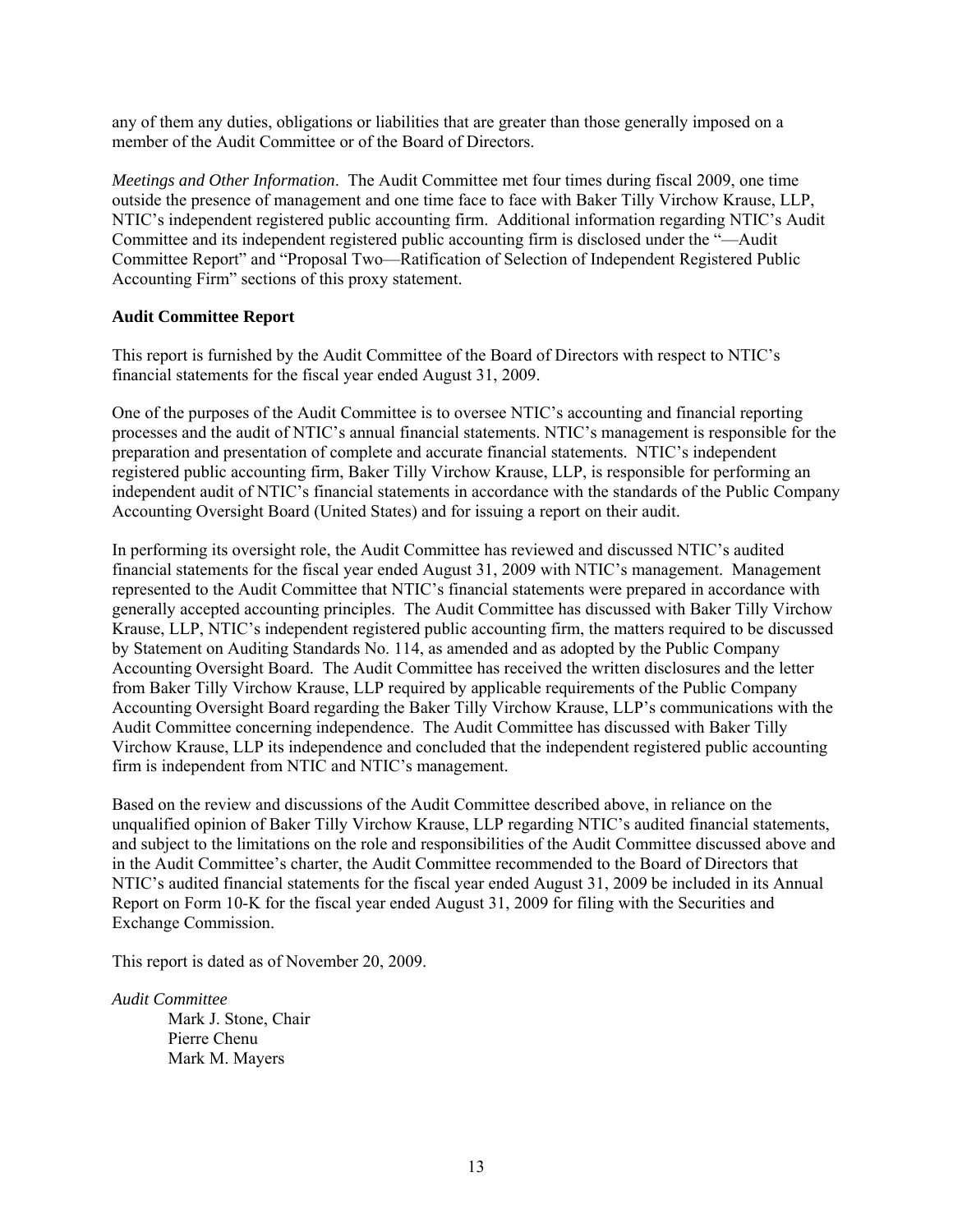## **Compensation Committee**

*Responsibilities*. The Compensation Committee provides assistance to the Board of Directors in fulfilling its oversight responsibility relating to compensation of our chief executive officer and other executive officers and administers our equity compensation plans. In so doing, the Compensation Committee, among other things:

- recommends to the Board of Directors for its determination, the annual salaries, incentive compensation, long-term compensation and any and all other compensation applicable to the our executive officers;
- establishes, and from time to time reviews and revises, corporate goals and objectives with respect to compensation for our executive officers and establishes and leads a process for the full Board of Directors to evaluate the performance of our executive officers in light of those goals and objectives;
- administers our equity compensation plans and recommends to the Board of Directors for its determination grants of options or other equity-based awards for executive officers, employees and independent consultants under our equity compensation plans;
- reviews our policies with respect to employee benefit plans; and
- establishes and from time to time reviews and revises processes and procedures for the consideration and determination of executive compensation.

*Composition*. The current members of the Compensation Committee are Mr. Chenu and Dr. Frank. Dr. Frank is the current chair of the Compensation Committee. Mr. Mayers served as a member of the Compensation Committee during fiscal 2009. The Board of Directors has determined that each of the members of the Compensation Committee is considered an "independent director" under the Listing Rules of the NASDAQ Stock Market and a "non-employee director" within the meaning of Rule 16b-3 under the Securities Exchange Act of 1934, as amended.

*Processes and Procedures for Consideration and Determination of Executive Compensation*. As described in more detail above under the heading "—Responsibilities," the Board of Directors has delegated to the Compensation Committee the responsibility, among other things, to recommend to the Board of Directors any and all compensation payable to our executive officers, including annual salaries, incentive compensation and long-term incentive compensation, and to administer our equity and incentive compensation plans applicable to our executive officers. Decisions regarding executive compensation made by the Compensation Committee are not considered final and are subject to final review and approval by the entire Board of Directors. Under the terms of its formal written charter, the Compensation Committee has the power and authority, to the extent permitted by our Bylaws and applicable law, to delegate all or a portion of its duties and responsibilities to a subcommittee of the Compensation Committee. The Compensation Committee has not generally delegated any of its duties and responsibilities to subcommittees, but rather has taken such actions as a committee, as a whole.

Our President and Chief Executive Officer assists the Compensation Committee in gathering compensation related data regarding our executive officers and making recommendations to the Compensation Committee regarding the form and amount of compensation to be paid to each executive officer. In making final recommendations to the Board of Directors regarding compensation to be paid to our executive officers, the Compensation Committee considers the recommendations of our President and Chief Executive Officer, but also considers other factors, such as its own views as to the form and amount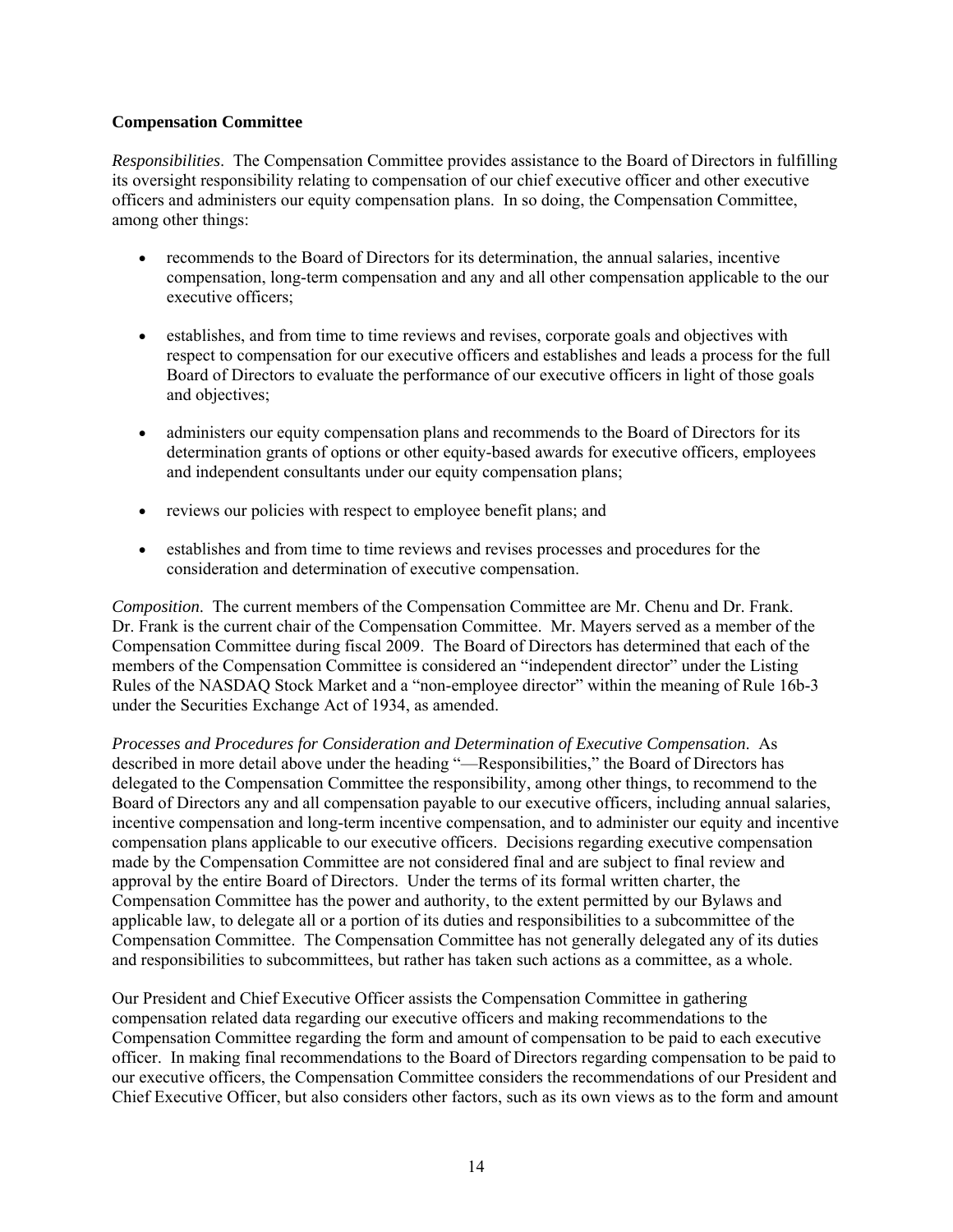of compensation to be paid, the achievement by the company of pre-established performance objectives the general performance of the company and the individual officers, the performance of the company's stock price and other factors that may be relevant.

Final deliberations and decisions by the Compensation Committee regarding its recommendations to the Board of Directors of the form and amount of compensation to be paid to our executive officers, including our President and Chief Executive Officer, are made by the Compensation Committee, without the presence of the President and Chief Executive Officer or any other executive officer of our company. In making final decisions regarding compensation to be paid to our executive officers, the Board of Directors considers the same factors and gives considerable weight to the recommendations of the Compensation Committee.

*Meetings*. The Compensation Committee met two times during fiscal 2009.

## **Nominating and Corporate Governance Committee**

*Responsibilities*. The primary responsibilities of the Nominating and Corporate Governance Committee include:

- identifying individuals qualified to become members of the Board of Directors;
- recommending director nominees for each annual meeting of our stockholders and director nominees to fill any vacancies that may occur between meetings of stockholders;
- being aware of best practices in corporate governance matters;
- developing and overseeing an annual Board of Directors and Board committee evaluation process; and
- establishing and leading a process for determination of the compensation applicable to the nonemployee directors on the Board.

*Composition*. The current members of the Nominating and Corporate Governance Committee are Dr. Koh, Dr. Frank and Mr. Stone. Mr. Koh is the current chair of the Nominating and Corporate Governance Committee. The Board of Directors has determined that each of the members of the Nominating and Corporate Governance Committee is considered an "independent director" under the Listing Rules of the NASDAQ Stock Market.

*Director Nominations Process*. In selecting nominees for the Board of Directors, the Nominating and Corporate Governance Committee first determines whether the incumbent directors are qualified to serve, and wish to continue to serve, on the Board. The Nominating and Corporate Governance Committee believes that NTIC and its stockholders benefit from the continued service of qualified incumbent directors because those directors have familiarity with and insight into NTIC's affairs that they have accumulated during their tenure with the company. Appropriate continuity of Board membership also contributes to the Board's ability to work as a collective body. Accordingly, it is the practice of the Nominating and Corporate Governance Committee, in general, to re-nominate an incumbent director if the director wishes to continue his or her service with the Board, the director continues to satisfy the criteria for membership on the Board that the Nominating and Corporate Governance Committee generally views as relevant and considers in deciding whether to re-nominate an incumbent director or nominate a new director, the Nominating and Corporate Governance Committee believes the director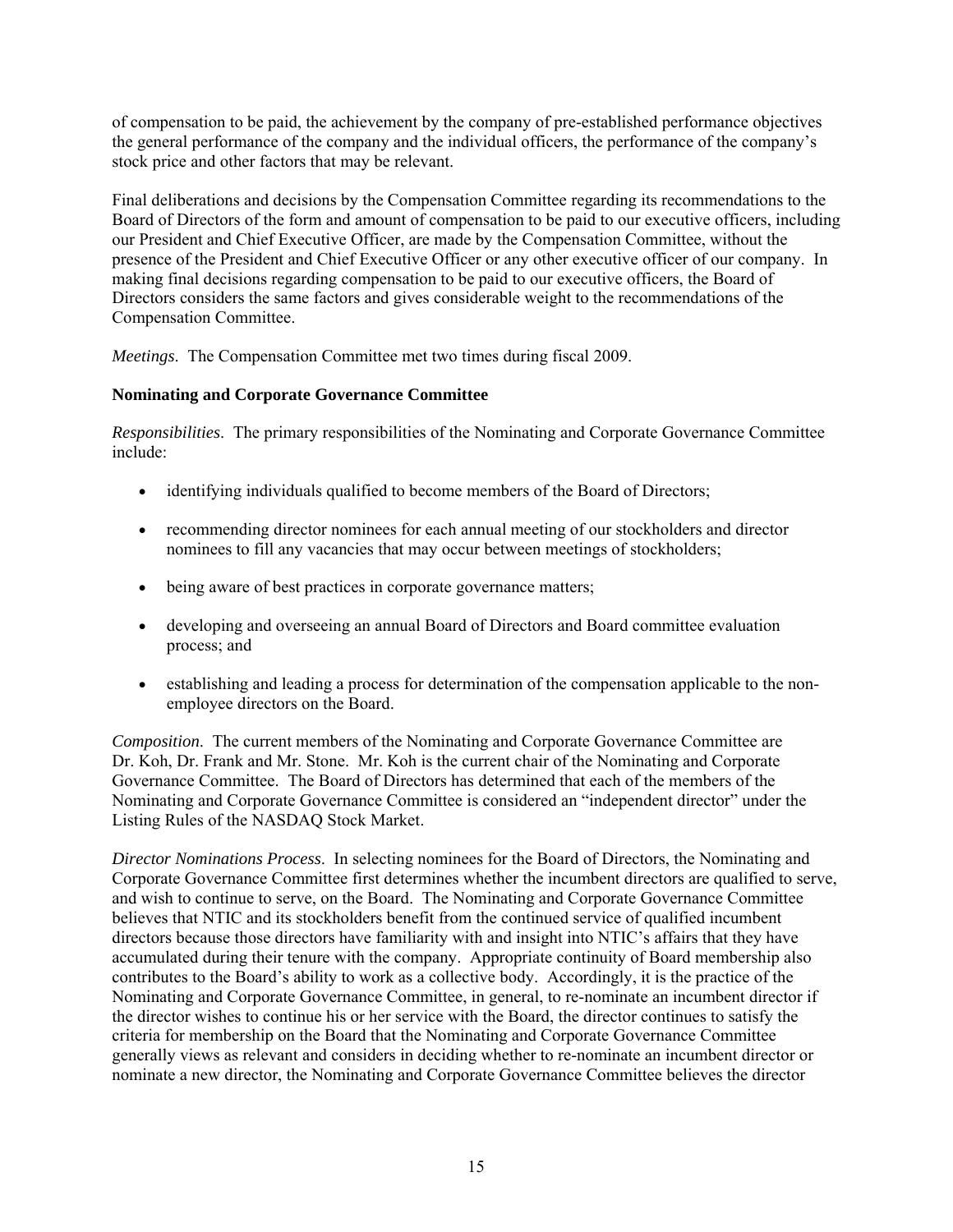continues to make important contributions to the Board, and there are no special, countervailing considerations against re-nomination of the director.

In identifying and evaluating new candidates for election to the Board, the Nominating and Corporate Governance Committee solicits recommendations for nominees from persons whom the Nominating and Corporate Governance Committee believes are likely to be familiar with qualified candidates having the qualifications, skills and characteristics required for Board nominees from time to time. Such persons may include members of the Board and senior management of NTIC. In addition, the Nominating and Corporate Governance Committee may engage a search firm to assist it in identifying qualified candidates. The Nominating and Corporate Governance Committee reviews and evaluates each candidate whom it believes merits serious consideration, taking into account available information concerning the candidate, any qualifications or criteria for Board membership established by the Nominating and Corporate Governance Committee, the existing composition of the Board, and other factors that it deems relevant. In conducting its review and evaluation, the Nominating and Corporate Governance Committee solicits the views of NTIC's management, other Board members, and other individuals it believes may have insight into a candidate. The Nominating and Corporate Governance Committee may designate one or more of its members and/or other Board members to interview any proposed candidate.

The Nominating and Corporate Governance Committee will consider recommendations for the nomination of directors submitted by NTIC stockholders. For more information, see the information set forth under the heading "Other Matters — Director Nominations." The Nominating and Corporate Governance Committee will evaluate candidates recommended by stockholders in the same manner as those recommended as stated above.

There are no formal requirements or minimum qualifications that a candidate must meet in order for the Nominating and Corporate Governance Committee to recommend the candidate to the Board. The Nominating and Corporate Governance Committee believes that each nominee should be evaluated based on his or her merits as an individual, taking into account the needs of NTIC and the Board. However, in evaluating candidates, there are a number of criteria that the Nominating and Corporate Governance Committee generally views as relevant and is likely to consider. Some of these factors include whether the candidate is an "independent director" under the Listing Rules of the NASDAQ Stock Market and meets any other applicable independence tests under the federal securities laws and rules and regulations of the Securities and Exchange Commission; whether the candidate is "financially literate" or "financially sophisticated" and otherwise meets the requirements for serving as a member of an audit committee under the Listing Rules of the NASDAQ Stock Market; whether the candidate is an "audit committee financial expert" under the federal securities laws and the rules and regulations of the Securities and Exchange Commission; the needs of NTIC with respect to the particular talents and experience of its directors; the personal and professional integrity and reputation of the candidate; the candidate's level of education and business experience; the candidate's broad-based business acumen; the candidate's level of understanding of NTIC's business and its industry; the candidate's ability and willingness to devote adequate time to work of the Board and its committees; the fit of the candidate's skills and personality with those of other directors and potential directors in building a board that is effective, collegial and responsive to the needs of NTIC; whether the candidate possesses strategic thinking and a willingness to share ideas; the candidate's diversity of experiences, expertise and background; and the candidate's ability to represent the interests of all stockholders and not a particular interest group.

*Processes and Procedures for Consideration and Determination of Director Compensation*. As described in more detail above under the heading "—Responsibilities," the Board of Directors has delegated to the Nominating and Corporate Governance Committee the responsibility, among other things, to review and make recommendations to the Board of Directors concerning compensation for non-employee members of the Board of Directors, including but not limited to retainers, meeting fees, committee chair and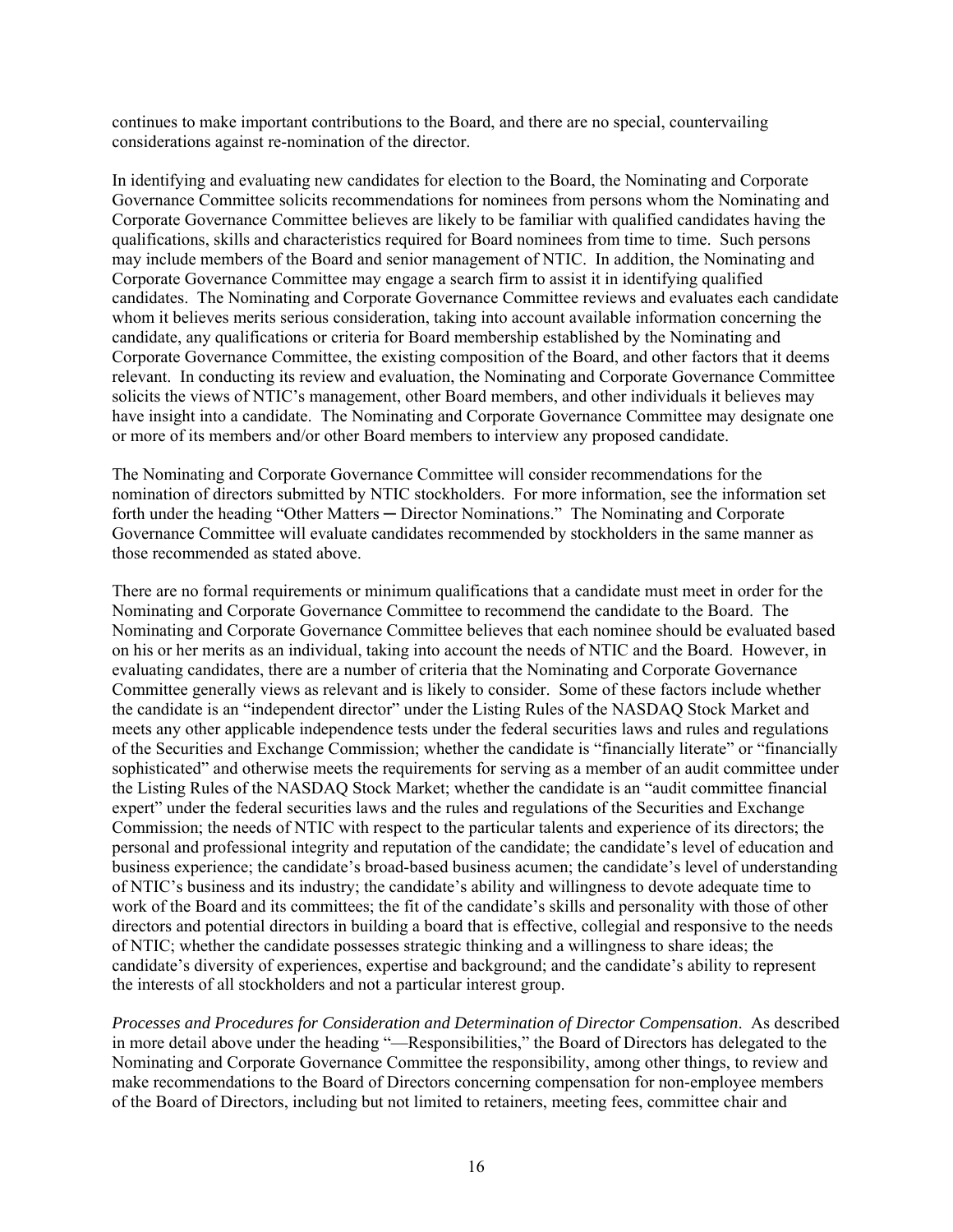member retainers and equity compensation. Decisions regarding director compensation made by the Nominating and Corporate Governance Committee are not considered final and are subject to final review and approval by the entire Board of Directors. Under the terms of its formal written charter, the Nominating and Corporate Governance Committee has the power and authority, to the extent permitted by our Bylaws and applicable law, to delegate all or a portion of its duties and responsibilities to a subcommittee of the Nominating and Corporate Governance Committee. The Nominating and Corporate Governance Committee has not generally delegated any of its duties and responsibilities to subcommittees, but rather has taken such actions as a committee, as a whole.

In making recommendations to the Board of Directors regarding compensation to be paid to our nonemployee directors, the Nominating and Corporate Governance Committee considers fees paid to directors of comparable public companies, the number of board and committee meetings that our directors are expected to attend, and other factors that may be relevant. In making final decisions regarding nonemployee director compensation, the Board of Directors considers the same factors and the recommendation of the Nominating and Corporate Governance Committee.

*Meetings and Other Matters*. The Nominating and Corporate Governance Committee met four times during fiscal 2009. Additional information regarding the Nominating and Corporate Governance Committee is disclosed under the "Director Compensation—Non-Employee Director Compensation Program" section of this proxy statement.

## **Corporate Governance Guidelines**

The Board of Directors has adopted Corporate Governance Guidelines. A copy of these Corporate Governance Guidelines can be found on the "Investor Relations-Corporate Governance" section of our corporate website *www.ntic.com*. A printed copy of such Corporate Governance Guidelines is also available to any stockholder upon request to our Corporate Secretary at Northern Technologies International Corporation, 4201 Woodland Road, Circle Pines, Minnesota 55014 or by telephone at (763) 225-6637. Among the topics addressed in our Corporate Governance Guidelines are:

- Board size, composition and qualifications;
- Selection of directors;
- Board leadership:
- Board committees:
- Board and committee meetings;
- Executive sessions of outside directors;
- Meeting attendance by directors and non-directors;
- Appropriate information and access;
- Ability to retain advisors;
- Conflicts of interest:
- Board interaction with corporate constituencies;
- Change of principal occupation and board memberships;
- Retirement and term limits;
- Board compensation;
- Stock ownership by directors and executive officers;
- Loans to directors and executive officers;
- CEO evaluation:
- Board and committee evaluation;
- Director continuing education;
- Succession planning; and
- Communications with directors.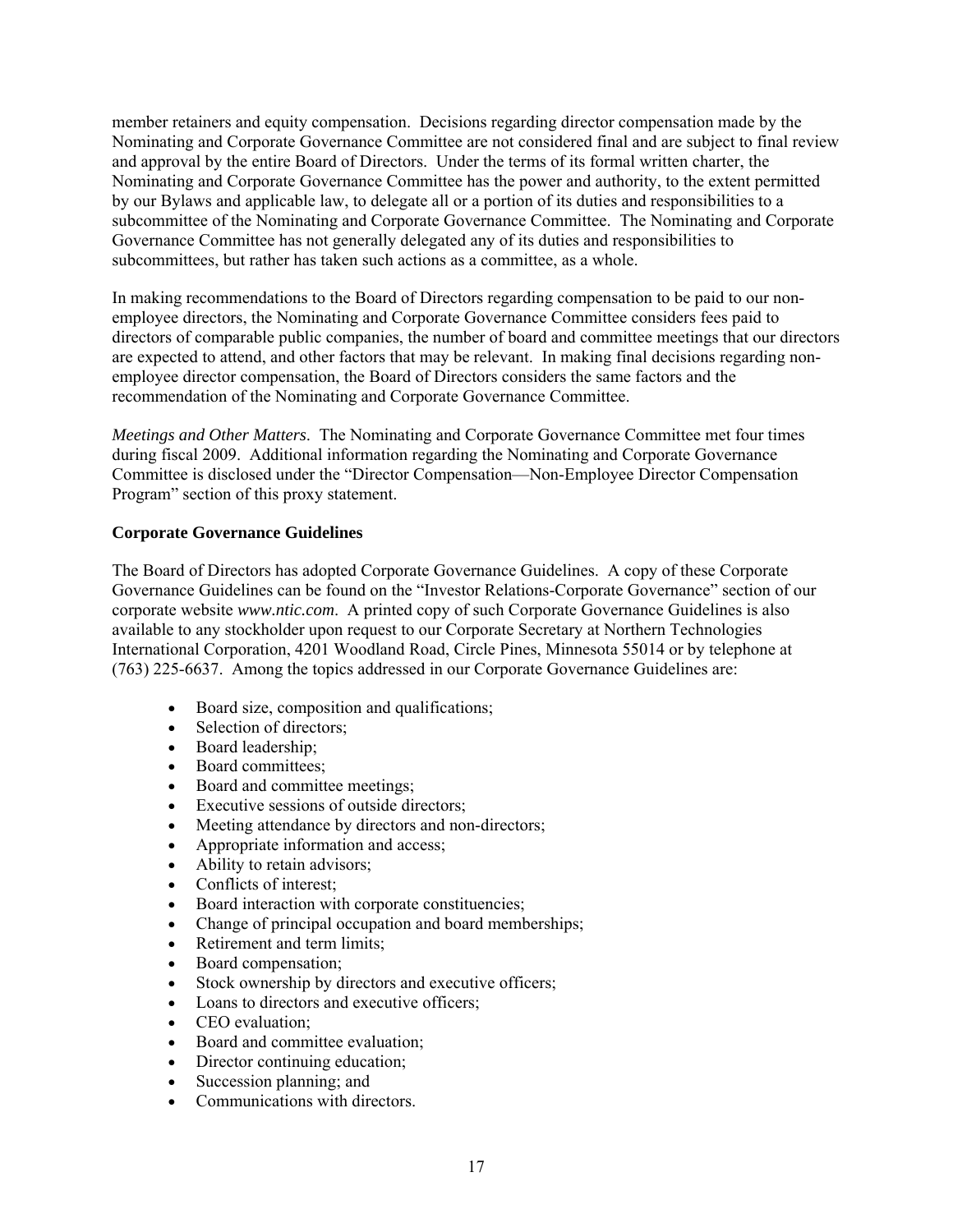## **Code of Ethics**

The Board of Directors has adopted a Code of Ethics, which applies to all of NTIC's directors, executive officers, including NTIC's Chief Executive Officer and Chief Financial Officer, and other employees, and meets the requirements of the Securities and Exchange Commission and the NASDAQ Stock Market. A copy of NTIC's Code of Ethics was filed as an exhibit to our Annual Report on Form 10-K for the year ended August 31, 2009 and is available on the "Investor Relations-Corporate Governance" section of our corporate website *www.ntic.com*.

## **Policy Regarding Director Attendance at Annual Meetings of Stockholders**

It is the policy of the Board of Directors that directors standing for re-election should attend our annual meeting of stockholders, if their schedules permit. A Board of Directors meeting is generally held on the day following each annual meeting of stockholders. To save costs, a telephonic Board meeting was held on the day following the 2009 annual meeting of stockholders; and, therefore, G. Patrick Lynch and Donald A. Kubik, Ph.D. were the only directors in attendance at the 2009 annual meeting of stockholders.

#### **Complaint Procedures**

The Audit Committee has established procedures for the receipt, retention and treatment of complaints received by NTIC regarding accounting, internal accounting controls or auditing matters, and the submission by employees of NTIC, on a confidential and anonymous basis, of concerns regarding questionable accounting or auditing matters. NTIC personnel with such concerns are encouraged to discuss their concerns with our outside legal counsel, who in turn will be responsible for informing the Audit Committee.

## **Process Regarding Stockholder Communications with Board of Directors**

Stockholders may communicate with the Board of Directors of NTIC by sending correspondence, addressed to our Corporate Secretary, Northern Technologies International Corporation, 4201 Woodland Road, Circle Pines, Minnesota 55014, or mwolsfeld@ntic.com with an instruction to forward the communication to a particular director. Our Corporate Secretary will receive the correspondence and forward it to any individual director or directors to whom the communication is directed.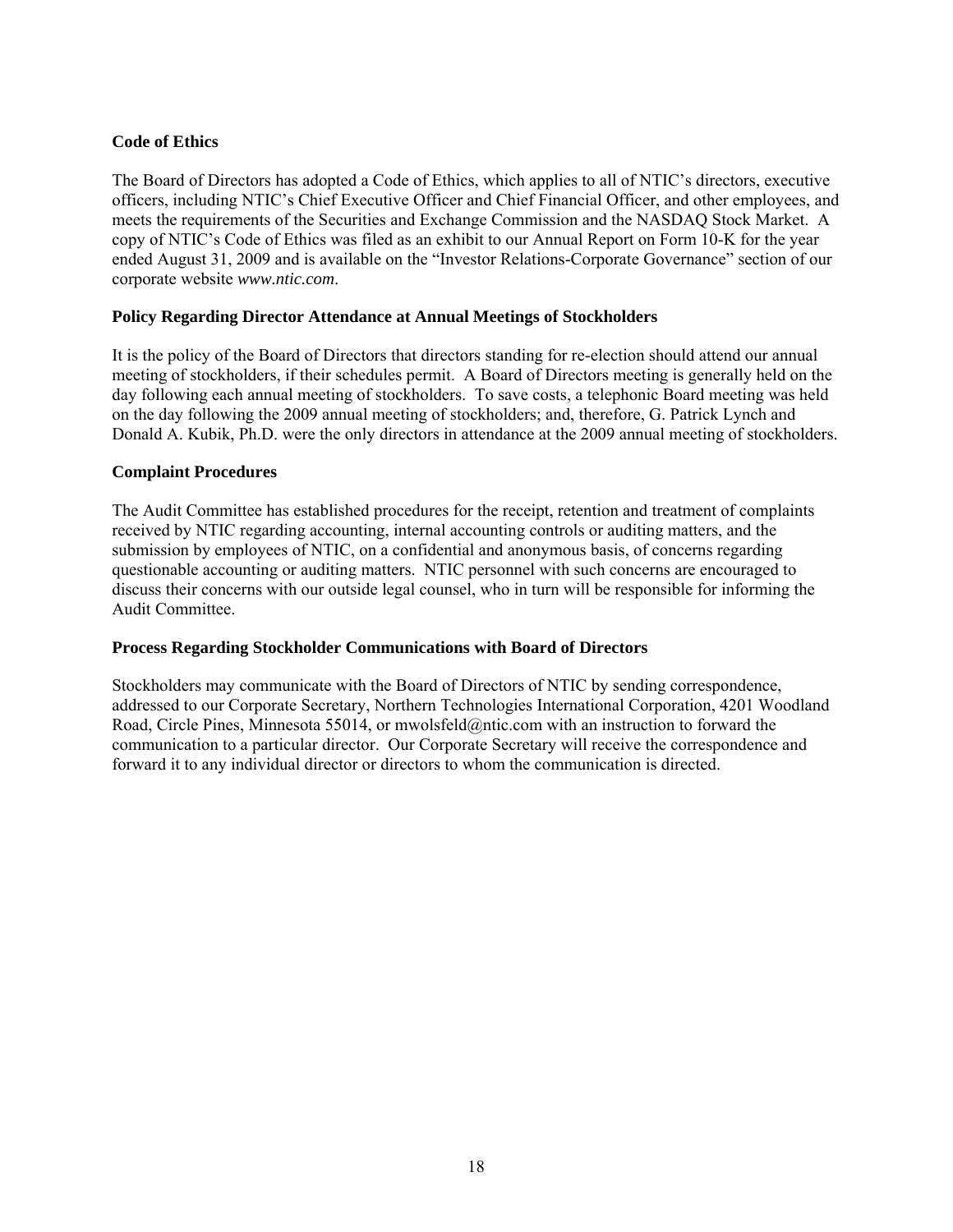#### **DIRECTOR COMPENSATION \_\_\_\_\_\_\_\_\_\_\_\_\_\_\_\_**

#### **Summary of Cash and Other Compensation**

The following table provides summary information concerning the compensation of each individual who served as a director of our company during the fiscal year ended August 31, 2009, other than G. Patrick Lynch, our President and Chief Executive Officer, and Donald A. Kubik, Ph.D., our Vice Chairman and former Chief Technology Officer, neither of whom was compensated separately for serving on the Board of Directors or any Board committees during fiscal 2009. Their compensation during fiscal 2009 for serving as executive officers of our company, and in the case of Dr. Kubik, a consultant of our company commencing in June 2009, is set forth under the heading "Executive Compensation" included elsewhere in this proxy statement.

| <b>Name</b>          | <b>Fees Earned or</b><br>Paid in Cash (\$) |        | Option<br>Awards $(\$)^{(1)(2)(3)}$ |        | <b>All Other</b><br>Compensation $(\text{$\$})^{(4)}$ |                  | Total $(\$)$ |  |
|----------------------|--------------------------------------------|--------|-------------------------------------|--------|-------------------------------------------------------|------------------|--------------|--|
|                      |                                            | 32,425 | S                                   | 13,969 |                                                       | $\theta$         | \$46,394     |  |
| Tilman B. Frank, M.D |                                            | 16,650 |                                     | 6,956  |                                                       | $\theta$         | 23,606       |  |
|                      |                                            | 15,750 |                                     | 6,956  |                                                       | $\left( \right)$ | 22,706       |  |
| Sunggyu Lee, Ph.D.   |                                            | 15,750 |                                     | 10,781 |                                                       | 10,000           | 36,531       |  |
| Mark M. Mayers       |                                            | 22,250 |                                     | 10,781 |                                                       |                  | 33,031       |  |
| Ramani Narayan, Ph.D |                                            | 15,750 |                                     | 10,781 |                                                       | 102,510          | 129,041      |  |
|                      |                                            | 24,975 |                                     | 10,781 |                                                       |                  | 35,756       |  |

## **DIRECTOR COMPENSATION—FISCAL 2009**

(1) Reflects the dollar amount recognized as stock-based compensation expense for option awards for each director for financial statement reporting purposes with respect to the fiscal year ended August 31, 2009, not including an estimate of forfeitures related to service-based vesting conditions. The following table provides additional information regarding the dollar amount recognized as stock-based compensation expense during the fiscal year ended August 31, 2009, without taking into account forfeiture rates, and the specific assumptions used in the valuation, for each option award held by each director reflected in the table. All options have a five-year life and an anticipated dividend yield of 2.00%.

| <b>Name</b>           | Grant<br>Date | Number of<br><b>Securities</b><br><b>Underlying Options</b><br>Granted $(\#)$ | <b>Amount Recognized</b><br>in Financial<br><b>Statements in</b><br><b>Fiscal 2009 (\$)</b> | <b>Risk Free</b><br><b>Interest</b><br>Rate | <b>Expected</b><br>Volatility |
|-----------------------|---------------|-------------------------------------------------------------------------------|---------------------------------------------------------------------------------------------|---------------------------------------------|-------------------------------|
| Pierre Chenu          | 09/01/08      | 6,000                                                                         | S<br>9,560                                                                                  | 2.88%                                       | 46.7%                         |
|                       | 09/01/07      | 2,000                                                                         | 2,431                                                                                       | 4.20%                                       | 42.2%                         |
|                       | 09/01/06      | 2,000                                                                         | 1,978                                                                                       | 4.70%                                       | 42.9%                         |
| Tilman B. Frank, M.D  | 09/01/08      | 4,000                                                                         | 6,372                                                                                       | 2.88%                                       | 46.7%                         |
|                       | 05/02/08      | 666                                                                           | 584                                                                                         | 2.84%                                       | 42.1%                         |
| Soo-Keong Koh         | 09/01/08      | 4,000                                                                         | 6,372                                                                                       | 2.88%                                       | 46.7%                         |
|                       | 05/02/08      | 666                                                                           | 584                                                                                         | 2.84%                                       | 42.1%                         |
| Sunggyu Lee, Ph.D.    | 09/01/08      | 4,000                                                                         | 6,372                                                                                       | 2.88%                                       | 46.7%                         |
|                       | 09/01/07      | 2,000                                                                         | 2,431                                                                                       | 4.20%                                       | 42.2%                         |
|                       | 09/01/06      | 2,000                                                                         | 1,978                                                                                       | 4.70%                                       | 42.9%                         |
| Mark M. Mayers        | 09/01/08      | 4,000                                                                         | 6,372                                                                                       | 2.88%                                       | $46.7\%$                      |
|                       | 09/01/07      | 2,000                                                                         | 2,431                                                                                       | 4.20%                                       | 42.2%                         |
|                       | 09/01/06      | 2,000                                                                         | 1,978                                                                                       | 4.70%                                       | 42.9%                         |
| Ramani Narayan, Ph.D. | 09/01/08      | 4,000                                                                         | 6,372                                                                                       | 2.88%                                       | 46.7%                         |
|                       | 09/01/07      | 2,000                                                                         | 2,431                                                                                       | 4.20%                                       | 42.2%                         |
|                       | 09/01/06      | 2,000                                                                         | 1,978                                                                                       | 4.70%                                       | 42.9%                         |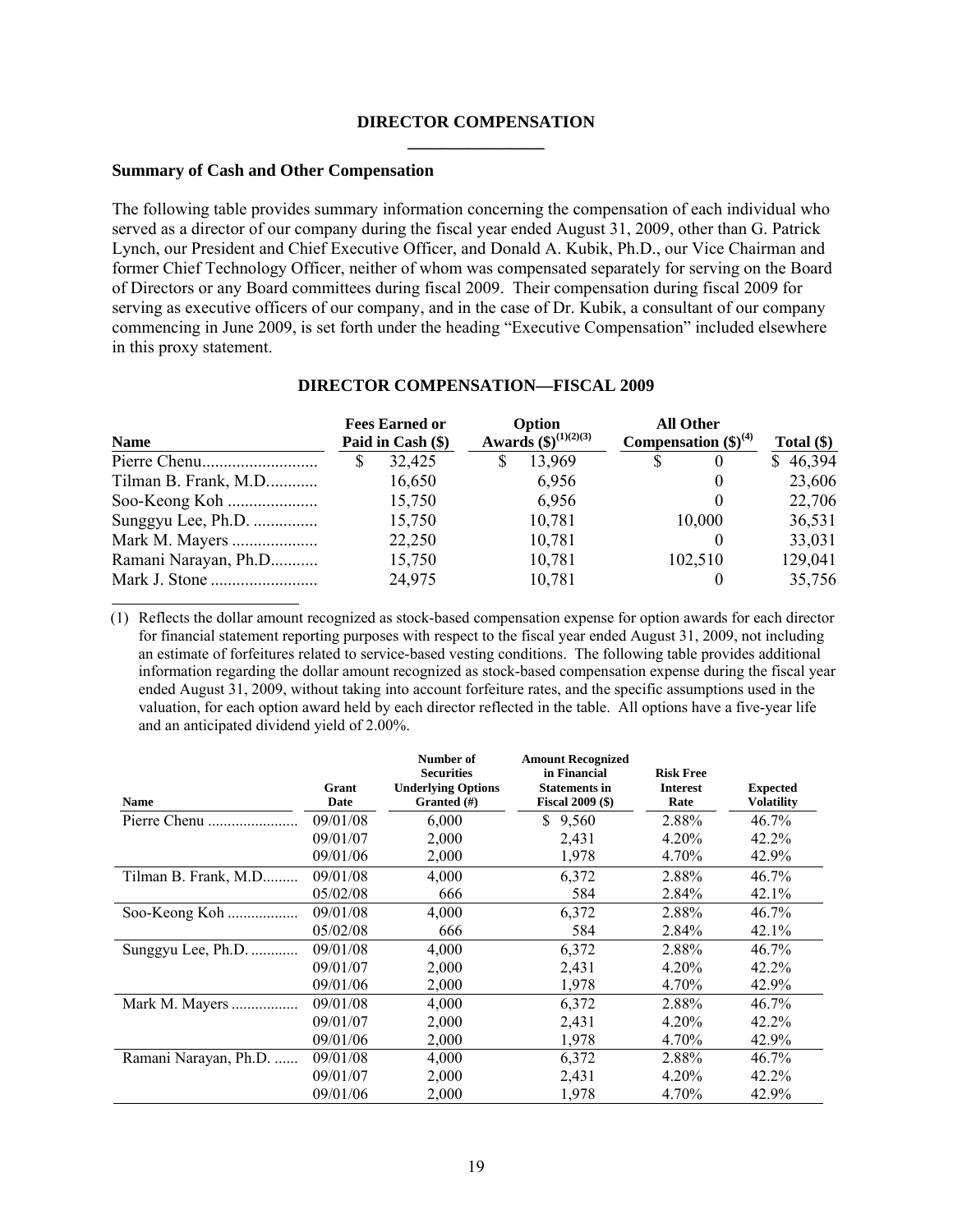| <b>Name</b> | Grant<br>Date | Number of<br><b>Securities</b><br><b>Underlying Options</b><br>Granted $(\#)$ | <b>Amount Recognized</b><br>in Financial<br><b>Statements in</b><br><b>Fiscal 2009 (\$)</b> | <b>Risk Free</b><br><b>Interest</b><br>Rate | <b>Expected</b><br><b>Volatility</b> |
|-------------|---------------|-------------------------------------------------------------------------------|---------------------------------------------------------------------------------------------|---------------------------------------------|--------------------------------------|
|             | 09/01/08      | 4,000                                                                         | 6.372                                                                                       | 2.88%                                       | 46.7%                                |
|             | 09/01/07      | 2,000                                                                         | 2.431                                                                                       | 4.20%                                       | 42.2%                                |
|             | 09/01/06      | 2,000                                                                         | 1.978                                                                                       | 4.70%                                       | 42.9%                                |

(2) The following table provides information regarding each stock option grant to each director during the fiscal year ended August 31, 2009:

| <b>Name</b>           | Grant<br>Date | Number of<br><b>Securities</b><br><b>Underlying Options</b><br>Granted $(H)^{(a)}$ | <b>Exercise</b><br>Price<br>(\$/Share) | <b>Expiration</b><br>Date | <b>Grant Date</b><br><b>Fair Value of</b><br>Option Awards $(\boldsymbol{\$})^{(b)}$ |
|-----------------------|---------------|------------------------------------------------------------------------------------|----------------------------------------|---------------------------|--------------------------------------------------------------------------------------|
|                       | 09/01/08      | $6,000^{(c)}$                                                                      | \$12.84                                | 08/31/2013                | \$28,680                                                                             |
| Tilman B. Frank, M.D. | 09/01/08      | $4,000^{(c)}$                                                                      | 12.84                                  | 08/31/2013                | 19.115                                                                               |
|                       | 09/01/08      | $4,000^{(c)}$                                                                      | 12.84                                  | 08/31/2013                | 19,115                                                                               |
| Sunggyu Lee, Ph.D     | 09/01/08      | $4,000^{(c)}$                                                                      | 12.84                                  | 08/31/2013                | 19,115                                                                               |
|                       | 09/01/08      | $4,000^{(c)}$                                                                      | 12.84                                  | 08/31/2013                | 19.115                                                                               |
| Ramani Narayan, Ph.D. | 09/01/08      | $4,000^{(c)}$                                                                      | 12.84                                  | 08/31/2013                | 19,115                                                                               |
|                       | 09/01/08      | $4,000^{(c)}$                                                                      | 12.84                                  | 08/31/2013                | 19,115                                                                               |

- (a) Represents options granted under the Northern Technologies International Corporation 2007 Stock Incentive Plan, the material terms of which are described in more detail below under the heading "Executive Compensation—Cash and Other Compensation—Stock Incentive Plans."
- (b) We refer you to note (1) above for a discussion of the assumptions made in calculating the grant date fair value of the option awards.
- (c) This option vests with respect to one-third of the underlying shares of our common stock on each of the following dates, so long as the individual remains a director of our company as of such dates: September 1, 2009, September 1, 2010 and September 1, 2011.
- (3) The following table provides information regarding the aggregate number of options to purchase shares of our common stock outstanding at August 31, 2009 and held by each of the directors listed in the above table:

| <b>Name</b>          | <b>Aggregate Number</b><br><b>Of Securities</b><br><b>Underlying Options</b> | Exercisable/<br>Unexercisable | <b>Exercise</b><br>Price(s) | <b>Expiration</b><br>Date(s) |
|----------------------|------------------------------------------------------------------------------|-------------------------------|-----------------------------|------------------------------|
|                      | 12,000                                                                       | 7,333/4,667                   | $$5.75 - 12.84$             | $8/31/2010 - 8/31/2013$      |
| Tilman B. Frank, M.D | 4,666                                                                        | 1,555/3,111                   | $7.75 - 12.84$              | $5/01/2013 - 8/31/2013$      |
| Soo-Keong Koh        | 4,666                                                                        | 1,555/3,111                   | $7.75 - 12.84$              | $5/01/2013 - 8/31/2013$      |
| Sunggyu Lee, Ph.D    | 10,000                                                                       | 6,666/3,334                   | $5.75 - 12.84$              | $8/31/2010 - 8/31/2013$      |
| Mark M. Mayers       | 11,500                                                                       | 7,001/5,999                   | $5.75 - 12.84$              | 11/12/2009-8/31/2013         |
| Ramani Narayan, Ph.D | 11,500                                                                       | 7,001 / 5,999                 | $5.75 - 12.84$              | $11/12/2009 - 8/31/2013$     |
|                      | 10,000                                                                       | 6,666/3,334                   | $5.75 - 12.84$              | $8/31/2010 - 8/31/2013$      |

(4) We do not provide perquisites or other personal benefits to our directors. The amounts reflected for each of Dr. Narayan and Dr. Lee reflect consulting fees paid during the fiscal year ended August 31, 2009 as described in more detail below under the heading "—Consulting Arrangements."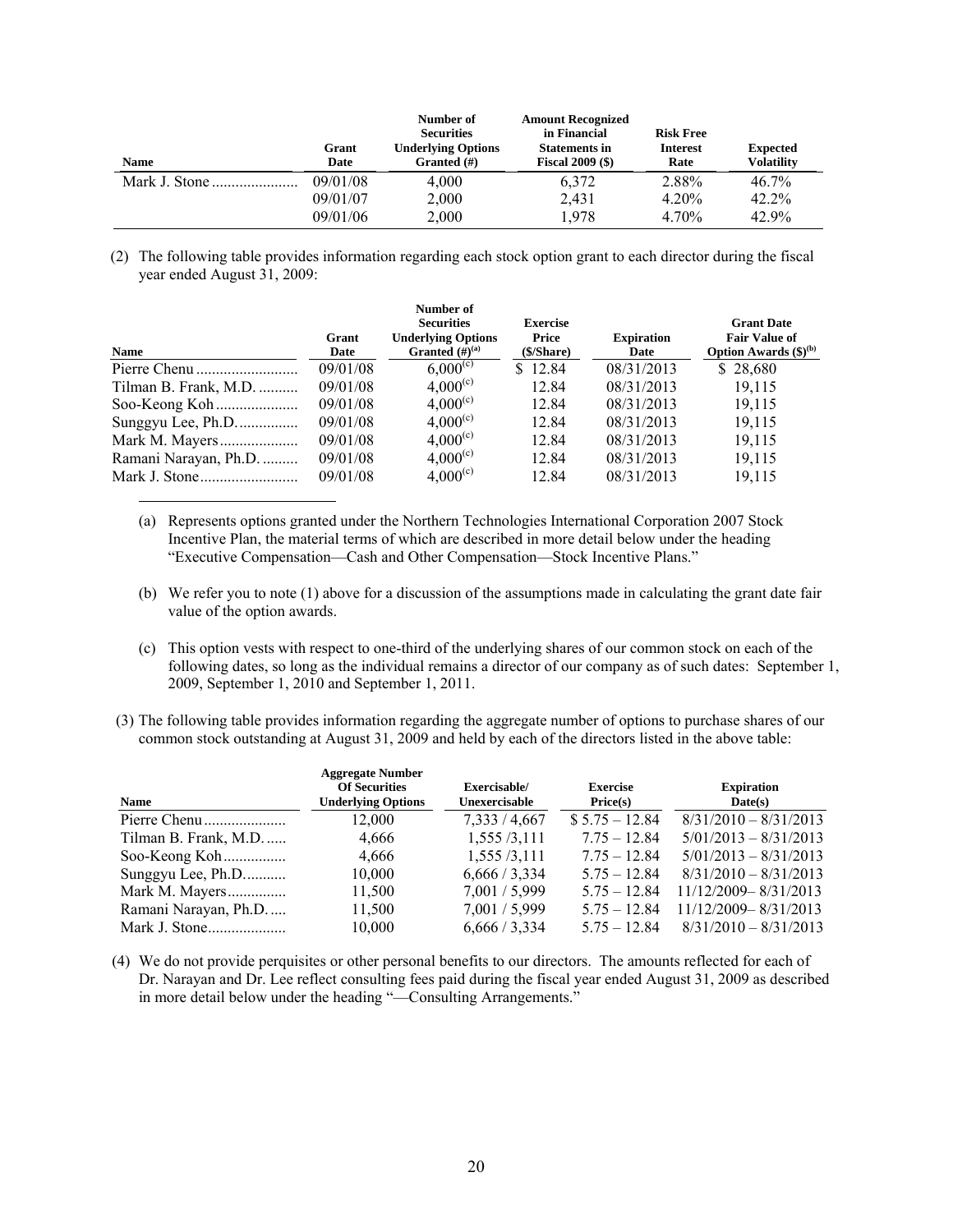### **Non-Employee Director Compensation Program**

*Overview.* Our non-employee directors currently consist of Pierre Chenu, Tilman B. Frank, M.D., Donald A. Kubik, Ph.D., Soo-Keong Koh, Sunggyu Lee, Ph.D., Ramani Narayan, Ph.D. and Mark J. Stone. For compensation purposes, Dr. Kubik became a non-employee director commencing in June 2009.

We use a combination of cash and long-term equity-based incentive compensation in the form of annual stock option grants to attract and retain qualified candidates to serve on the Board of Directors. In setting non-employee director compensation, we follow the process and procedures described under the heading "Corporate Governance—Nominating and Corporate Governance Committee—Processes and Procedures for the Determination of Director Compensation."

*Cash Retainers and Meeting Fees*. Each of our non-employee directors receives annual cash retainers and meeting fees. The following table sets forth the annual cash retainers paid to our non-employee directors:

| <b>Description</b> | <b>Annual Cash</b><br><b>Retainer</b> |
|--------------------|---------------------------------------|
|                    | 10,000                                |
|                    | 15,000                                |
|                    | 5,000                                 |
|                    | 4.000                                 |

The annual cash retainers are paid in the beginning of each calendar quarter. For example, the retainers paid in the beginning of the first calendar quarter are for the period from January 1 through March 31.

Each of our non-employee directors also receives \$1,000 for each Board, Board committee and strategy review meeting attended. No director, however, earns more than \$1,000 per day in Board, Board committee and strategy review meeting fees.

As part of our cost reduction efforts, commencing in March 2009, our annual cash retainers and meeting fees were reduced temporarily by 10%. This reduction remains in effect as of the date of printing of this proxy statement.

*Stock Options*. Each of our non-employee directors is automatically granted a five-year non-qualified option to purchase 4,000 shares of our common stock on the first day of each fiscal year in consideration for their services as directors of NTIC and the Chairman of the Board is automatically granted an additional five-year non-qualified option to purchase 2,000 shares of our common stock on the first day of each fiscal year in consideration for his services as Chairman. Each automatically granted option becomes exercisable, on a cumulative basis, with respect to one-third of the shares covered by such option on each one-year anniversary of the date of its grant. The exercise price of such option is equal to the fair market value of a share of our common stock on the date of grant.

We refer you to note (2) to the Director Compensation Table above for a summary of all option grants to our non-employee directors during the fiscal year ended August 31, 2009 and note (3) to the Director Compensation Table for a summary of all options to purchase shares of our common stock held by our non-employee directors as of August 31, 2009.

*Reimbursement of Expenses*. All of our directors are reimbursed for travel expenses for attending meetings and other miscellaneous out-of-pocket expenses incurred in performing their Board functions.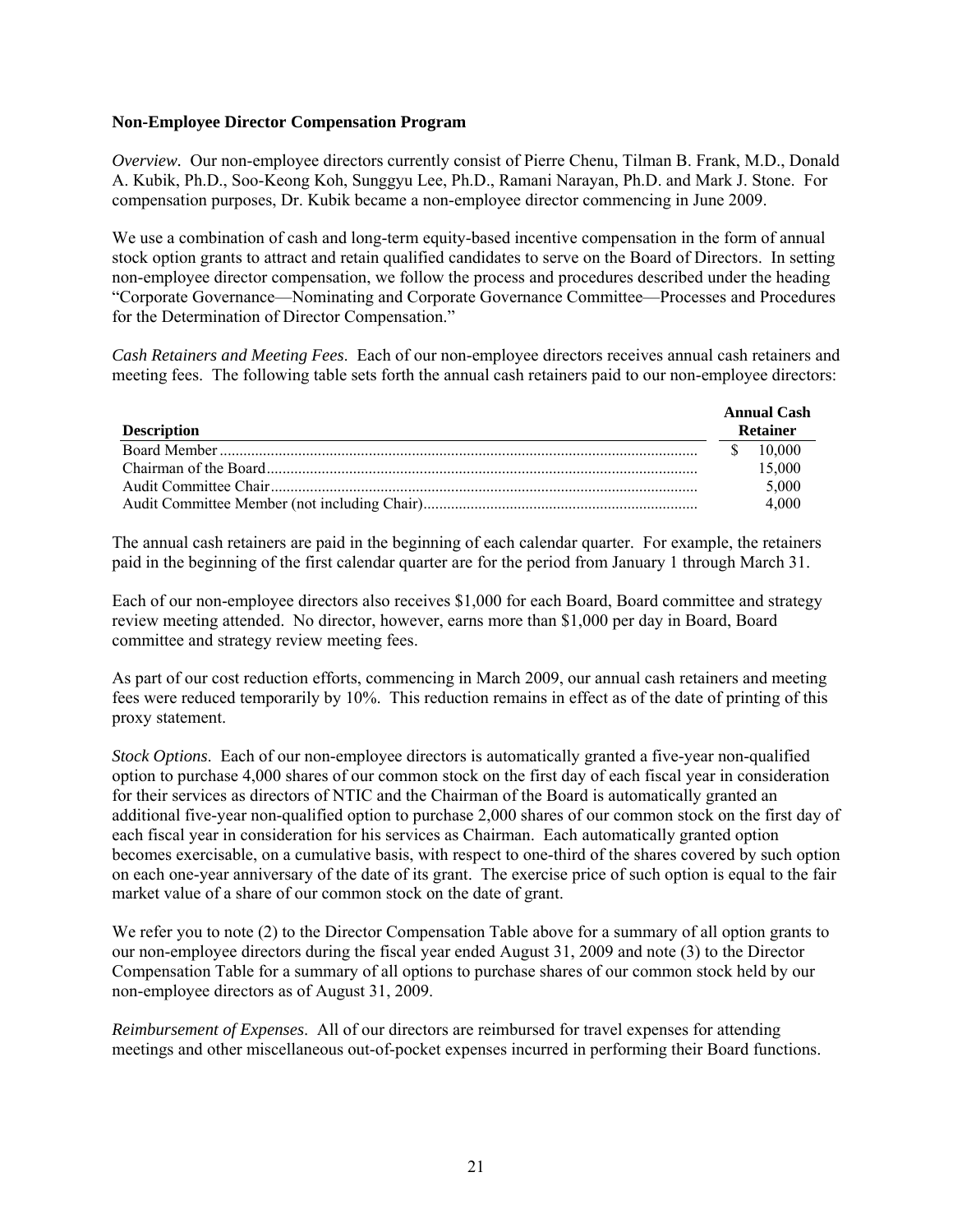### **Consulting Arrangements**

We paid consulting fees to Bioplastic Polymers LLC which is owned by Ramani Narayan, Ph.D. in the aggregate amount of \$100,000 and royalty fees in an aggregate amount of \$2,510 during the fiscal year ended August 31, 2009. The consulting services rendered by Bioplastic Polymers LLC related to research and development associated with various new technologies. The royalty fees were paid pursuant to an oral agreement pursuant to which we have agreed to pay Bioplastic Polymers LLC and Dr. Narayan in consideration of the transfer and assignment by Biopolymer Plastics LLC and Dr. Narayan of certain biodegradable polymer technology to us, an aggregate of three percent of the gross margin on any net sales of products incorporating the biodegradable polymer technology transferred to us by Bioplastic Polymers LLC and Dr. Narayan for a period of 10 years, provided that if a patent for or with respect to biodegradable polymer technology is issued before the expiration of such 10 year period, then until the expiration of such patent we will pay to Bioplastic Polymers LLC and Dr. Narayan an aggregate of three percent of the biodegradable polymer technology gross margin attributable to such patent.

In May 2009, we entered into an agreement with DAK Engineering, LLC, an entity owned by our former Chief Technical Officer and a current director, Donald A. Kubik, Ph.D., pursuant to which we have engaged DAK Engineering, LLC to perform certain services to us, specifically services in the area of chemistry, technology development, supplier technical issues, production issues, product performance characterization, and other forms of commercializing intellectual property rights. In consideration for such services, we have agreed to pay DAK Engineering, LLC a monthly fee of \$7,250. During fiscal 2009, we paid DAK Engineering, LLC an aggregate of \$21,750 in consulting fees. The agreement may be terminated by either party for any reason with 30 days prior notice before the quarter end by providing written notice to the other party and may be terminated upon the occurrence of other certain events, as set forth in the agreement. The agreement also contains other standard terms, including provisions regarding confidentiality, non-competition and non-solicitation.

In May 2009, we entered into a technology transfer and consulting agreement with Sunggyu Lee, Ph.D. pursuant to which we agreed to pay Dr. Lee \$30,000 payable in six \$5,000 monthly installments in exchange for an 18-month option to purchase certain technology developed by Dr. Lee. If we decide to exercise the option, Dr. Lee has agreed to transfer to us the technology and to provide us consulting services related to the further development and commercialization of the technology in exchange for an additional \$120,000 payable in eight \$15,000 monthly installments. If we commercialize any products or services that incorporate the transferred technology or any other new related inventions developed by Dr. Lee during the term of the agreement and transferred to us under the agreement, we have agreed to pay Dr. Lee a royalty of three percent of any earnings before interest and taxes to us generated from the commercial exploitation by us of any products or services that incorporate the technology and/or inventions. Such royalties will be required to be paid until the earlier of the last to expire of any applicable patents covering such technology or inventions, the invalidity of such patents, or if there are no issued patents covering such technology and inventions, 10 years from the first date of commercial sale or license. The agreement may be terminated by NTIC if, at any stage, NTIC determines in its sole discretion not to proceed with the project.

## **Compensation Arrangements with Inside Directors**

Our inside directors during fiscal 2009—G. Patrick Lynch and Donald A. Kubik, Ph.D. —were compensated during fiscal 2009 for their services as executive officers of our company. Commencing in June 2009, Dr. Kubik received compensation as a non-employee director during fiscal 2009, as described above under the heading "—Non-Employee Director Compensation Program." For information relating to compensation awarded to, earned by or paid to Mr. Lynch and Dr. Kubik, see "Executive Compensation" included elsewhere in this proxy statement. We do not separately compensate our inside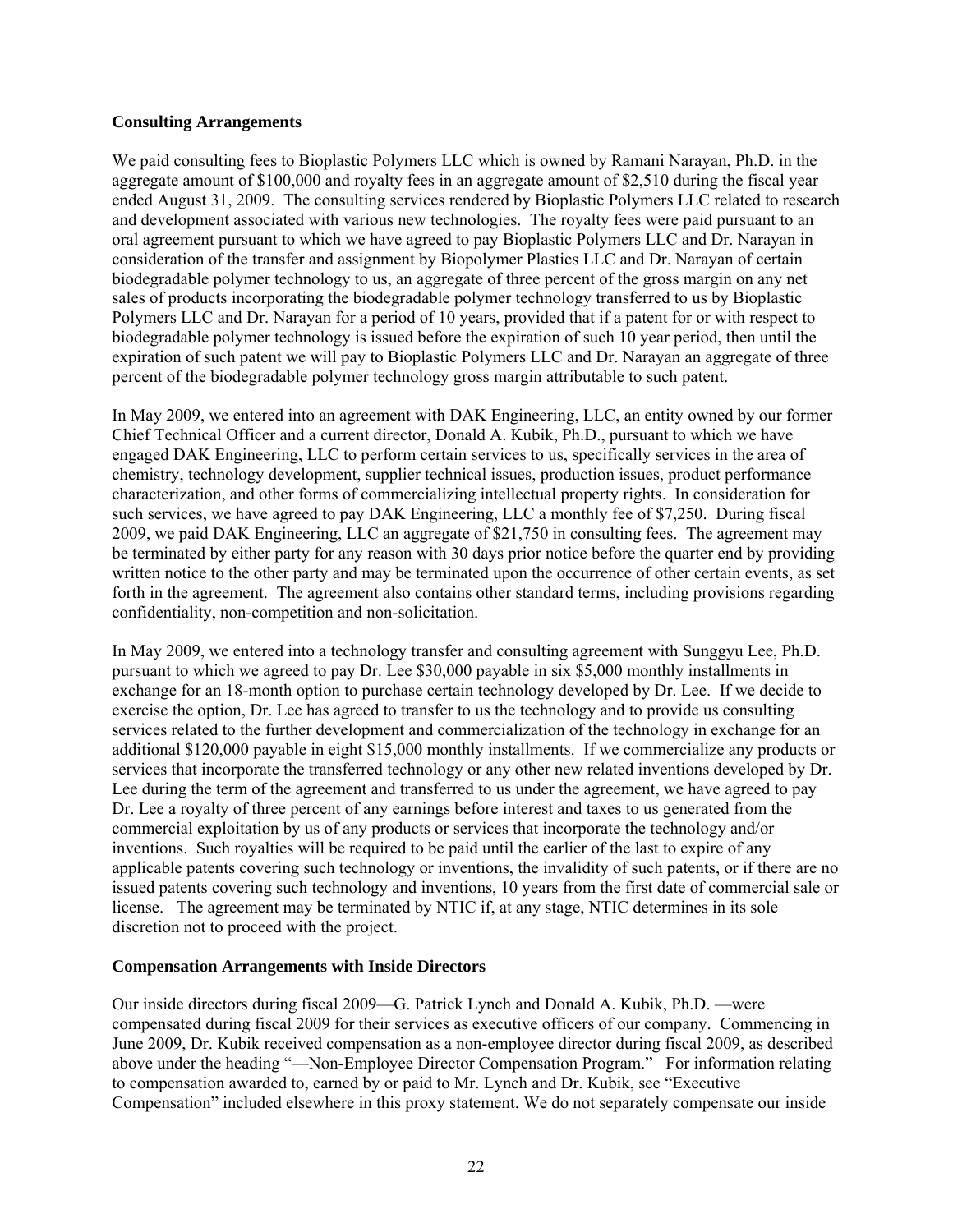directors for their service as directors of our company, although we do reimburse them for any out-ofpocket expenses they incur in connection with attending Board and Board committee meetings.

#### **Indemnification Agreements**

We have entered into agreements with all of our directors under which we are required to indemnify them against expenses, judgments, penalties, fines, settlements and other amounts actually and reasonably incurred, including expenses of a derivative action, in connection with an actual or threatened proceeding if any of them may be made a party because he or she is or was one of our directors. We will be obligated to pay these amounts only if the director acted in good faith and in a manner that he or she reasonably believed to be in or not opposed to our best interests. With respect to any criminal proceeding, we will be obligated to pay these amounts only if the director had no reasonable cause to believe his or her conduct was unlawful. The indemnification agreements also set forth procedures that will apply in the event of a claim for indemnification.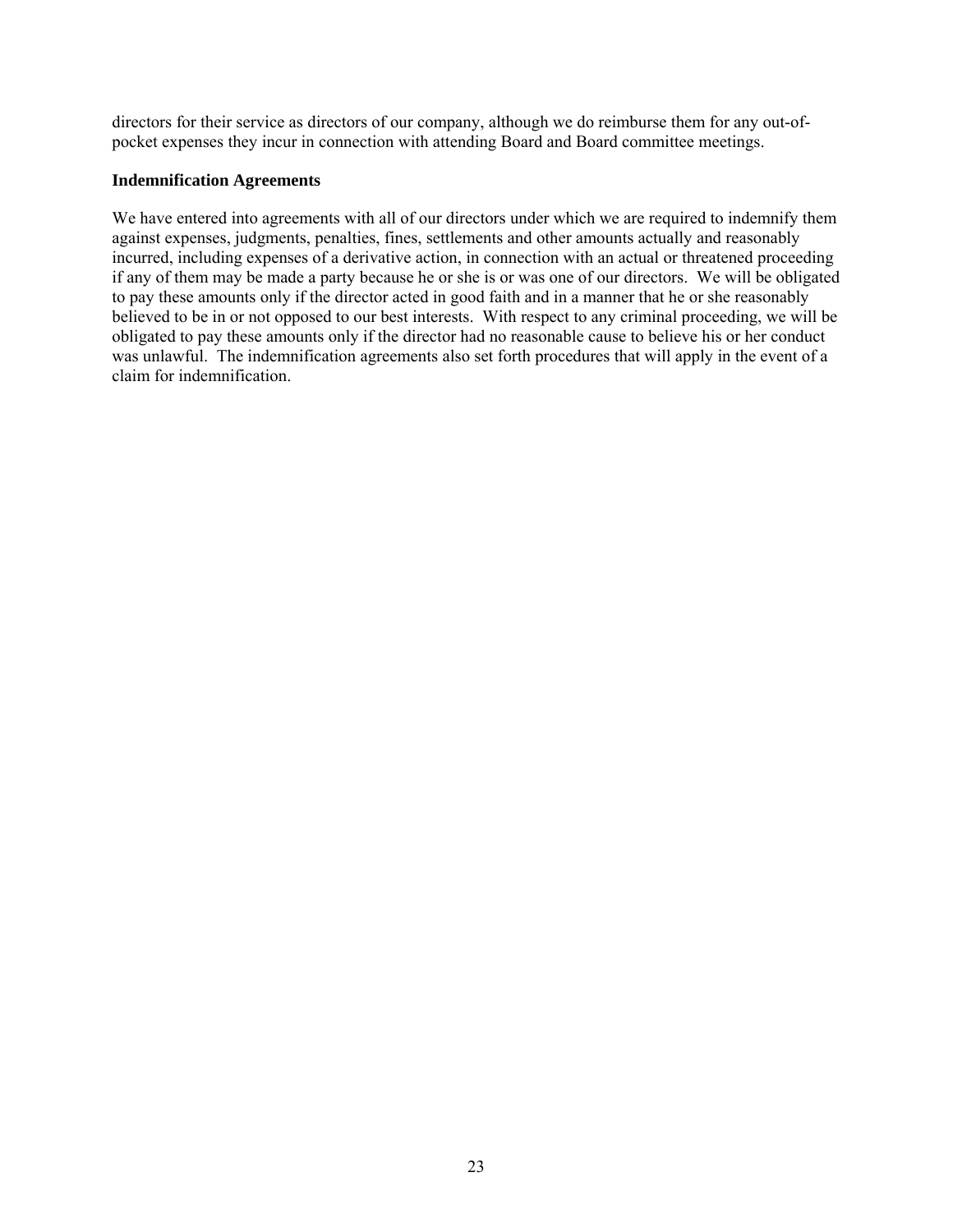## **EXECUTIVE COMPENSATION \_\_\_\_\_\_\_\_\_\_\_\_\_\_\_\_**

## **Executive Compensation Program**

Our executive compensation program for the fiscal year ended August 31, 2009 consisted of:

- Base salary;
- Annual incentive compensation;
- Long-term equity-based incentive compensation, in the form of stock options; and
- All other compensation.

*Base Salary*. We provide a base salary for our named executive officers, which, unlike some of the other elements of our executive compensation program, is not subject to company or individual performance risk. We recognize the need for most executives to receive at least a portion of their total compensation in the form of a guaranteed base salary that is paid in cash regularly throughout the year to support their standard of living.

We initially fix base salaries for our executives at a level that we believe enable us to hire and retain them in a competitive environment and to reward satisfactory individual performance and a satisfactory level of contribution to our overall business objectives. The Compensation Committee reviews base salaries for our named executive officers each year beginning in July and generally recommends to the Board of Directors any increases for the following fiscal year in July or August or as soon as practicable thereafter. Regardless of when the final decision regarding base salaries for a fiscal year is made by the Board of Directors, any increases in base salaries are effective as of September 1 of that year, which could result in a retroactive payment to the executive shortly after the final decision is made.

The Compensation Committee's recommendations to the Board of Directors regarding the base salaries of our named executive officers are based on a number of factors, including: the executive's level of responsibility, prior experience and base salary for the prior year, the skills and experiences required by the position, length of service with our company, past individual performance and other considerations the Compensation Committee deems relevant. The Compensation Committee also recognizes that in addition to the typical responsibilities and duties held by our executives by virtue of their positions, our executives due to the small number of our employees, often possess additional responsibilities and perform additional duties that would be typically delegated to others in most organizations with additional personnel and resources.

Annualized base salary rates for fiscal 2007, 2008 and 2009 for our named executive officers were as follows:

|                        |                | % Change       |                            |                        |                             |
|------------------------|----------------|----------------|----------------------------|------------------------|-----------------------------|
| <b>Name</b>            | Fiscal<br>2007 | Fiscal<br>2008 | <b>From Fiscal</b><br>2007 | <b>Fiscal</b><br>2009* | <b>From Fiscal</b><br>2008* |
|                        |                | \$210,000      | $10.5\%$                   | \$221,000/\$189,000    | $5.2\%/10.5)\%$             |
| Donald A. Kubik, Ph.D. | 170,000        | 175,000        | $3.0\%$                    | 175,000/148,750        | $0.0\%/15.0\%$              |
| Matthew C. Wolsfeld    | 145,000        | 155,000        | $6.9\%$                    | 163,000/139,500        | $5.2\%/10.6\%$              |

\* Reflects fiscal 2009 base salary prior to 15% cost reduction and after such reduction.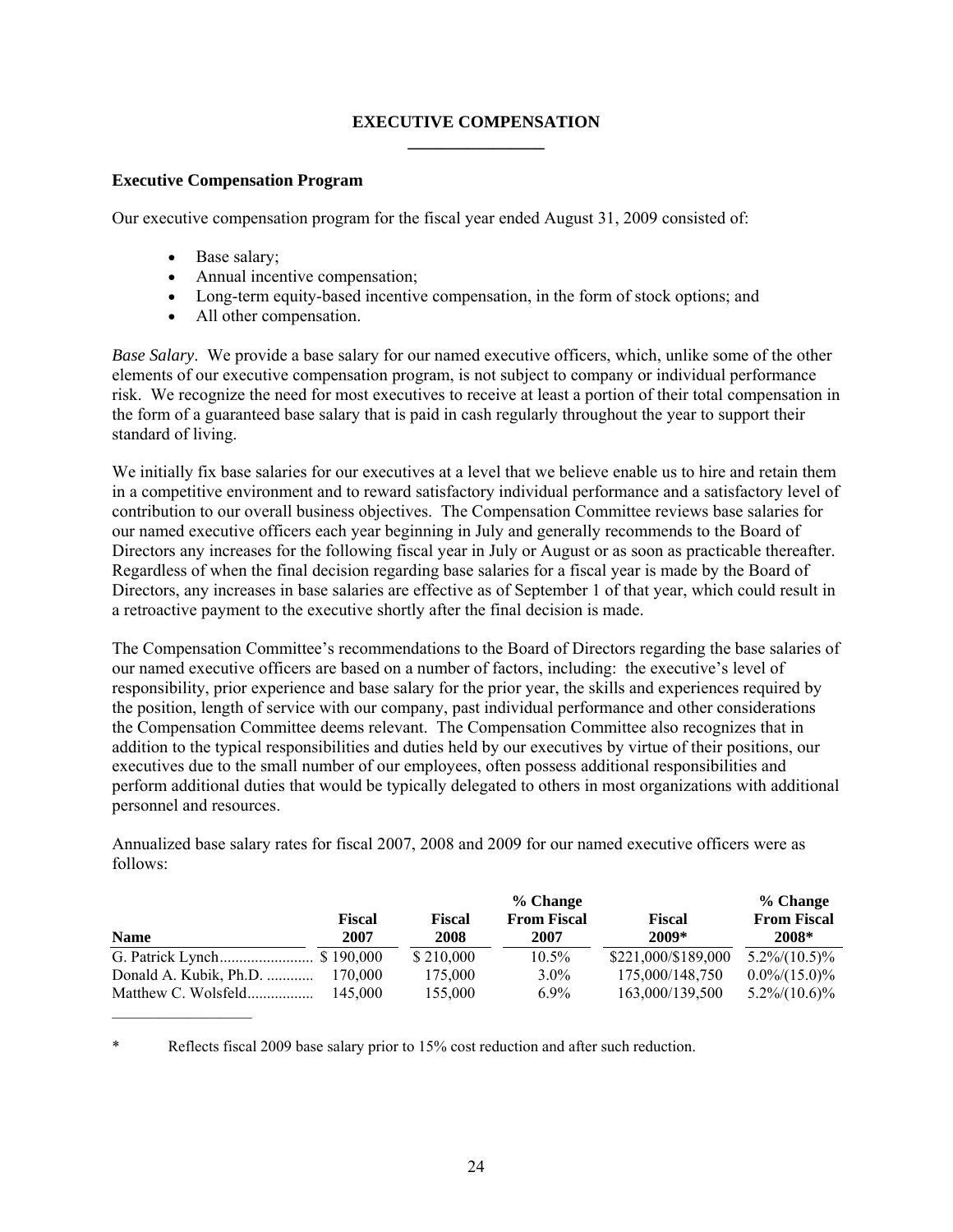As part of our cost savings initiatives implemented in January 2009, we reduced the base salaries of our executives and other officers by approximately 15% on average, by 10% for all other employees and suspended our matching of 401(k) contributions.

We historically have granted our executive officers a mid-single digit percentage increase in their base salary each fiscal year, although the percentage may be higher or lower if the responsibilities of the executive increased or decreased during the year. The percentage increase in Mr. Lynch's base salary from fiscal 2007 to fiscal 2008 was performance and responsibility based.

*Annual Incentive Compensation*. In addition to base compensation, we provide our named executive officers the opportunity to earn annual incentive compensation based on the achievement of certain company and individual related performance goals. Our annual bonus program directly aligns the interests of our executive officers and stockholders by providing an incentive for the achievement of key corporate and individual performance measures that are critical to the success of our company and linking a significant portion of each executive officer's annual compensation to the achievement of such measures. The following is a brief summary of the material terms of our annual bonus plan program for fiscal 2009:

- The total amount available under the bonus plan was up to 25 percent of NTIC's earnings before interest, taxes and other income (EBITOI);
- The total amount available under the bonus plan was \$0 if EBITOI, as adjusted to take into account amounts to be paid under the bonus plan, fell below 70 percent of target EBITOI; and
- The payment of bonuses under the plan to executive officer participants was made in both cash and shares of NTIC common stock, the exact amount and percentages of which was determined by the Board of Directors, upon recommendation of the Compensation Committee.

No bonuses were paid to our executives in fiscal 2009 under the annual bonus plan or otherwise.

The Board of Directors recently approved the terms of the annual bonus plan for fiscal 2010, which are identical to the terms of the fiscal 2009 bonus plan. Any shares of NTIC common stock issued in full or partial payment of a bonus award is issued as a stock bonus under the Northern Technologies International Corporation 2007 Stock Incentive Plan, which was approved by our stockholders in January 2007.

*Long-Term Equity-Based Incentive Compensation*. Although we do not have any stock retention or ownership guidelines, the Board of Directors encourages our named executive officers to have a financial stake in our company in order to align the interests of our stockholders and management. We therefore provide long-term equity-based incentive compensation to our named executive officers, as well as to all of our other U.S.-based employees, in the form of stock options. We believe that stock options are an important part of our overall compensation program. In particular, we believe that stock options align the interests of our executives and other employees with stockholder interests and long-term value creation and enable these individuals to achieve meaningful equity ownership in our company. Through the grant of stock options, we seek to align the long-term interests of our executives and other employees with the long-term interests of our stockholders by creating a strong and direct linkage between compensation and long-term stockholder return. When our executives deliver returns to our stockholders, in the form of increases in our stock price or otherwise, stock options permit an increase in their compensation. We believe stock options also may enable us to attract, retain and motivate executives and other employees by maintaining competitive levels of total compensation. However, unless our stock price increases after stock option grants are made, the stock options deliver no value to the option holders. A stock option becomes valuable only if our common stock price increases above the option exercise price and the holder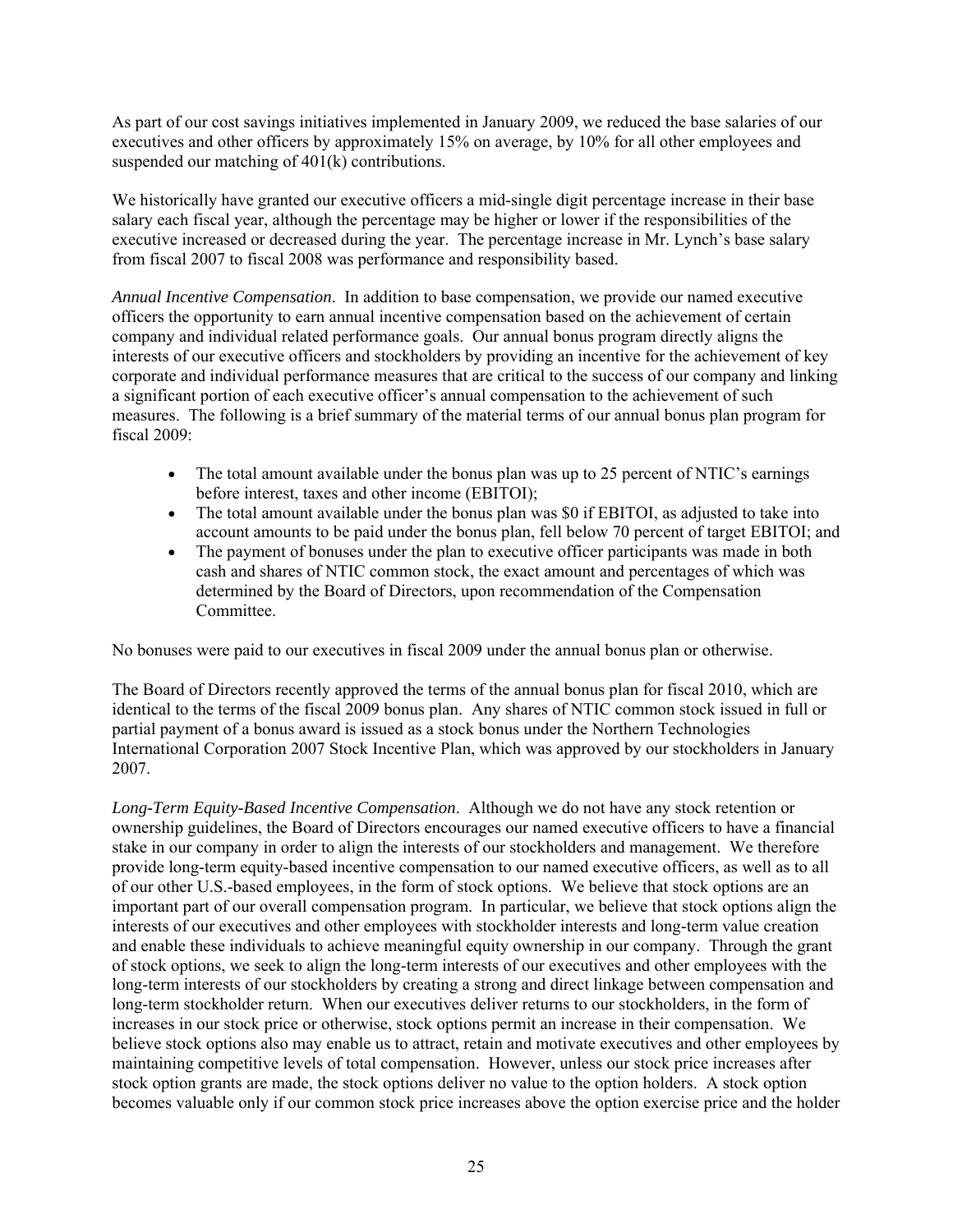of the option remains employed during the period required for the option to "vest." This provides an incentive for an option holder to remain employed by us.

All of our stock options have been granted under the Northern Technologies International Corporation 2007 Stock Incentive Plan or the Northern Technologies International Corporation 2000 Stock Incentive Plan. Both of these plans have been approved by our stockholders. Under the 2007 plan, we have the ability to grant stock options, stock appreciation rights, restricted stock awards, stock unit awards, performance awards and stock bonuses. To date, only incentive and non-statutory stock options and stock bonuses have been granted. The 2007 plan contains both an overall limit on the number of shares of our common stock that may be issued, as well as individual and other grant limits. For more information regarding the terms of our 2007 plan, we refer you to "Executive Compensation—Stock Incentive Plans."

We have adopted a Policy and Procedures Regarding the Grant of Stock Options and Other Equity-Based Incentive Awards. Under this policy, the Board of Directors has retained all authority to grant options and other equity-based incentive awards to eligible recipients, upon recommendation of the Compensation Committee, and, none of its authority may be delegated to our management in the form of "mass" or "block" grants to be allocated among employees by our management. Current executive officers and other employees are eligible for option grants on a periodic basis. We did not grant any options to our executives during fiscal 2009. In November 2009, we granted each of Mr. Lynch and Mr. Wolsfeld a five-year option to purchase 12,000 and 9,000 shares of our common stock, respectively, at an exercise price equal to \$7.65 per share. We do not have, nor have we ever had, a program, plan or practice to time stock option grants to executives in coordination with the release of material nonpublic information.

The policy also sets forth the general terms and conditions of our stock option grants. For example, we generally grant "incentive stock options" within the meaning of Section 422 of the Internal Revenue Code of 1986, as amended, in order to provide our executives and other employees the additional tax benefit associated with incentive stock options, which we believe at this time outweighs our interest in obtaining the tax deduction which would be available if we granted non-statutory stock options which were later exercised by the optionees. The stock options granted to our executives and other employees typically vest or become exercisable over a period of three years from the date of grant, with one-third of the underlying shares vesting in each year on the anniversary of the date of grant. Stock options typically remain exercisable for a period of five years from the date of grant, so long as the optionee continues to be employed by us.

It is our policy to set the per share exercise price of all stock options granted under the 2007 plan at an amount equal to the fair market value of a share of our common stock on the date of grant. For purposes of the 2007 plan, the fair market value of our common stock is the mean between the reported high and low sale price of our common stock, as reported by the NASDAQ Global Market. The Board of Directors may not, under the terms of the 2007 plan, without prior approval of our stockholders, seek to effect any re-pricing of any previously granted, "underwater" option by amending or modifying the terms of the underwater option to lower the exercise price, cancelling the underwater option and granting replacement options having a lower exercise price, or other incentive award in exchange, or repurchasing the underwater options and granting new incentive awards under the plan. For purposes of the 2007 plan, an option is deemed to be "underwater" at any time when the fair market value of our common stock is less than the exercise price.

We review the long-term equity-based incentives for our named executive officers, on an individual basis and on an aggregate basis, at least each year at the time we determine base salaries and the terms of our annual incentive compensation arrangements for the upcoming year. The determinations by the Board of Directors, upon recommendation of the Compensation Committee, regarding the number of stock options,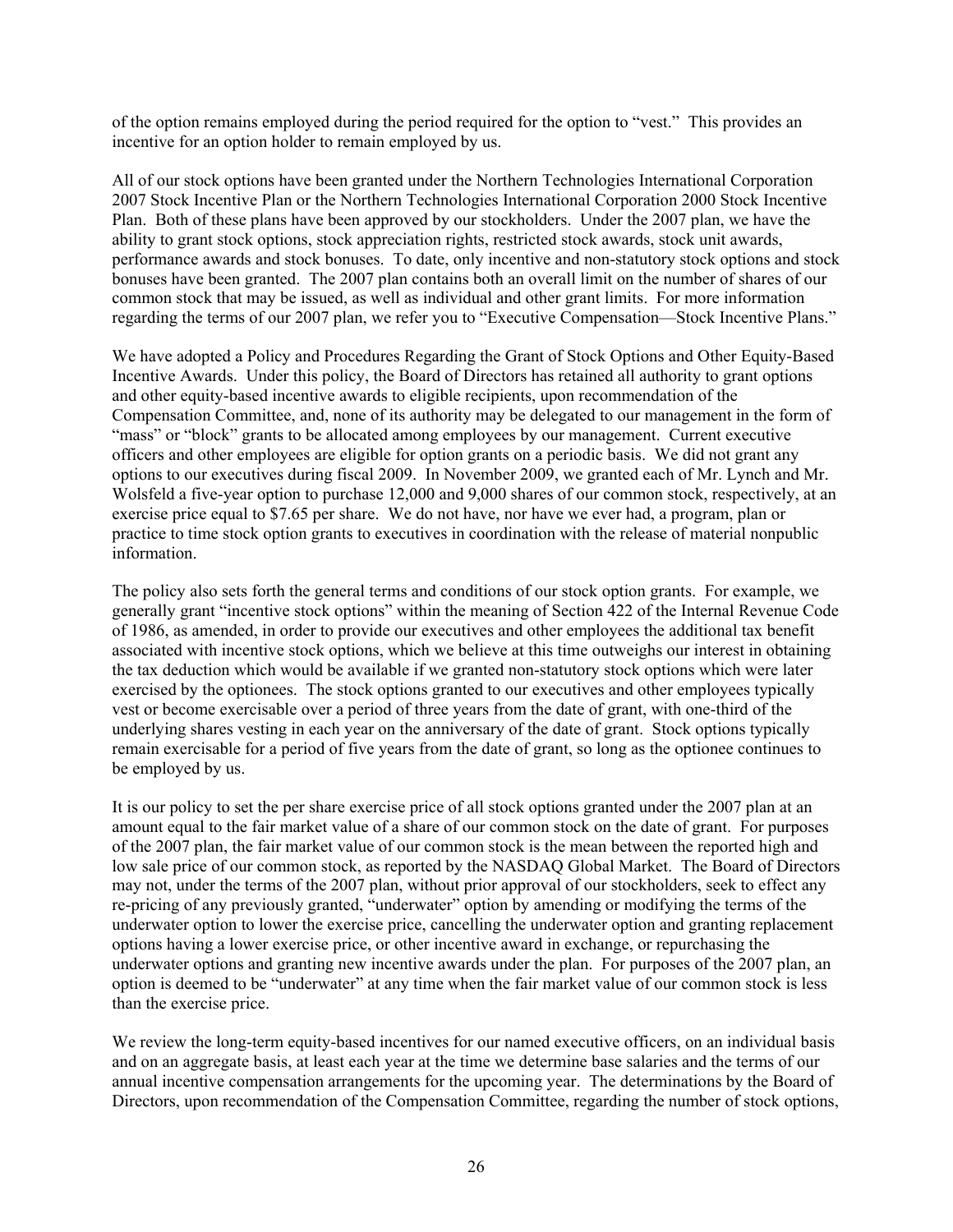if any, to grant our named executive officers are based on a number of factors, including: the executive's position within the company and the level of responsibility, skills and experiences required by the executive's position; the attainment of or failure to attain company objectives and the difficulty in achieving desired company objectives; individual performance of the executive; the executive's length of service to our company; the executive's percentage ownership of our common equity outstanding, including stock options, and competitive compensation data, including outstanding options held by an executive as a percentage of our common equity outstanding.

*All Other Compensation*. It is generally our policy not to extend significant perquisites to our executives that are not available to our employees generally. The only significant perquisite that we provide to our named executive officers is the personal use of a company owned vehicle. Our executives also receive benefits, which are also received by our other employees, including participation in the Northern Technologies International Corporation 401(k) Plan and health, dental and life insurance benefits. Under the 401(k) plan, all eligible participants, including our named executive officers, may voluntarily request that we reduce his or her pre-tax compensation by up to 10 percent (subject to certain special limitations) and contribute such amounts to a trust. We typically contribute an amount equal to 50 percent of the first seven percent of the amount that each participant contributed under this plan. As part of our cost savings initiatives implemented in December 2008 and January 2009, however, we suspended our matching of 401(k) contributions. We do not provide pension arrangements or post-retirement health coverage for our executives or employees. We also do not provide any nonqualified defined contribution or other deferred compensation plans.

*Employment Agreements.* All of our employees, including our named executive officers, are employed at will and do not have employment agreements that guarantee them any particular base salary, annual incentive cash compensation or any other compensation or benefits. Nor do we have any severance arrangements with our named executive officers.

## **Summary of Cash and Other Compensation**

The following table provides summary information concerning all compensation awarded to, earned by or paid to our principal executive officer, our principal financial officer and a former executive officer. We refer to these individuals in this proxy statement as our "named executive officers."

| <b>Name and Principal Position</b>                   | Year         | <b>Salary</b>        | $\text{Bonus}^{(1)}$      | <b>Stock</b><br>Awards <sup><math>(2)</math></sup> | Option<br>Awards $^{(3)}$ | <b>All Other</b><br>Compensation <sup>(4)</sup> | <b>Total</b>         |
|------------------------------------------------------|--------------|----------------------|---------------------------|----------------------------------------------------|---------------------------|-------------------------------------------------|----------------------|
| <b>President and Chief Executive</b>                 | 2009<br>2008 | \$200,077<br>210,000 | \$<br>$\Omega$<br>107.919 | $\theta$<br>10.500                                 | \$<br>4,118<br>9.393      | S<br>6,638<br>11,336                            | \$210.833<br>349,148 |
| <i>Officer</i>                                       |              |                      |                           |                                                    |                           |                                                 |                      |
| Donald A. Kubik, Ph.D. $(5)$                         | 2009         | 129.231              | $\Omega$                  | $\Omega$                                           | $\theta$                  | 28.298                                          | 157,529              |
| Former Vice Chairman and<br>Chief Technology Officer | 2008         | 175,000              | 42,310                    | 42,310                                             | 5,275                     | 7,739                                           | 272,634              |
| Matthew Wolsfeld.<br>.                               | 2009         | 147,635              | $\Omega$                  | $\Omega$                                           | 15,065                    | 5,267                                           | 167,967              |
| Chief Financial Officer and<br>Corporate Secretary   | 2008         | 155,000              | 43,721                    | 43,721                                             | 20,340                    | 7,770                                           | 270,552              |

#### **SUMMARY COMPENSATION TABLE—FISCAL 2009**

(1) Represents discretionary cash bonuses earned in fiscal year as indicated, but actually paid to named executive officer in the following fiscal year. Annually, prior to the November meeting of the Board of Directors, the Compensation Committee recommends annual incentive compensation to be paid to our executive officers in cash and/or NTIC common stock. The Board of Directors then considers and, if it deems appropriate, approves the amount and manner of payment of the annual incentive compensation. No bonuses were paid for fiscal 2009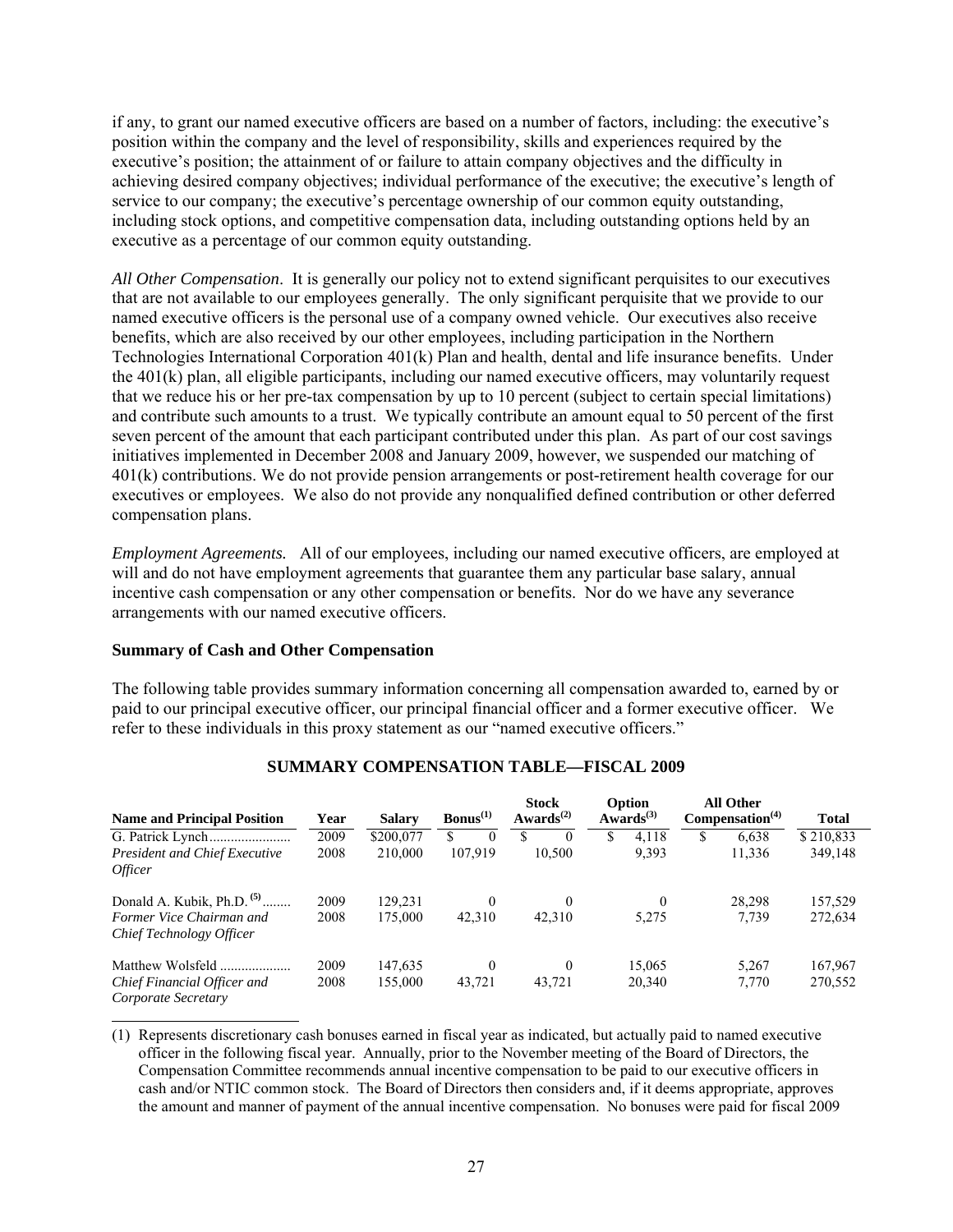performance. The bonuses earned for fiscal 2008 were paid in cash and in shares of NTIC common stock as determined by the Board of Directors, upon recommendation of the Compensation Committee. The amount reflected in the column entitled "Bonus" reflects the cash amount of bonus received by each of the officers. The following officers also received the following number of shares of NTIC common stock as part of their fiscal 2008 bonus: Mr. Lynch (1,000 shares); Dr. Kubik (4,010 shares); and Mr. Wolsfeld (4,144 shares). The number of shares was determined by dividing one-half of the amounts of the total stock bonus to be awarded to the individual by the closing sale price of a share of NTIC common stock, as reported on the NASDAQ Global Market, on the date the Board of Directors determined the amount of the bonus. We refer you to the information under the heading "—Executive Compensation Program—Annual Incentive Compensation" for a discussion of the factors taken into consideration by the Board of Directors in determining the amount of bonus paid to each named executive officer.

- (2) As described above in note (1), the following named executive officers received the following number of shares of NTIC common stock in connection with their annual bonuses for fiscal 2008: Mr. Lynch (1,000 shares); Dr. Kubik (4,010 shares); and Mr. Wolsfeld (4,144 shares). The amount reflected in the column entitled "Stock Awards" for each officer reflects the dollar amount recognized for each officer for financial statement reporting purposes with respect to the fiscal year ended August 31, 2008 for that portion of annual bonus paid in shares of NTIC common stock.
- (3) Reflects the dollar amount recognized as stock-based compensation expense for option awards for each named executive officer for financial statement reporting purposes with respect to the fiscal years ended August 31, 2009 and 2008, respectively, not including an estimate of forfeitures related to service-based vesting conditions. The following table provides additional information regarding the dollar amount recognized as stock-based compensation expense for option awards during the fiscal year ended August 31, 2009, without taking into account forfeiture rates, and the specific assumptions used in the valuation for each option award held by each named executive officer reflected in the table:

| <b>Name</b>            | Grant<br>Dates | Number of<br><b>Securities</b><br><b>Underlying</b><br><b>Options</b><br>Granted $(\#)$ | Amount<br>Recognized<br>in Financial<br><b>Statements</b><br>in Fiscal<br>$2009($ \$) | <b>Risk Free</b><br><b>Interest Rate</b> | <b>Expected</b><br>Life | <b>Expected</b><br>Volatility | <b>Expected</b><br><b>Dividend</b><br>Yield |
|------------------------|----------------|-----------------------------------------------------------------------------------------|---------------------------------------------------------------------------------------|------------------------------------------|-------------------------|-------------------------------|---------------------------------------------|
|                        |                |                                                                                         |                                                                                       |                                          |                         |                               |                                             |
| G. Patrick Lynch       | 11/16/07       | 3.540                                                                                   | 4.118<br>S                                                                            | $3.67\%$                                 | 5 years                 | 42.0%                         | 2%                                          |
| Donald A. Kubik, Ph.D. |                |                                                                                         |                                                                                       |                                          |                         |                               |                                             |
| Matthew C. Wolsfeld    | 11/16/07       | 12.950                                                                                  | 15.065                                                                                | $3.67\%$                                 | 5 years                 | 42.0%                         | 2%                                          |

(4) The amounts shown in the column entitled "All Other Compensation" for fiscal 2009 include the following with respect to each named executive officer:

|                        | <b>Personal Use</b> |                |  |         |  |                        |
|------------------------|---------------------|----------------|--|---------|--|------------------------|
| <b>Name</b>            |                     | $401(k)$ Match |  | of Auto |  | <b>Consulting Fees</b> |
|                        |                     | 3.227          |  | 3.411   |  |                        |
| Donald A. Kubik, Ph.D. |                     | 3.980          |  | 2.568   |  | 21.750                 |
| Matthew C. Wolsfeld    |                     | 4.411          |  | 856     |  |                        |

(5) Dr. Kubik retired as Chief Technology Officer effective May 31, 2009. In May 2009, we entered into an agreement with DAK Engineering, LLC, to perform certain services to us, specifically services in the area of chemistry, technology development, supplier technical issues, production issues, product performance characterization, and other forms of commercializing intellectual property rights. In consideration for such services, we have agreed to pay DAK Engineering, LLC a monthly fee of \$7,250. During fiscal 2009, we paid DAK Engineering, LLC an aggregate of \$21,750 in consulting fees.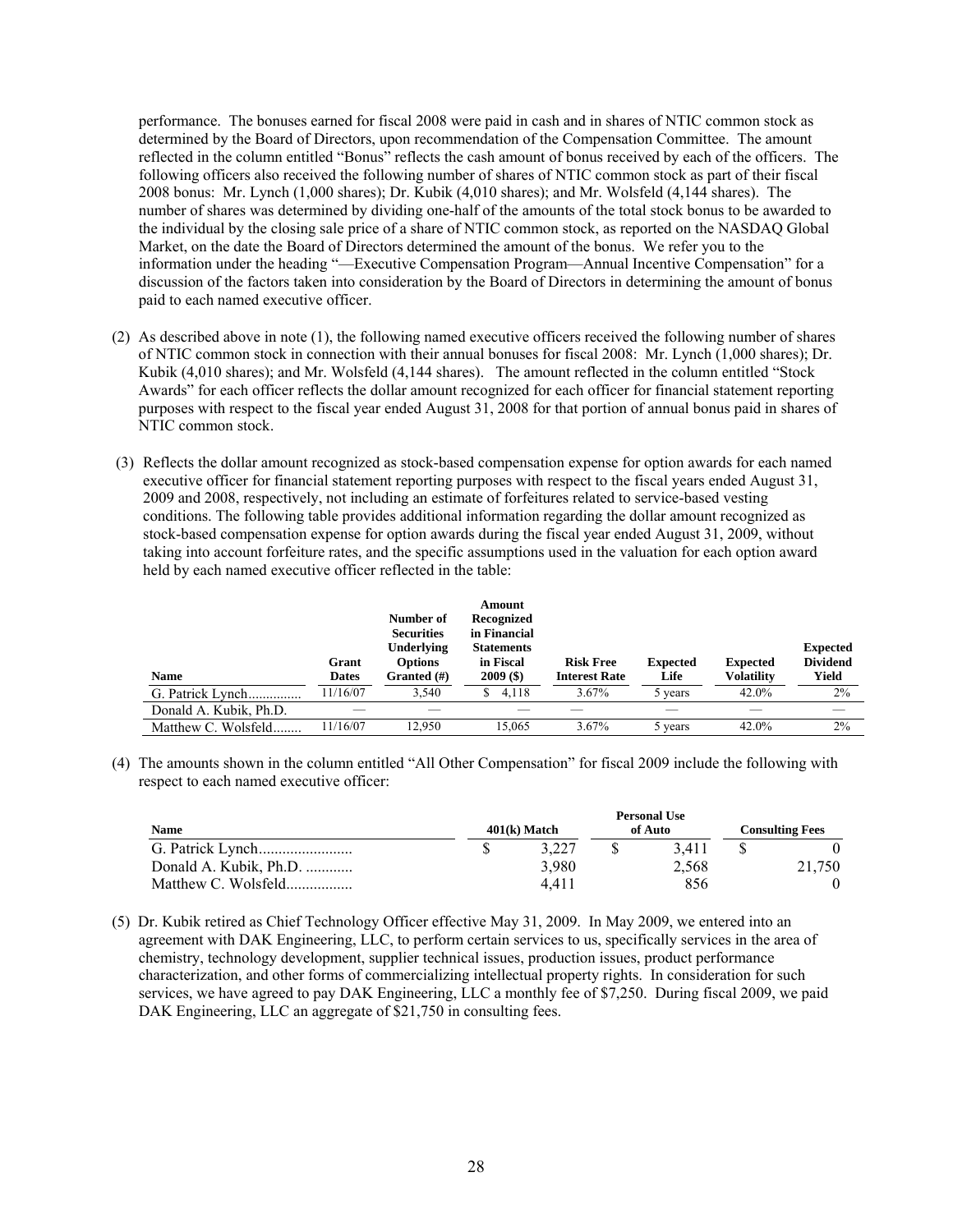### **Outstanding Equity Awards at Fiscal Year End**

The following table provides information regarding unexercised stock options for each of our named executive officers that remained outstanding at August 31, 2009. We did not have any unvested stock awards outstanding at August 31, 2009.

|                       | <b>Option Awards</b>                                                                                 |                                                                                                 |                                           |                                  |  |
|-----------------------|------------------------------------------------------------------------------------------------------|-------------------------------------------------------------------------------------------------|-------------------------------------------|----------------------------------|--|
| <b>Name</b>           | <b>Number of Securities</b><br><b>Underlying Unexercised</b><br>Options $(\#)$<br><b>Exercisable</b> | <b>Number of Securities</b><br><b>Underlying Unexercised</b><br>Options $(\#)$<br>Unexercisable | Option<br><b>Exercise</b><br>Price $(\$)$ | Option<br><b>Expiration Date</b> |  |
|                       | 1,180                                                                                                | $2.360^{(1)}$                                                                                   | 9.95<br>S.                                | 11/16/2012                       |  |
|                       | 8,000                                                                                                |                                                                                                 | 5.38                                      | 11/04/2010                       |  |
| Donald A. Kubik, Ph.D | 8,000                                                                                                |                                                                                                 | 5.38                                      | 11/04/2010                       |  |
| Matthew C. Wolsfeld   | 4,317                                                                                                | $8.633^{(1)}$                                                                                   | 9.95                                      | 11/16/2012                       |  |
|                       | 8,000                                                                                                |                                                                                                 | 5.38                                      | 11/04/2010                       |  |

#### **OUTSTANDING EQUITY AWARDS AT FISCAL YEAR END—FISCAL 2009**

(1) These options were granted under the Northern Technologies International Corporation 2007 Stock Incentive Plan. These options vest over a three-year period, with one-third of the underlying shares vesting on each of November 16, 2008, 2009 and 2010 so long as the individual remains an employee of NTIC as of such date. These options expire on November 16, 2012 or earlier if the individual leaves the employ of NTIC. Upon the occurrence of a change in control, the unvested and unexercisable options described in this table will be accelerated and become fully vested and immediately exercisable as of the date of the change in control. For more information, we refer you to the discussion below under the heading "—Stock Incentive Plans."

#### **Stock Incentive Plans**

We have two stock incentive plans under which stock options are currently outstanding – the Northern Technologies International Corporation 2007 Stock Incentive Plan and the Northern Technologies International Corporation 2000 Stock Incentive Plan. Upon the approval of the 2007 plan by our stockholders in January 2007, we terminated the 2000 plan with respect to any future grants and thus any future grants of stock options or other stock incentive awards will be made under the 2007 plan.

Under the terms of the 2007 plan, our named executive officers, in addition to other employees and individuals, are eligible to receive equity compensation awards, such as stock options, stock appreciation rights, restricted stock awards, stock bonuses and performance awards. To date, only incentive and nonstatutory stock options and stock bonuses have been granted under the plan. The plan contains both an overall limit on the number of shares of our common stock that may be issued, as well as individual and other grant limits.

Incentive stock options must be granted with a per share exercise price equal to at least the fair market value of a share of our common stock on the date of grant. For purposes of the plan, the fair market value of our common stock is the mean between the reported high and low sale price of our common stock, as reported by the NASDAQ Global Market. We generally set the per share exercise price of all stock options granted under the plan at an amount equal to the fair market value of a share of our common stock on the date of grant.

Except in connection with certain specified changes in our corporate structure or shares, the Board of Directors or Compensation Committee may not, without prior approval of our stockholders, seek to effect any re-pricing of any previously granted, "underwater" option by amending or modifying the terms of the underwater option to lower the exercise price, cancelling the underwater option and granting replacement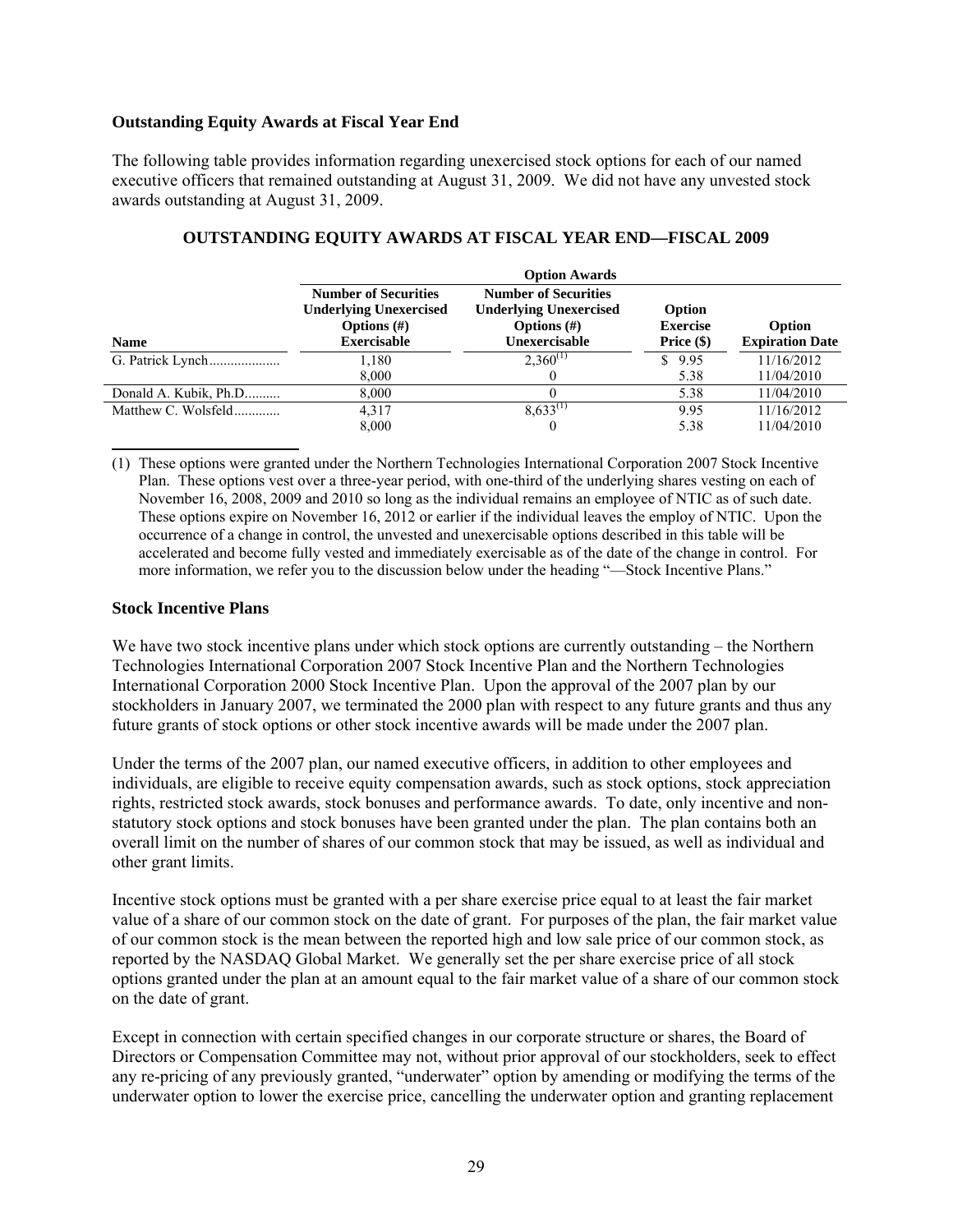options having a lower exercise price, or other incentive award in exchange, or repurchasing the underwater options and granting new incentive awards under the plan. For purposes of the plan, an option is deemed to be "underwater" at any time when the fair market value of our common stock is less than the exercise price.

Options will become exercisable at such times and in such installments as may be determined by the Board of Directors, provided that options may not be exercisable after 10 years from their date of grant. We generally provide for the vesting of stock options in equal annual installments over a three-year period commencing on the one-year anniversary of the date of grant and for option terms of five years.

Optionees may pay the exercise price of stock options in cash, except that the Compensation Committee may allow payment to be made (in whole or in part) by (1) using a broker-assisted cashless exercise procedure pursuant to which the optionee, upon exercise of an option, irrevocably instructs a broker or dealer to sell a sufficient number of shares of our common stock or loan a sufficient amount of money to pay all or a portion of the exercise price of the option and/or any related withholding tax obligations and remit such sums to us and directs us to deliver stock certificates to be issued upon such exercise directly to such broker or dealer; or (2) using a cashless exercise procedure pursuant to which the optionee surrenders to us shares of our common stock either underlying the option or that are otherwise held by the optionee.

Under the terms of the plan, unless otherwise provided in a separate agreement, if a named executive officer's employment or service with our company terminates for any reason, the unvested portion of the option will immediately terminate and the executive's right to exercise the then vested portion of the option will:

- immediately terminate if the executive's employment or service relationship with our company terminated for "cause";
- continue for a period of 12 months if the executive's employment or service relationship with our company terminates as a result of the executive's death, disability or retirement; or
- continue for a period of three months if the executive's employment or service relationship with our company terminates for any reason, other than for cause or upon death, disability or retirement.

As set forth in the plan, the term "cause" is as defined in any employment or other agreement or policy applicable to the named executive officer or, if no such agreement or policy exists, means (i) dishonesty, fraud, misrepresentation, embezzlement or other act of dishonesty with respect to us or any subsidiary, (ii) any unlawful or criminal activity of a serious nature, (iii) any intentional and deliberate breach of a duty or duties that, individually or in the aggregate, are material in relation to the overall duties, or (iv) any material breach of any employment, service, confidentiality or non-compete agreement entered into with us or any subsidiary.

As described in more detail under the heading "—Post-Termination Severance and Change in Control Arrangements" if there is a change in control of our company, then, under the terms of agreements evidencing options granted to our named executive officers and other employees under the plan, all outstanding options will become immediately exercisable in full and will remain exercisable for the remainder of their terms, regardless of whether the executive to whom such options have been granted remains in the employ or service of us or any of our subsidiaries.

The terms of our 2000 plan are substantially similar to the terms of our 2007 plan.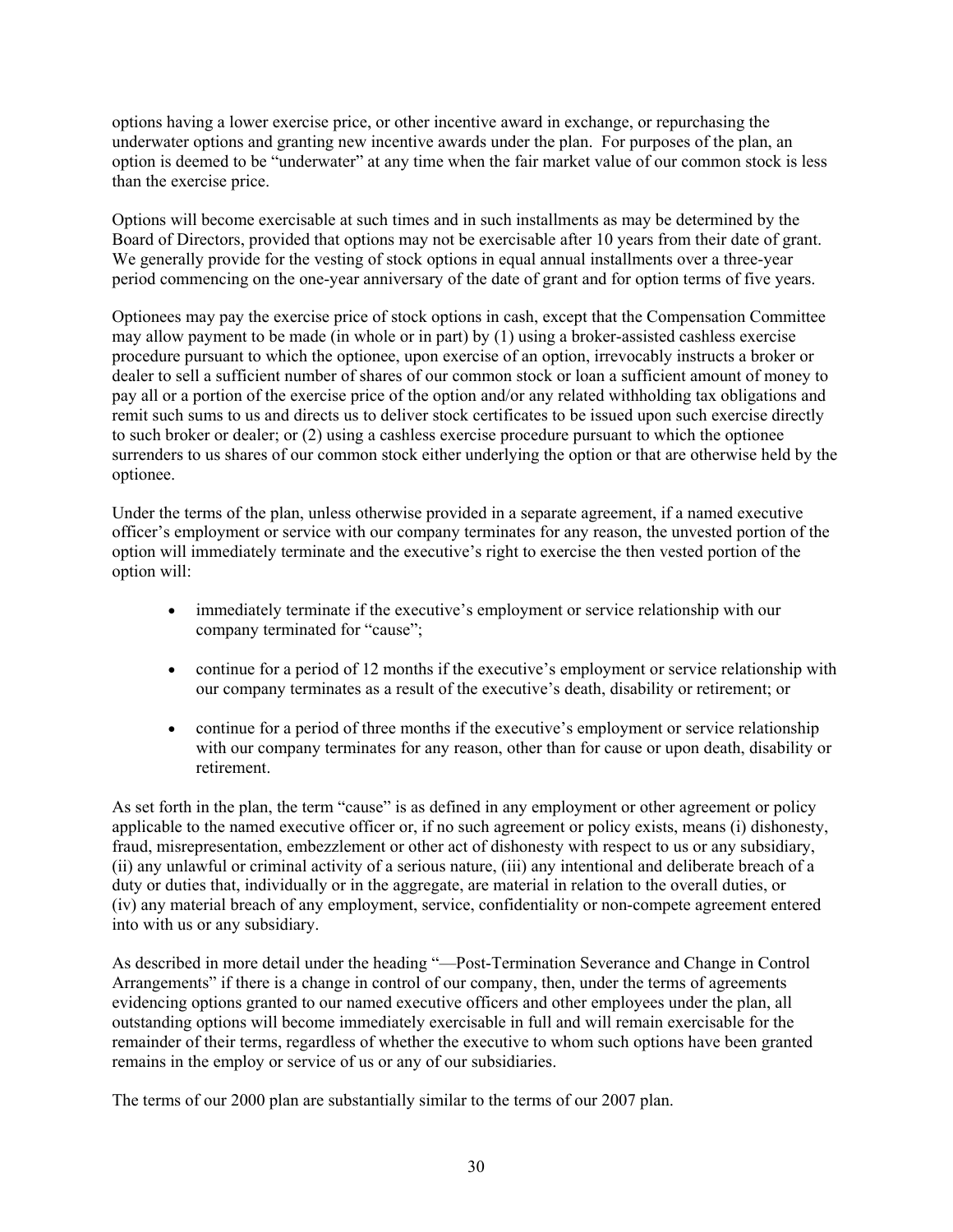#### **Post-Termination Severance and Change in Control Arrangements**

All of our named executive officers are employed "at will" and are not entitled to any severance or other payments under an agreement upon their termination of employment with us, whether such termination is by us without cause or otherwise. In addition, except with respect to their outstanding stock options which are subject to the terms and conditions of the plans under which they were granted, none of our named executive officers have any change in control agreements with us that entitle them to any payments or benefits upon a change in control of our company.

Under the terms of our stock incentive plans, options granted under these plans will become fully exercisable upon a "change in control" of our company. For purposes of these plans, a "change in control" means:

- the sale, lease, exchange or other transfer of all or substantially all of our assets to a corporation that is not controlled by us;
- the approval by our stockholders of any plan or proposal for our liquidation or dissolution;
- certain merger or business combination transactions;
- more than 40 percent of our outstanding voting shares are acquired by any person or group of persons who did not own any shares of common stock on the effective date of the plan; and
- certain changes in the composition of our Board of Directors.

If a change in control of NTIC had occurred on August 31, 2009, the number of options indicated in the table below held by each of our named executive officers would have been automatically accelerated and exercisable. The estimated value of the automatic acceleration of the vesting of unvested stock options held by a named executive officer as of August 31, 2009 is also indicated in the table below and is based on the difference between: (i) the market price of the shares of our common stock underlying the unvested stock options held by such officer as of August 31, 2009 (based on the closing sale price of our common stock on August 28, 2009 — \$8.55), and (ii) the exercise price of the options. The estimated value of the automatic acceleration of the vesting of unvested stock options is zero since the unvested options were out-of-the-money as of August 31, 2009.

|                          | <b>Number of Unvested Options</b>        | <b>Estimated Value of Automatic</b> |  |  |  |
|--------------------------|------------------------------------------|-------------------------------------|--|--|--|
| <b>Executive Officer</b> | <b>Subject to Automatic Acceleration</b> | <b>Acceleration of Vesting</b>      |  |  |  |
| G. Patrick Lynch         | 2.360                                    | 0.00                                |  |  |  |
| Donald A. Kubik, Ph.D.   |                                          |                                     |  |  |  |
| Matthew C. Wolsfeld      | 8.633                                    | 0.00                                |  |  |  |

## **Indemnification Agreements**

We have entered into agreements with all of our executive officers under which we are required to indemnify them against expenses, judgments, penalties, fines, settlements and other amounts actually and reasonably incurred, including expenses of a derivative action, in connection with an actual or threatened proceeding if any of them may be made a party because he is or was one of our executive officers. We will be obligated to pay these amounts only if the executive officer acted in good faith and in a manner that he or she reasonably believed to be in or not opposed to our best interests. With respect to any criminal proceeding, we will be obligated to pay these amounts only if the executive officer had no reasonable cause to believe his conduct was unlawful. The indemnification agreements also set forth procedures that will apply in the event of a claim for indemnification.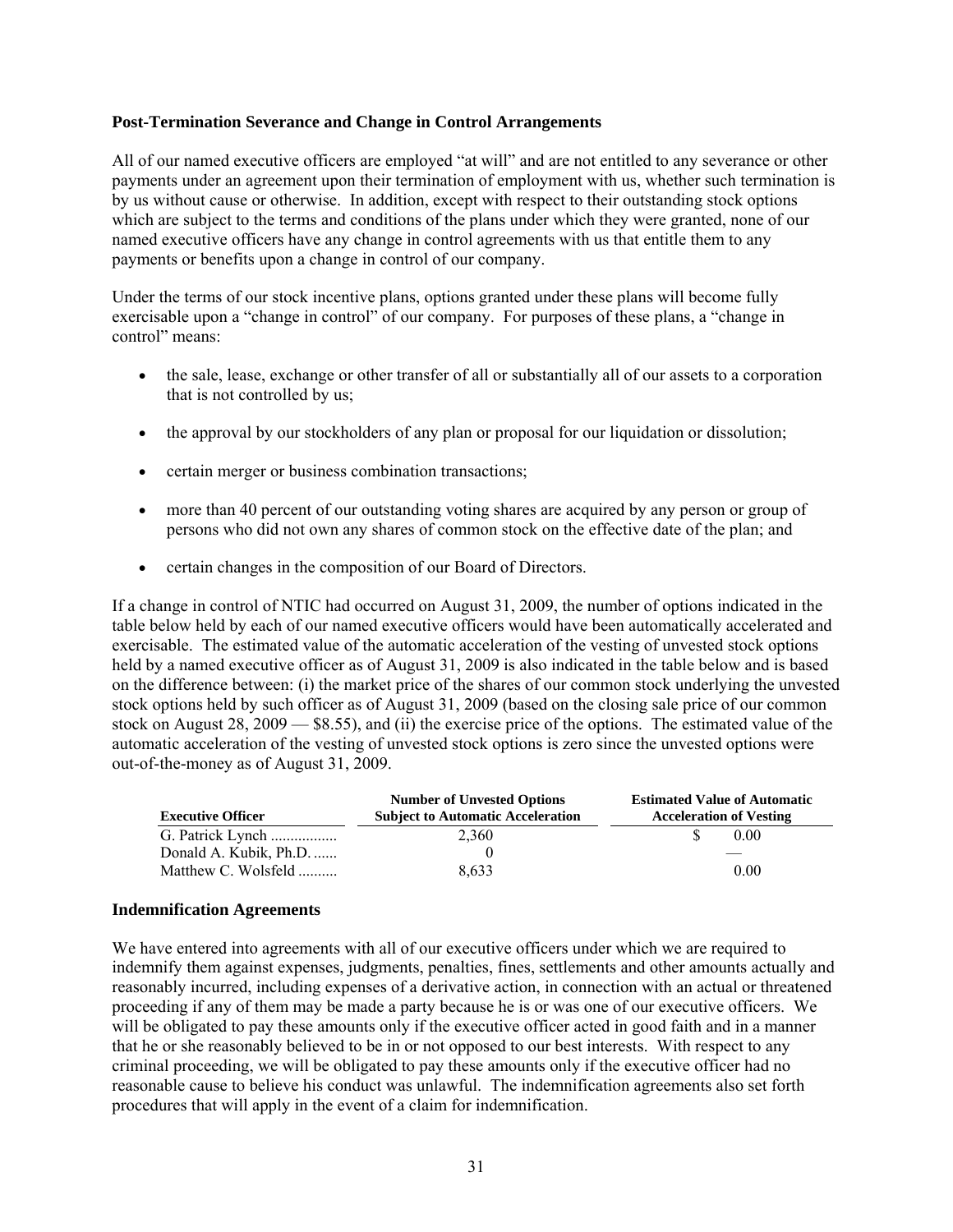### **RELATED PERSON RELATIONSHIPS AND TRANSACTIONS \_\_\_\_\_\_\_\_\_\_\_\_\_\_\_\_**

## **Agreement with Entity Affiliated with Former Chairman of the Board and Chief Executive Officer**

We were a party to a consulting agreement with Emeritushnic Facilities Company, Inc. (referred to as "EFC"), an entity owned by our former Chairman of the Board and Chief Executive Officer, Philip M. Lynch, and certain of his family members, excluding G. Patrick Lynch, our current President and Chief Executive Officer, pursuant to which EFC performed certain consulting services to us, including maintaining communications and relations between us and our joint venture partners. This agreement terminated by its terms within 90 days of Mr. Philip M. Lynch's death. In consideration for such services, we paid EFC a monthly fee of \$25,000 and reimbursed EFC up to a maximum of \$180,000 per year for documented, out-of-pocket expenses reasonably incurred by EFC in the course of conducting business on our behalf. During fiscal 2009, we paid EFC consulting fees totaling \$100,000 and reimbursed EFC for out-of-pocket expenses of an aggregate of \$74,086. The consulting agreement also contained other standard terms, including provisions regarding confidentiality, non-competition and nonsolicitation.

## **Director and Executive Officer Compensation**

Please see "Director Compensation" and "Executive Compensation" for information regarding a consulting arrangements we have with three of our directors and the other compensation arrangements with our directors and executive officers during fiscal 2009.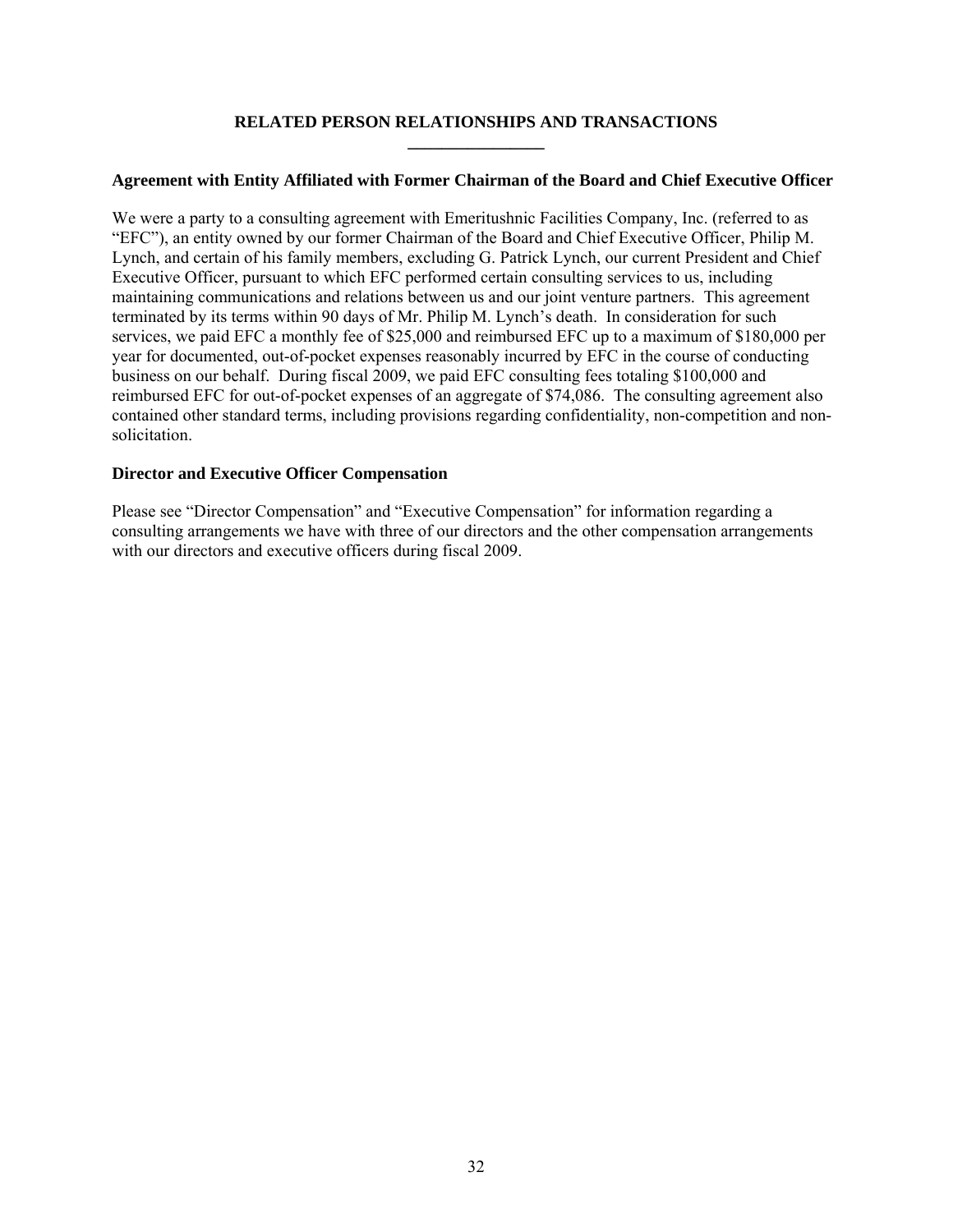## **PROPOSAL TWO — RATIFICATION OF SELECTION OF INDEPENDENT REGISTERED PUBLIC ACCOUNTING FIRM \_\_\_\_\_\_\_\_\_\_\_\_\_\_\_\_\_**

### **Selection of Independent Registered Public Accounting Firm**

The Audit Committee of the Board of Directors has selected Baker Tilly Virchow Krause, LLP (formerly Virchow Krause & Company LLP) to serve as our independent registered public accounting firm for the fiscal year ending August 31, 2010. Although it is not required to do so, the Board of Directors is asking our stockholders to ratify the Audit Committee's selection of Baker Tilly Virchow Krause, LLP. If our stockholders do not ratify the selection of Baker Tilly Virchow Krause, LLP, another independent registered public accounting firm will be considered by the Audit Committee of the Board of Directors. Even if the selection is ratified by our stockholders, the Audit Committee may in its discretion change the appointment at any time during the year, if it determines that such a change would be in the best interests of our company and its stockholders.

Representatives of Baker Tilly Virchow Krause, LLP will be present at the Annual Meeting to respond to appropriate questions. They will also have the opportunity to make a statement if they wish to do so.

## **Audit, Audit-Related, Tax and Other Fees**

The following table presents the aggregate fees billed to us by Baker Tilly Virchow Krause, LLP, our independent registered public accounting firm, for the fiscal years ended August 31, 2009 and August 31, 2008.

| <b>Aggregate Amount Billed by</b><br><b>Baker Tilly Virchow Krause, LLP (\$)</b> |           |  |  |
|----------------------------------------------------------------------------------|-----------|--|--|
| <b>Fiscal 2009</b><br><b>Fiscal 2008</b>                                         |           |  |  |
| \$129,000                                                                        | \$147,200 |  |  |
| 48,230                                                                           | 82,179    |  |  |
|                                                                                  |           |  |  |
|                                                                                  |           |  |  |
|                                                                                  |           |  |  |

 $(1)$  These fees consisted of the audit of our annual financial statements by year, review of financial statements included in our quarterly reports on Form 10-Q and other services normally provided in connection with statutory and regulatory filings or engagements.

(2) These fees consisted of reviews of quarterly financials, reviews of registration statements and the issuance of consents. The Audit Committee has considered whether the provision of these services is compatible with maintaining the independence of Baker Tilly Virchow Krause, LLP and has determined that it is.

## **Audit Committee Pre-Approval Policies and Procedures**

Rules adopted by the Securities and Exchange Commission in order to implement requirements of the Sarbanes-Oxley Act of 2002 require public company audit committees to pre-approve audit and non-audit services provided by a company's independent registered public accounting firm. All services rendered by Baker Tilly Virchow Krause, LLP to NTIC were permissible under applicable laws and regulations and all services provided to NTIC, other than de minimis non-audit services allowed under applicable law, were approved in advance by the Audit Committee in accordance with these rules. The Audit Committee has not adopted any formal pre-approval policies and procedures.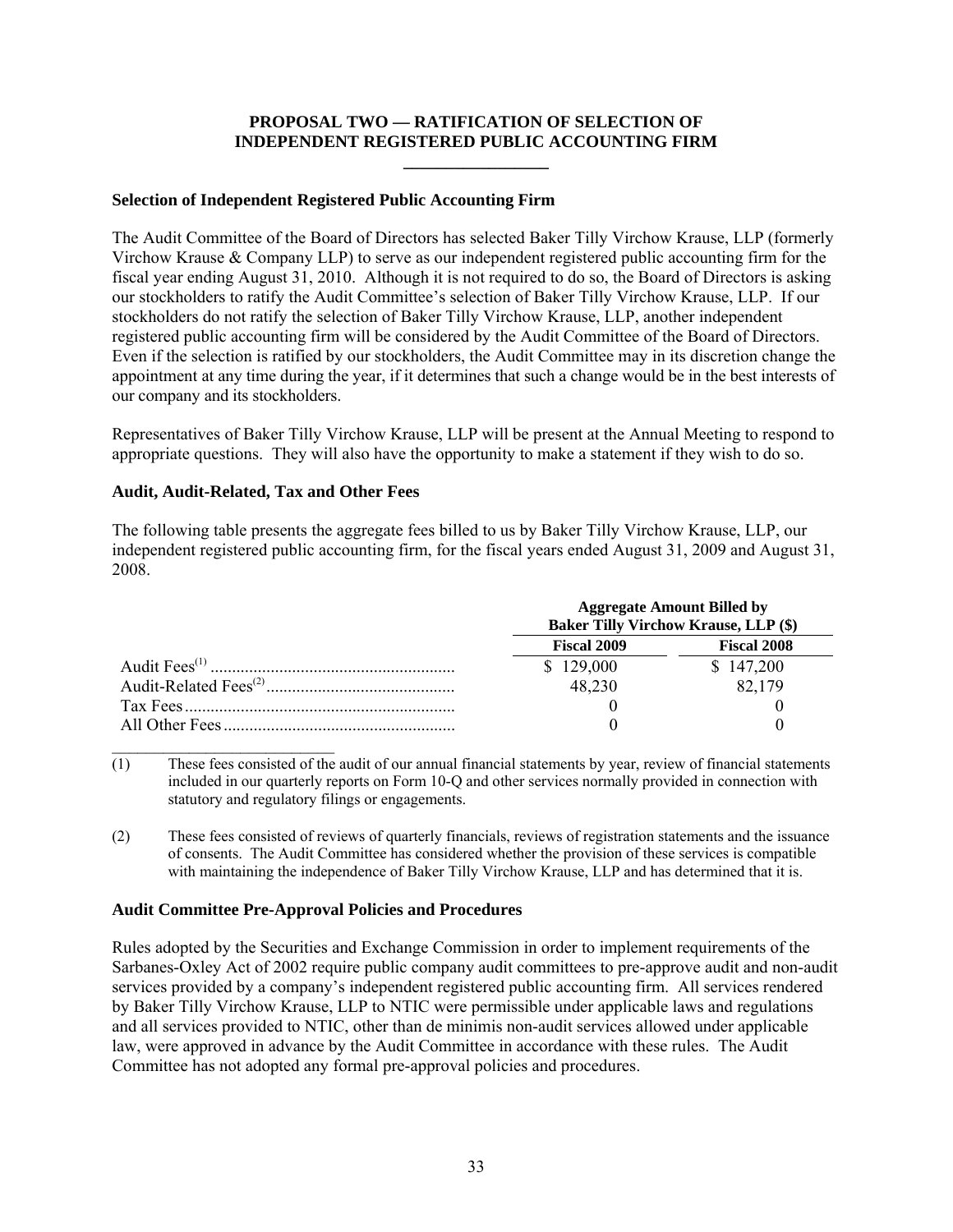#### **Board of Directors Recommendation**

The Board of Directors unanimously recommends that our stockholders vote **FOR** ratification of the selection of Baker Tilly Virchow Krause, LLP, as our independent registered public accounting firm for the fiscal year ending August 31, 2010. If you send in your proxy card or use Internet or telephone voting, but do not specify how you want to vote your shares, the proxies will vote your shares **FOR** ratification of the selection of Baker Tilly Virchow Krause, LLP as our independent registered public accounting firm for the fiscal year ending August 31, 2010.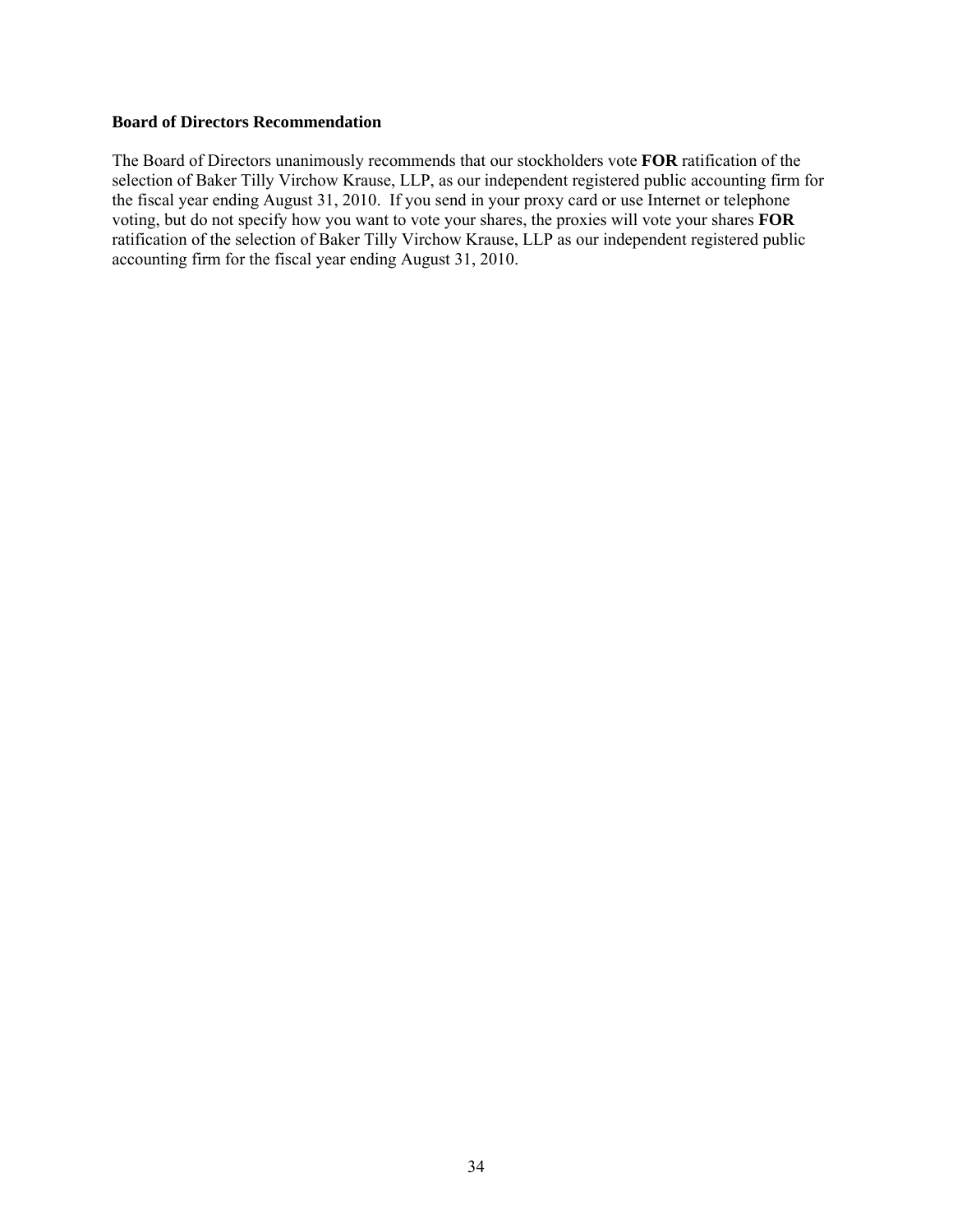## **OTHER MATTERS \_\_\_\_\_\_\_\_\_\_\_\_\_\_\_\_**

## **Section 16(a) Beneficial Ownership Reporting Compliance**

Section 16(a) of the Securities Exchange Act of 1934, as amended, requires our directors, executive officers and all persons who beneficially own more than 10 percent of the outstanding shares of our common stock to file with the Securities and Exchange Commission initial reports of ownership and reports of changes in ownership of our common stock. Executive officers, directors and greater than 10 percent beneficial owners are also required to furnish NTIC with copies of all Section 16(a) forms they file. To our knowledge, based upon a review of the copies of such reports furnished to us and written representations that no other reports were required, during the fiscal year ended August 31, 2009, none of our directors or executive officers or beneficial owners of greater than 10 percent of our common stock failed to file on a timely basis the forms required by Section 16 of the Exchange Act, except that Soo-Keong Koh and Tilman B. Frank, M.D., current directors of NTIC, each filed a late Form 4 reporting an option grant and Inter Alia Holding Company and Julianne Lynch filed a late Form 3 reporting their 10 percent ownership of NTIC common stock and a late Form 4 reporting certain open market sales.

## **Stockholder Proposals for 2011 Annual Meeting**

Stockholders who, in accordance with Rule 14a-8 under the Exchange Act, wish to present proposals for inclusion in the proxy materials relating to the 2011 Annual Meeting of Stockholders must submit their proposals so that they are received by us at our principal executive offices no later than the close of business on August 13, 2010, unless the date of the meeting is delayed by more than 30 calendar days. The proposals must satisfy the requirements of the proxy rules promulgated by the Securities and Exchange Commission and as the rules of the SEC make clear, simply submitting a proposal does not guarantee that it will be included.

Any other stockholder proposals to be presented at the 2011 Annual Meeting of Stockholders (other than a matter brought pursuant to SEC Rule 14a-8) must be given in writing to our Corporate Secretary and must be delivered to or mailed and received at our principal executive offices, not less than 90 days nor more than 120 days prior to the anniversary date of the 2010 Annual Meeting of Stockholders; provided, however, that in the event that the 2011 Annual Meeting of Stockholders is not held within 30 days before or after such anniversary date, notice by the stockholder to be timely must be received not later than the close of business on the  $10<sup>th</sup>$  day following the day on which such notice of the date of the annual meeting was mailed or such public disclosure was made, whichever first occurs. The proposal must contain specific information required by our Bylaws, a copy of which may be obtained by writing to our Corporate Secretary. If a proposal is not timely and properly made in accordance with the procedures set forth in our Bylaws, it will be defective and may not be brought before the meeting. If the proposal is nonetheless brought before the meeting and the Chairman of the meeting does not exercise the power and duty to declare the proposal defective, the persons named in the proxy may use their discretionary voting with respect to the proposal.

## **Director Nominations for 2011 Annual Meeting**

In accordance with procedures set forth in our Bylaws, NTIC stockholders may propose nominees for election to the Board of Directors only after providing timely written notice to our Corporate Secretary. To be timely, a stockholder's notice to the Corporate Secretary must be delivered to or mailed and received at NTIC's principal executive offices not less than 90 days nor more than 120 days prior to the anniversary date of the immediately preceding annual meeting; provided, however, that in the event that the annual meeting with respect to which such notice is to be tendered is not held within 30 days before or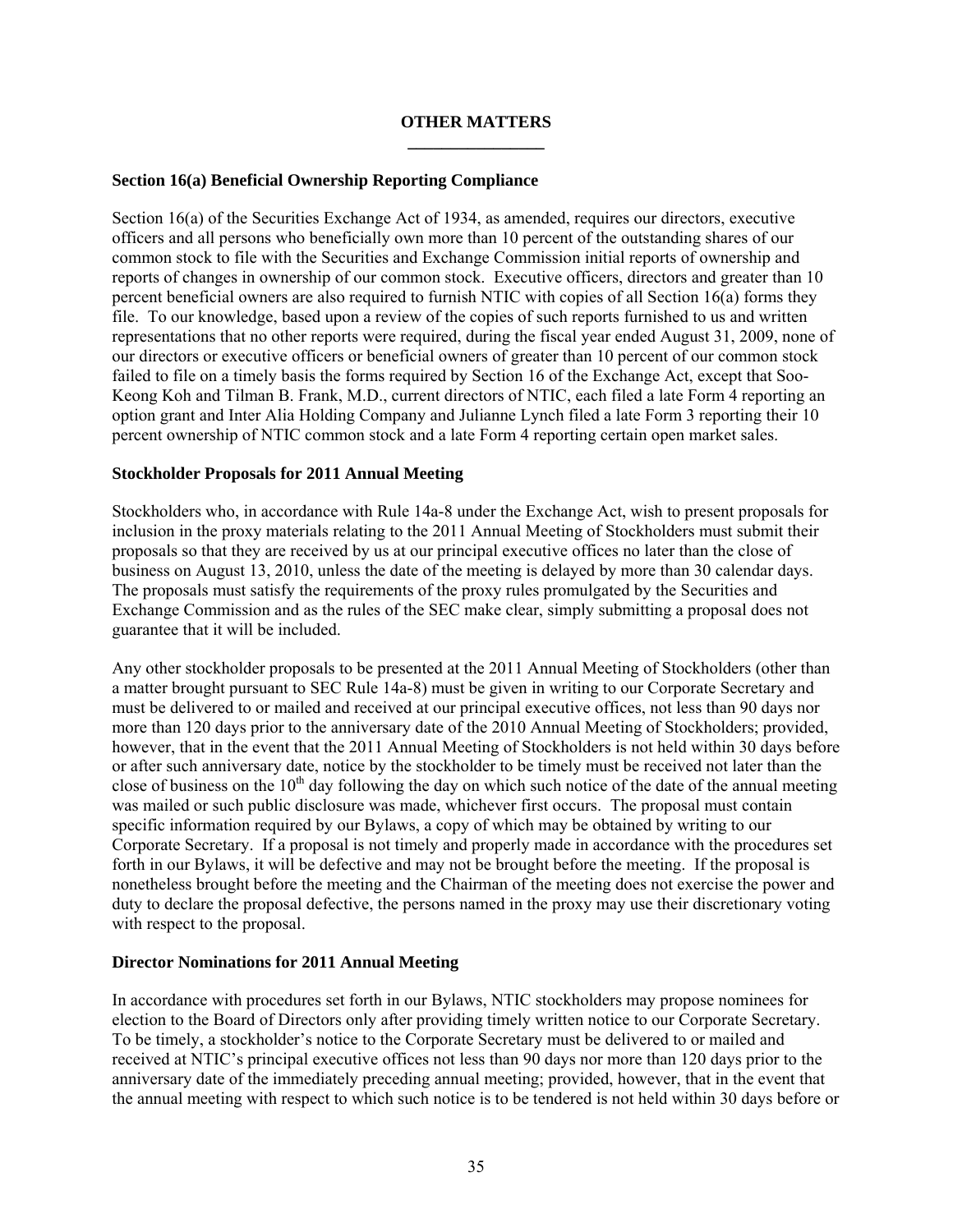after such anniversary date, notice by the stockholder to be timely must be received not later than the close of business on the  $10<sup>th</sup>$  day following the day on which such notice of the date of the meeting was mailed or public disclosure was made, whichever first occurs. The notice must set forth, among other things:

- the nominee's name, age, business address, residence address and record address;
- the nominee's principal occupation or employment;
- the class and number of shares of NTIC capital stock which are beneficially owned by the nominee;
- signed consent to serve as a director of NTIC; and
- any other information concerning the nominee required under the rules of the Securities and Exchange Commission in a proxy statement soliciting proxies for the election of directors.

Submissions must be made by mail, courier or personal delivery. E-mailed submissions will not be considered. The Nominating and Corporate Governance Committee will consider only those stockholder recommendations whose submissions comply with the procedural requirements set forth in NTIC's Bylaws. The Nominating and Corporate Governance Committee will evaluate candidates recommended by stockholders in the same manner as those recommended by others.

## **Other Business**

Our management does not intend to present other items of business and knows of no items of business that are likely to be brought before the Annual Meeting, except those described in this proxy statement. However, if any other matters should properly come before the Annual Meeting, the persons named in the enclosed proxy will have discretionary authority to vote such proxy in accordance with their best judgment on the matters.

## **Copies of Fiscal 2009 Annual Report**

**We have sent or made electronically available to each of our stockholders a copy of our annual report on Form 10-K (without exhibits) for the fiscal year ended August 31, 2009. The exhibits to our Form 10-K are available by accessing the SEC's EDGAR filing database at www.sec.gov. We will furnish a copy of any exhibit to our Form 10-K upon receipt from any such person of a written request for such exhibits upon the payment of our reasonable expenses in furnishing the exhibits. This request should be sent to: Northern Technologies International Corporation, 4201 Woodland Road, Circle Pines, Minnesota 55014, Attention: Stockholder Information.** 

## **Householding of Annual Meeting Materials**

Some banks, brokers and other nominee record holders may be participating in the practice of "householding" proxy statements and annual reports. This means that only one copy of this proxy statement or NTIC's Annual Report to Stockholders may have been sent to multiple stockholders in each household. NTIC will promptly deliver a separate copy of either document to any stockholder upon written or oral request to NTIC's Stockholder Information Department, Northern Technologies International Corporation, 4201 Woodland Road, Circle Pines, Minnesota 55014, telephone: (763) 225- 6637. Any stockholder who wants to receive separate copies of this proxy statement or NTIC's Annual Report to Stockholders in the future, or any stockholder who is receiving multiple copies and would like